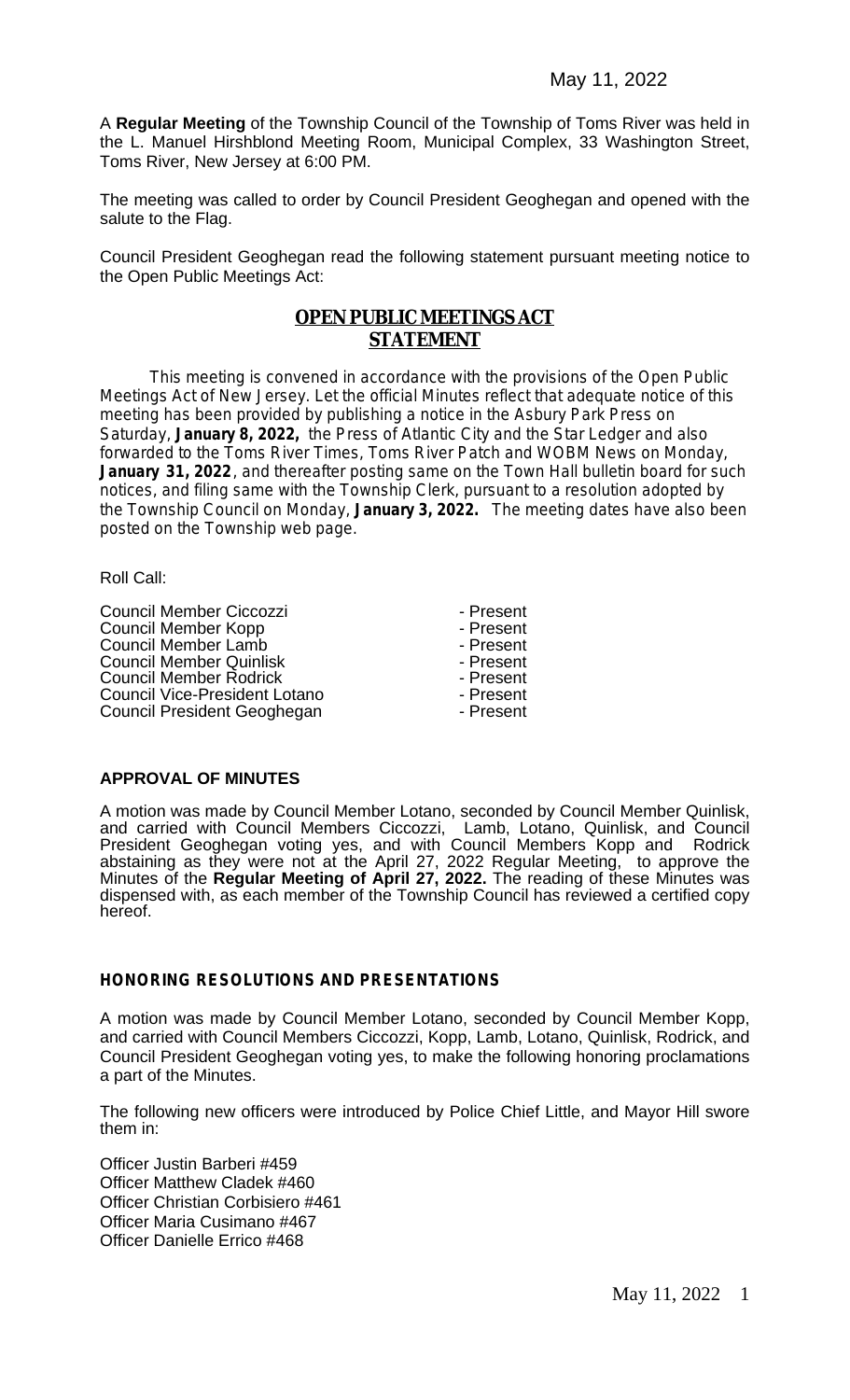Police Chief Little introduced the three civilian for bravery and presented them with certificates.

Christina Cobb Melissa Watson Frank Cerankowski

Mayor Hill introduced the two Eagle Scouts Stephen Alexander Byron and Matthew C. Hirtis and presented them with proclamation.

# *Township of Toms River* Proclamation *Eagle Scout Court of Honor May 11, 2022*

*WHEREAS, Matthew C. Hirtes is a graduated member of Troop 92 of the Jersey Shore Council of the Boy Scouts of America of Toms River, New Jersey and has been awarded the prestigious rank of Eagle Scout; and*

*WHEREAS, to achieve the rank of Eagle Scout, a scout must have a minimum of twenty-two months tenure, have earned at least seven skill awards, logged a minimum of eighteen hours community service time, served at least sixteen months as a troop leader in three of eleven leadership positions, and have amassed at least twenty-one merit badges (thirteen of which are required by the Boy Scouts of America National Committee); and*

*WHEREAS, before receiving final approval for the rank of Eagle Scout, a scout's achievements must be reviewed and approved by the Board of Review with the Council District Advancement Chairman and if approved by said Board, then all paperwork is sent to the National Headquarters in Texas for approval. All of these requirements must be completed prior to a scout's 18th birthday; and*

*WHEREAS, Matthew began his journey in scouting as a member of Troop 92 in September of 2011 in the first grade as a Wolf, progressing through the ranks while holding many leadership positions including Den Chief, Scribe, Quartermaster, Chaplain's Aide and Senior Patrol Leader. Having turned 18 years old, Matthew now serves as Assistant Scout Master in the troop, mentoring younger scouts; and* 

*WHEREAS, Matthew chose as the beneficiaries of his Eagle Scout project local wounded veterans of our community, creating reserved parking spots at three busy facilities: Community Medical Center, the Toms River service center of New Jersey Department of Motor Vehicles, and St. Joseph Roman Catholic Church. It is Matthew's hope that this project will make visiting these facilities a little easier for our disabled veterans. The project was particularly special to Matthew as his older brother served in the United States Army.*

*NOW, THEREFORE, I, MAURICE B. HILL, JR., MAYOR of the Township of Toms River, on behalf of myself, the Township Council, and the residents of the Township of Toms River, congratulate Matthew C. Hirtes on his achievement of becoming an Eagle Scout, and commend and applaud his commitment to the Boy Scout Program and for dedicating his time and efforts for the good of his community.*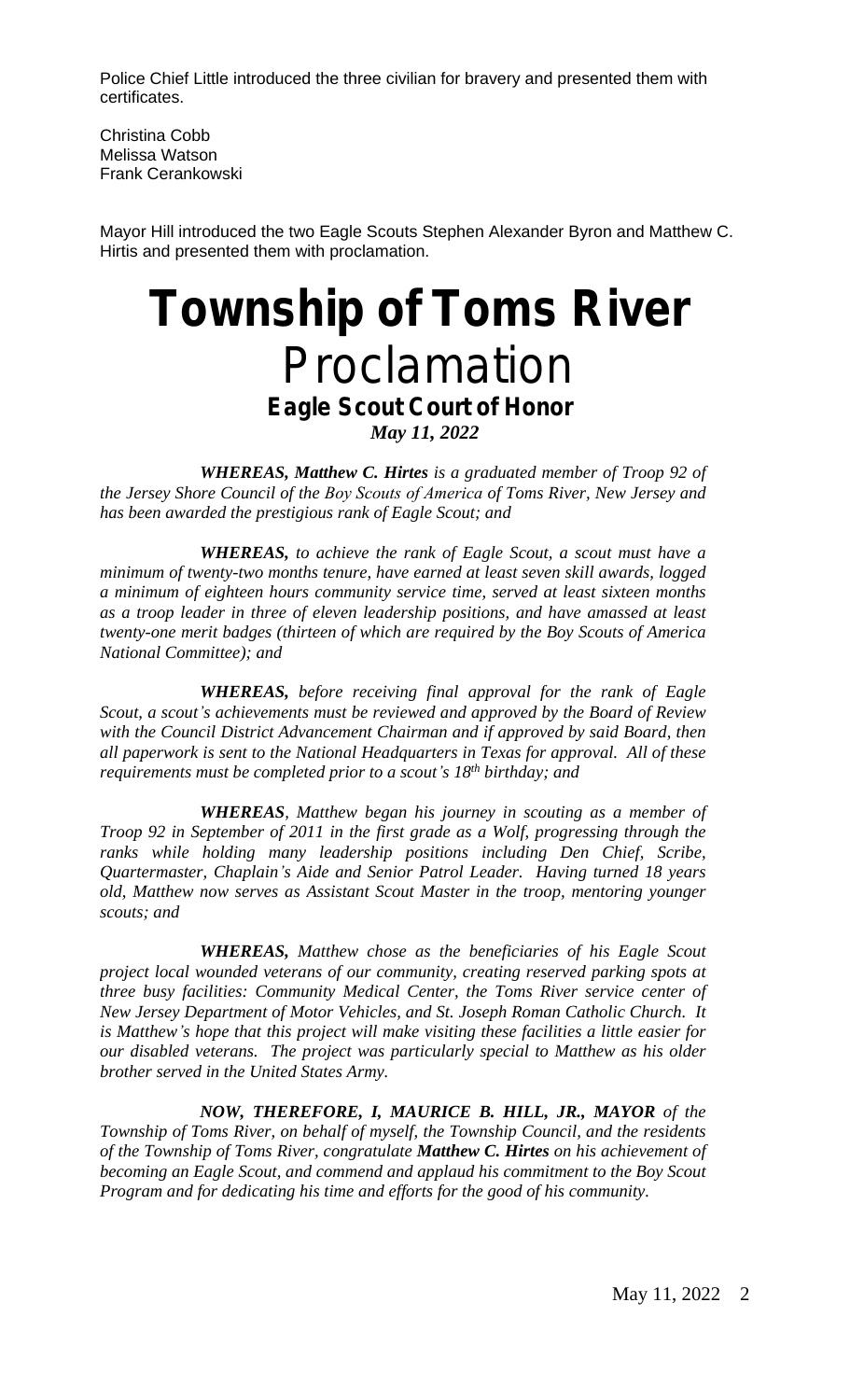# **Maurice** "**Mo**" **B. Hill, Jr., Mayor**

**\_\_\_\_\_\_\_\_\_\_\_\_\_\_\_\_\_\_\_\_\_\_\_\_\_\_\_\_\_\_\_\_\_\_\_\_\_\_\_\_**

# **Maurice** "**Mo**" **B. Hill, Jr., Mayor**

**\_\_\_\_\_\_\_\_\_\_\_\_\_\_\_\_\_\_\_\_\_\_\_\_\_\_\_\_\_\_\_\_\_\_\_\_\_\_\_\_**

**Kevin M. Geoghegan Matthew W.** 

**\_\_\_\_\_\_\_\_\_\_\_\_\_\_\_ \_\_\_\_\_\_\_\_\_\_\_\_\_\_\_** 

**Lotano**

 **Council President Council Vice-**

\_\_\_\_\_\_\_\_\_\_\_\_\_\_\_\_\_\_\_\_\_\_\_\_ \_\_\_\_\_\_\_\_\_\_\_\_\_\_\_\_\_\_\_\_\_\_\_\_\_

**President**

**\_\_\_\_\_\_\_\_\_\_\_\_\_\_\_\_ David Ciccozzi Joshua D. Kopp Justin D. Lamb** 

**\_\_\_\_\_\_\_\_\_\_\_\_\_\_\_\_\_\_**

**\_\_\_\_\_\_\_\_\_\_\_\_\_\_\_\_\_** *Daniel T.* **Daniel T. Rodrick**

# *Township of Toms River* Proclamation *Eagle Scout Court of Honor May 11, 2022*

*WHEREAS, Stephen Alexander Byron is a graduated member of Troop 175 of the Jersey Shore Council of the Boy Scouts of America of Toms River, New Jersey and has been awarded the prestigious rank of Eagle Scout; and*

*WHEREAS, to achieve the rank of Eagle Scout, a scout must have a minimum of twenty-two months tenure, have earned at least seven skill awards, logged a minimum of eighteen hours community service time, served at least sixteen months as a troop leader in three of eleven leadership positions, and have amassed at least twenty-one merit badges (thirteen of which are required by the Boy Scouts of America National Committee); and*

*WHEREAS, before receiving final approval for the rank of Eagle Scout, a scout's achievements must be reviewed and approved by the Board of Review with the Council District Advancement Chairman and if approved by said Board, then all paperwork is sent to the National Headquarters in Texas for approval. All of these requirements must be completed prior to a scout's 18th birthday; and*

*WHEREAS, Stephen began his journey in scouting as a Cub Scout while in the third grade, progressing to Boy Scout in March of 2015. He has earned a total of twenty-two merit badges (only twenty-one merit badges are required for the rank of Eagle Scout) and has served as an Assistant Patrol Leader,*

May 11, 2022 3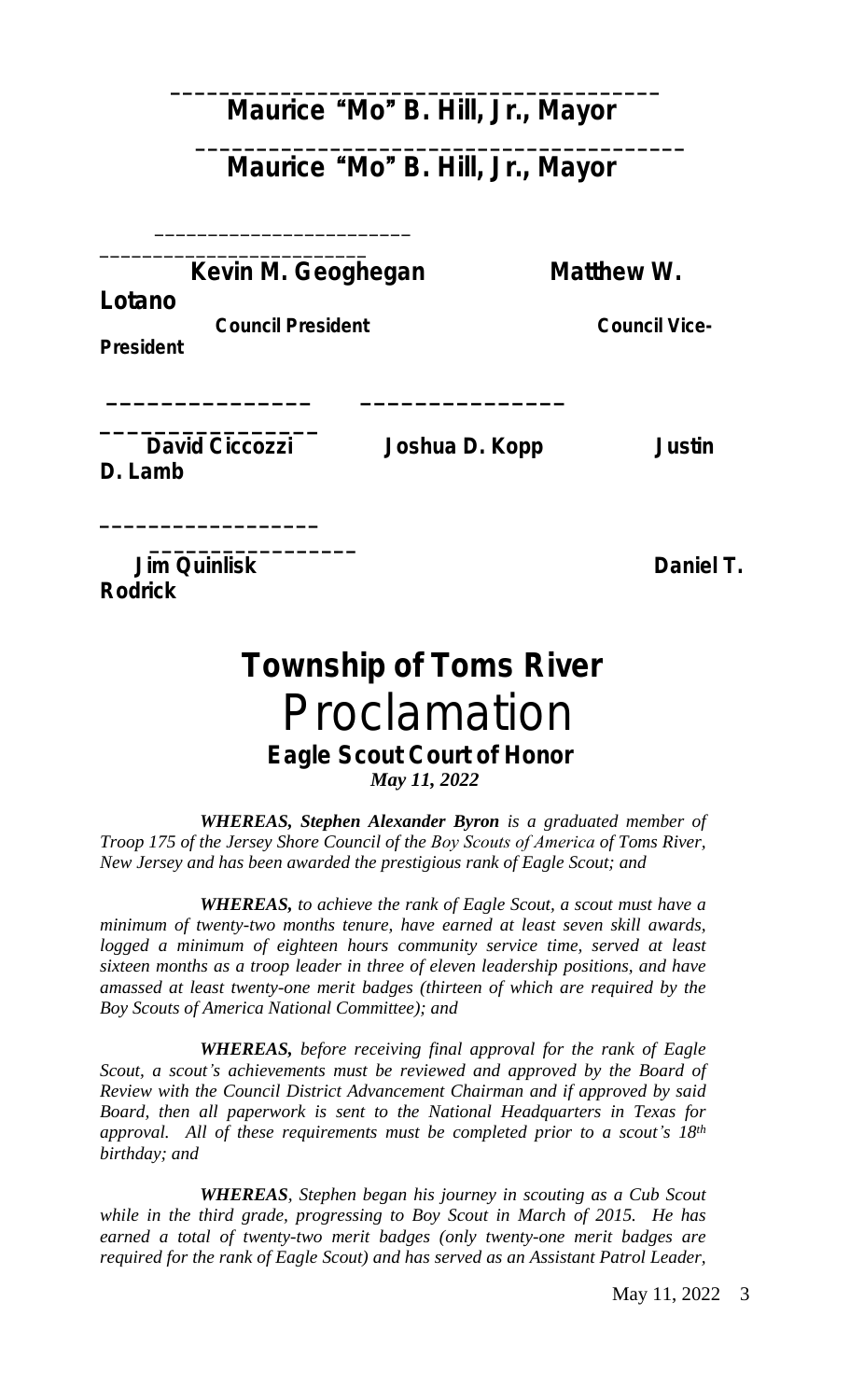*Patrol Leader, Assistant Senior Patrol Leader, Senior Patrol Leader, and Instructor; and*

*WHEREAS, Stephen chose as the beneficiary of his Eagle Scout project the Island Heights Volunteer First Aid Squad, the squad he is a Nationally Registered Emergency Medical Technician with, where he helped paint the exterior of the building.*

*NOW, THEREFORE, I, MAURICE B. HILL, JR., MAYOR of the Township of Toms River, on behalf of myself, the Township Council, and the residents of the Township of Toms River, congratulate Stephen Alexander Byron on his achievement of becoming an Eagle Scout, and commend and applaud his commitment to the Boy Scout Program and for dedicating his time and efforts for the good of his community.*

|                                                                              | Maurice "Mo" B. Hill, Jr., Mayor |                                    |
|------------------------------------------------------------------------------|----------------------------------|------------------------------------|
| Kevin M. Geoghegan<br>Lotano<br><b>Council President</b><br><b>President</b> |                                  | Matthew W.<br><b>Council Vice-</b> |
| <b>David Ciccozzi</b><br>D. Lamb                                             | Joshua D. Kopp                   | <b>Justin</b>                      |
| <b>Jim Quinlisk</b><br><b>Rodrick</b>                                        |                                  | Daniel T.                          |

Mayor Hill introduced Kitt Christie and presented her with a proclamation.

# **Township of Toms River Proclamation**

*World Neurofibromatosis Awareness Day* **, May 17, 2022** *May 11, 2022*

**Whereas,** The Children's Tumor Foundation is observing May 17, 2022 as World Neurofibromatosis (NF) Awareness Day to educate the public about this rare genetic disorder; and

**Whereas** , although over 2 million people around the world are living with NF and 1 in every 3,000 births is diagnosed with NF, it is still is relatively unknown to the public; and

May 11, 2022 4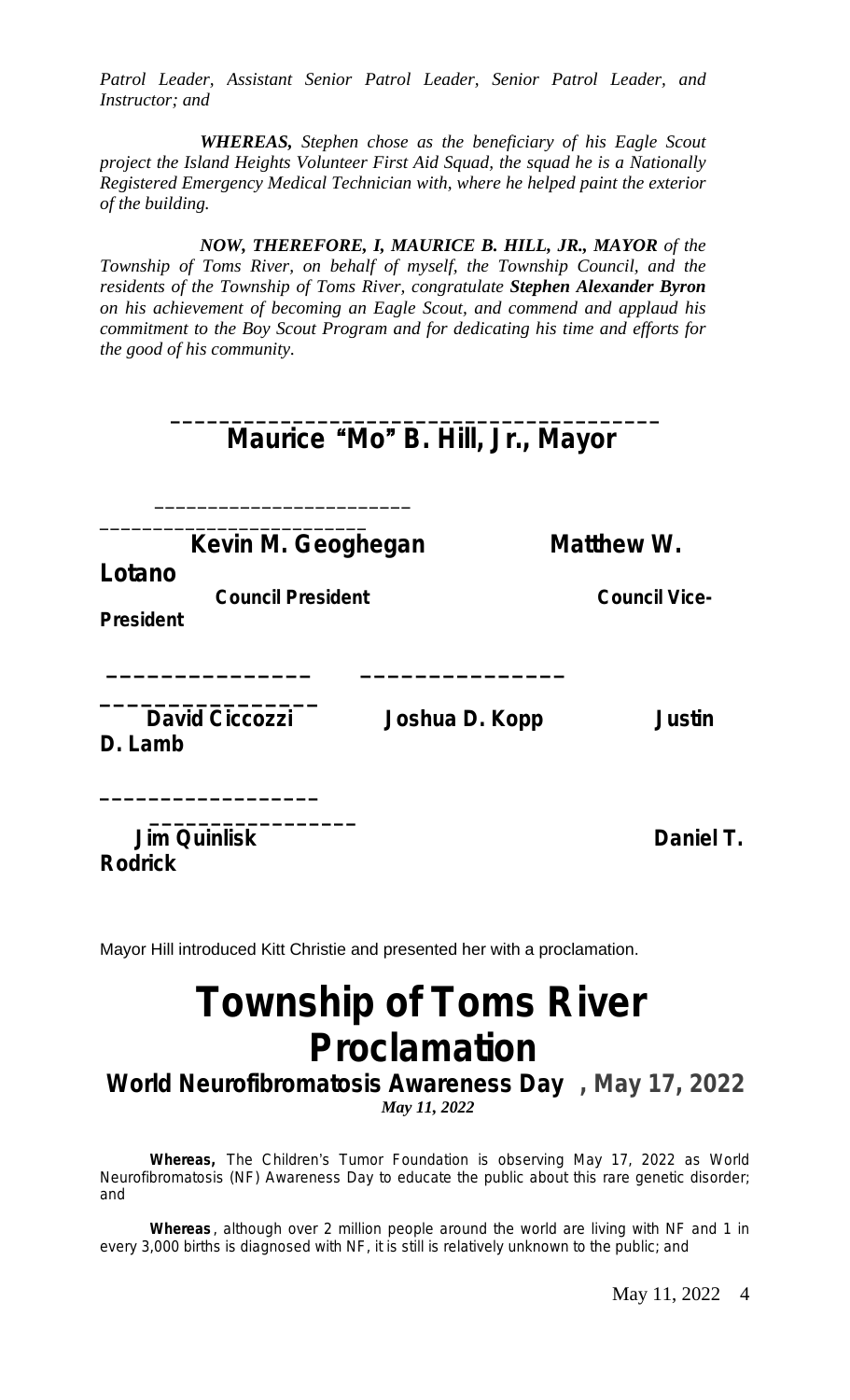**Whereas,** NF affects all populations equally, regardless of race, ethnicity or gender; and

**Whereas,** NF causes tumors to grow on nerves throughout the body and also can affect development of the brain, cardiovascular system, bones and skin; and

**Whereas,** the disorder can lead to blindness, deafness, bone abnormalities, disfigurement, learning disabilities, disabling pain, and cancer; and

**Whereas,** The Children's Tumor Foundation leads efforts to promote and financially sponsor world-class medical research aimed at finding effective treatments and, ultimately, a cure for NF; and

**Whereas** , The Children's Tumor Foundation is connecting the unconnected, leading the way through innovative and inventive approaches to scientific advancement and improved patient care, revamping systems to accelerate the path from discovery to treatment; and

**Whereas** , The Children's Tumor Foundation works to improve access to quality patient care through its national NF Clinic Network; and

**Whereas** , The Children's Tumor Foundation provides patient and family support through its information resources, youth programs, and community activities; and

**Whereas** , much remains to be done in raising public awareness of NF to help promote early diagnosis, proper management and treatment, prevention of complications, and support for research.

**Now Therefore** , **I, MAURICE** "**Mo**" **B. HILL JR., Mayor of the Township of Toms River,** on behalf of myself, the Township Council and the residents of Toms River, in recognition of this important initiative, **do hereby proclaim May 17, 2022 as** "**World Neurofibromatosis (NF) Awareness Day.** "

# **Maurice** "**Mo**" **B. Hill, Jr., Mayor**

**\_\_\_\_\_\_\_\_\_\_\_\_\_\_\_\_\_\_\_\_\_\_\_\_\_\_\_\_\_\_\_\_\_\_\_\_\_\_\_\_**

**Kevin M. Geoghegan Matthew W.** 

\_\_\_\_\_\_\_\_\_\_\_\_\_\_\_\_\_\_\_\_\_\_\_\_ \_\_\_\_\_\_\_\_\_\_\_\_\_\_\_\_\_\_\_\_\_\_\_\_\_

**Lotano**

 **Council President Council Vice-**

**\_\_\_\_\_\_\_\_\_\_\_\_\_\_\_ \_\_\_\_\_\_\_\_\_\_\_\_\_\_\_** 

**President**

**D. Lamb** 

**\_\_\_\_\_\_\_\_\_\_\_\_\_\_\_\_\_\_**

**\_\_\_\_\_\_\_\_\_\_\_\_\_\_\_\_**

**David Ciccozzi Joshua D. Kopp Justin** *Justin* 

**\_\_\_\_\_\_\_\_\_\_\_\_\_\_\_\_\_ Jim Quinlisk Daniel T. Rodrick**

**Mayor Hill Introduced Childhood Apraxia of Speech Day.**

Township of Toms River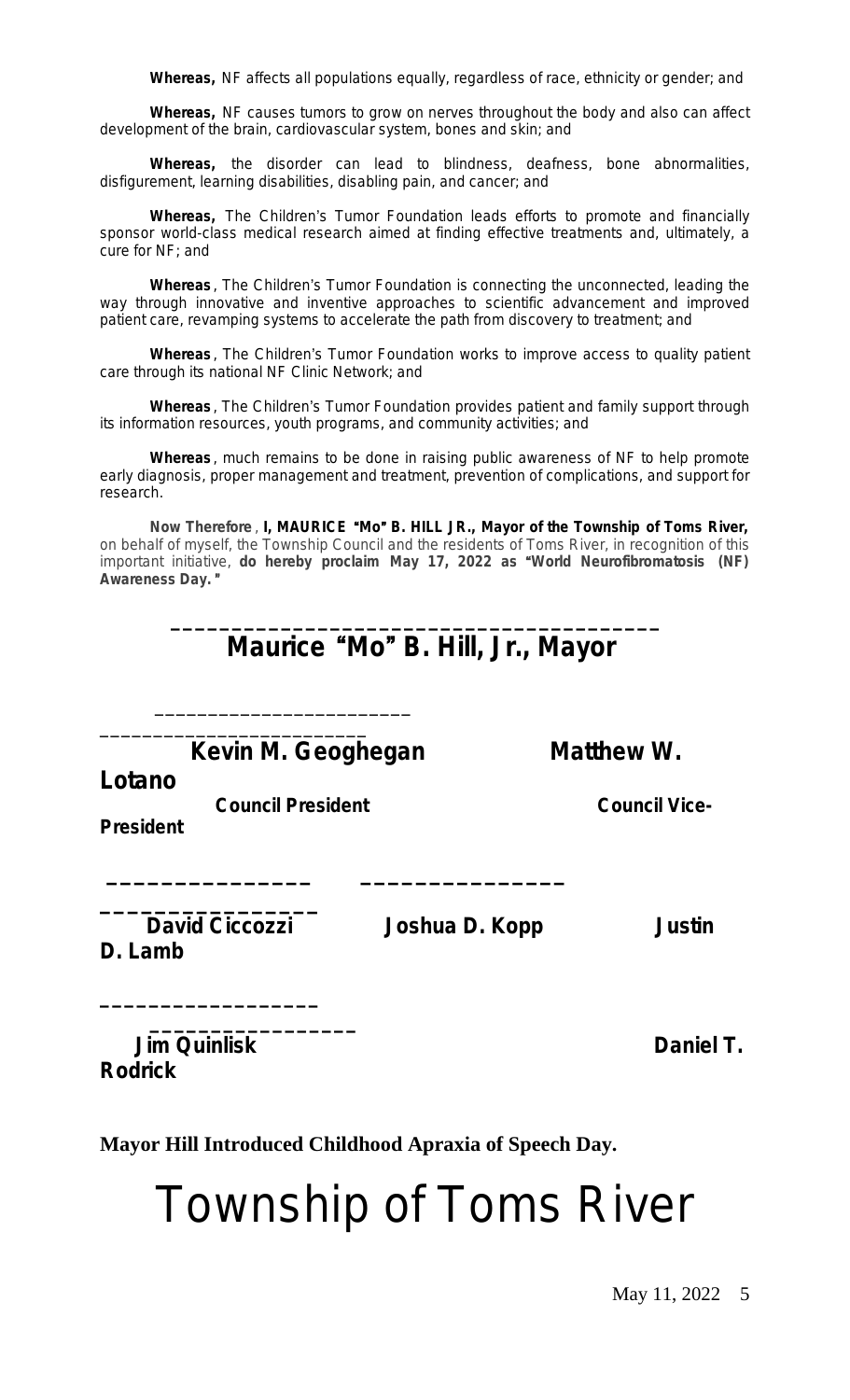# Proclamation

# **WHEREAS,** May 14, 2022 marks *Childhood Apraxia of Speech Day* during

which awareness will be raised throughout Toms River about childhood apraxia of speech, an extremely challenging speech disorder that affects 1-in-1,000 children; and

**WHEREAS,** Childhood apraxia of speech (CAS) causes children to have

significant difficulty learning to speak and is among the most severe speech deficits in children; and

**WHEREAS,** Without appropriate speech therapy intervention, children with

apraxia will have diminished communication skills, but are also placed at high risk for secondary impacts in reading, writing, spelling, and other school-related skills; and

**WHEREAS,** That such primary and secondary impacts diminish future

independence and employment opportunities and challenge the ability to become productive, contributing citizens if not resolved or improved; and

**WHEREAS,** Public awareness about childhood apraxia of speech in Toms

River is essential for families of children with this neurological disorder and the professionals who support them; and

**WHEREAS,** Our highest respect goes to these children, as well as their

families, for their effort, determination, and resilience in the face of such obstacles.

**NOW, THEREFORE,** be it resolved that I, Mayor Maurice B. Hill, and the

Township Council, recognize May 14 , 2022 is "*Apraxia Awareness Day*" and citizens of Toms River are encouraged to work within their communities to increase awareness and understanding of childhood apraxia of speech.

> \_\_\_\_\_\_\_\_\_\_\_\_\_\_\_\_\_\_\_\_\_\_\_\_\_ *Mayor Maurice B. Hill, Jr.*

\_\_\_\_\_\_\_\_\_\_\_\_\_\_\_\_\_\_\_\_\_\_\_\_ *Kevin M. Geoghegan Council President*

**\_\_\_\_\_\_\_\_\_\_\_\_\_\_\_\_\_\_\_\_\_\_\_ \_\_\_\_\_\_\_\_\_\_\_\_\_\_\_\_\_\_\_ \_\_\_\_\_\_\_\_\_\_\_\_\_\_\_\_\_\_**  *David Ciccozzi Joshua D. Kopp Justin D. Lamb*

 *Matthew W. Lotano Daniel T. Rodrick Jim Quinlisk*

*\_\_\_\_\_\_\_\_\_\_\_\_\_\_\_\_\_\_\_\_ \_\_\_\_\_\_\_\_\_\_\_\_\_\_\_\_\_\_\_\_ \_\_\_\_\_\_\_\_\_\_\_\_\_\_\_\_\_\_*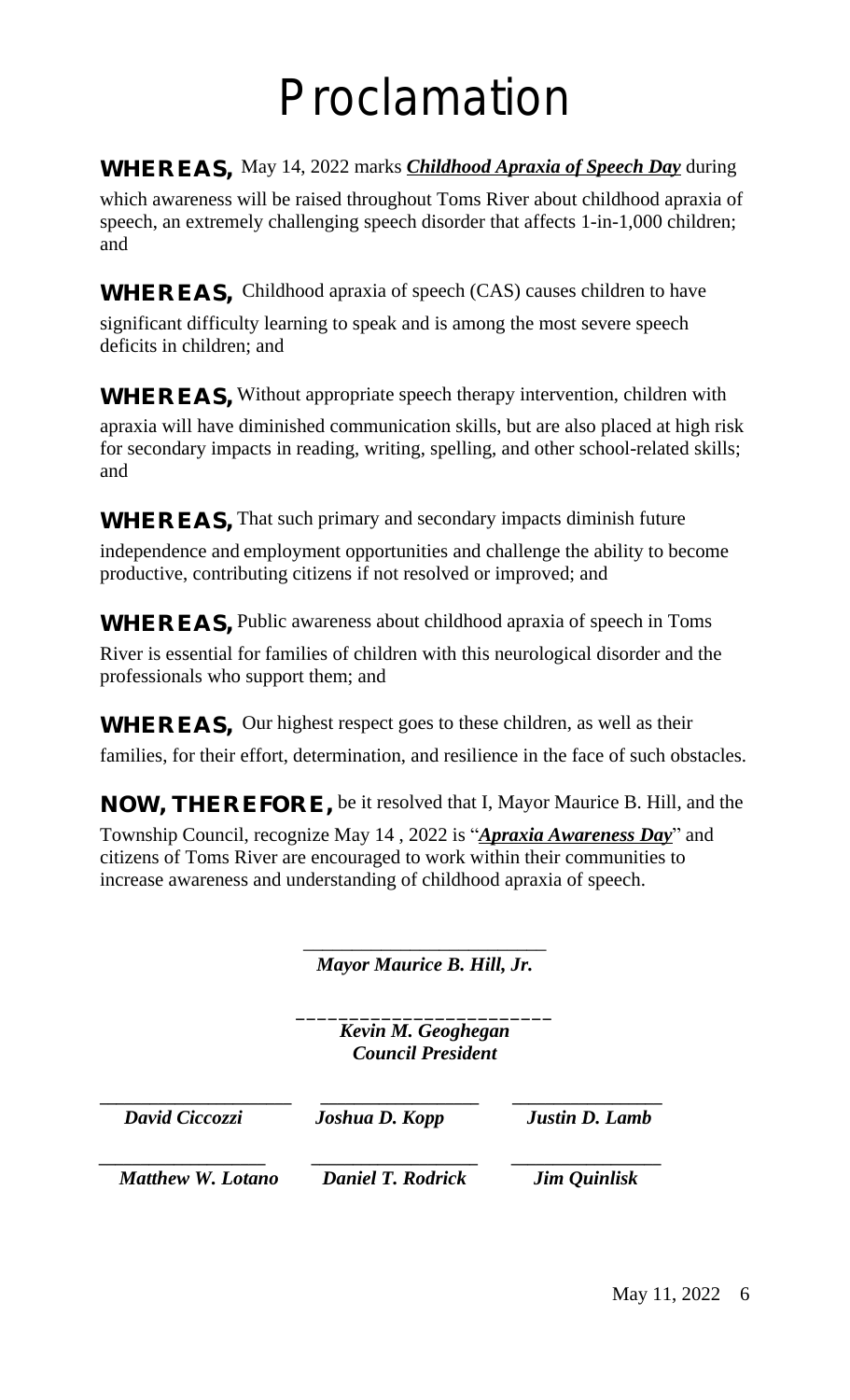Michael Cruoglio, Deputy Township Clerk read the following Ordinance of which the title only was read in full:

A motion was made by Council Member Lotano, seconded by Council Member Kopp, and carried that an Ordinance entitled:

#### **BOND ORDINANCE PROVIDING FOR THE ACQUISITION OF LAND LOCATED AT 1944 WHITESVILLE ROAD AND 133 RIVERWOOD DRIVE IN THE TOWNSHIP OF TOMS RIVER AND RELATED EXPENSES AND APPROPRIATING \$4,200,000 THEREFOR AND AUTHORIZING THE ISSUANCE OF \$4,000,000 BONDS AND NOTES TO FINANCE A PORTION OF THE COSTS THEREOF, AUTHORIZED IN AND BY THE TOWNSHIP OF TOMS RIVER, IN THE COUNTY OF OCEAN, NEW JERSEY**

BE IT ORDAINED by the TOWNSHIP COUNCIL OF THE TOWNSHIP OF TOMS RIVER, IN THE COUNTY OF OCEAN, STATE OF NEW JERSEY (not less than two-thirds of all members thereof affirmatively concurring), AS FOLLOWS:

Section 1. The improvements described in Section 3 of this bond ordinance are hereby authorized as general improvements to be undertaken in and by the Township of Toms River, in the County of Ocean, New Jersey (the "Township"). For the improvements or purposes described in Section 3, there is hereby appropriated the sum of \$4,200,000, including the sum of \$200,000 appropriated from the Township's Open Space Trust Fund to cover the cost of the down payment required by the Local Bond Law.

Section 2. In order to finance the costs of said improvements or purposes not provided for by the application of the down payment, negotiable bonds are hereby authorized to be issued in the principal amount not to exceed \$4,000,000, pursuant to the Local Bond Law. In anticipation of the issuance of said bonds and to temporarily finance said improvements or purposes, negotiable bond anticipation notes are hereby authorized to be issued pursuant to and within the limitations prescribed by the Local Bond Law.

Section 3. (a) The improvements hereby authorized and the purposes for which the obligations are to be issued is the acquisition of land for open space purposes located in the Township, commonly known as 1944 Whitesville Road, designated on the municipal tax map as Block 298, Lot 27 and 133 Riverwood Drive, designated on the municipal tax map as Block 171, Lot 7, and including all rights or interests therein, and including all work and services necessary therefor or incidental thereto, with a total appropriation and estimated cost of \$4,200,000, estimated amount of bonds and notes therefor of \$4,000,000, and an average period of usefulness of 40 years,

together with all purposes necessary, incidental or appurtenant thereto, all as shown on and in accordance with contracts, plans, specifications or requisitions therefor on file with or through the Township Clerk, as finally approved by the governing body of the Township.

(b) The estimated maximum amount of bonds or notes to be issued for the improvements or purposes described in Section 3(a) hereof is \$4,000,000, as stated in Section 2 hereof.

(c) The estimated cost of the improvements or purposes described in Section 3(a) hereof is \$4,200,000, which is equal to the amount of the appropriation herein made therefor. The excess of the appropriation of \$4,200,000 over the estimated maximum amount of bonds or notes to be issued therefor being the amount of said \$200,000 down payment for said purposes.

Section 4. All bond anticipation notes issued hereunder shall mature at such times as may be determined by the chief financial officer of the Township, provided that no note shall mature later than one (1) year from its date. All notes issued hereunder may be renewed from time to time subject to the provisions of N.J.S.A. 40A:2-8. The notes shall bear interest at such rate or rates and be in such form as may be determined by the chief financial officer, who shall determine all matters in connection with notes issued pursuant to this ordinance, and the chief financial officer's signature upon the notes shall be conclusive evidence as to all such determinations. The chief financial officer is hereby authorized to sell part or all of the notes from time to time at public or private sale and to deliver them to the purchasers thereof upon receipt of payment of the purchase price plus accrued interest from their dates to the date of delivery thereof. The chief financial officer is directed to report in writing to the governing body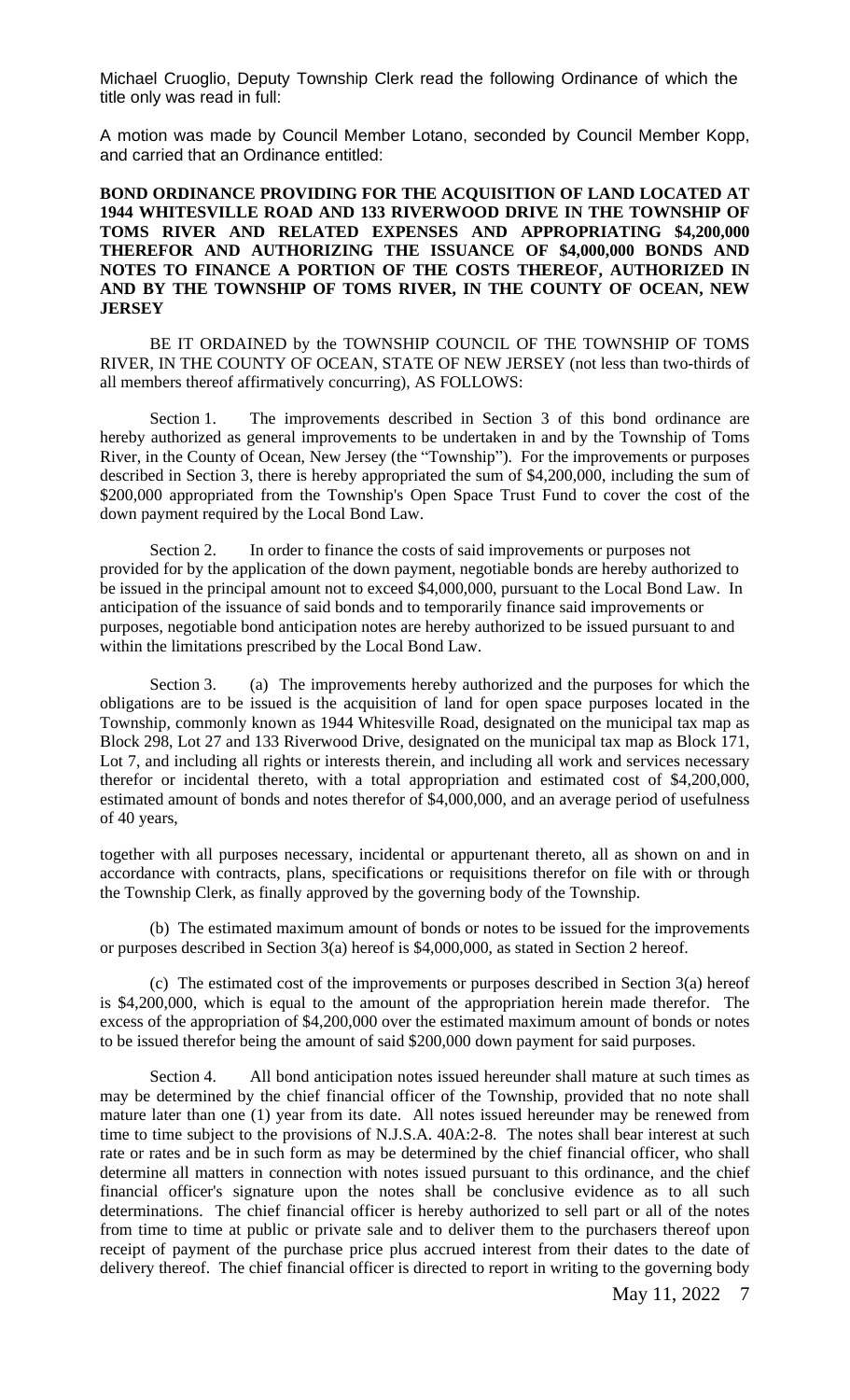at the meeting next succeeding the date when any sale or delivery of such notes occurs, such report shall include the amount, the description, the interest rate and the maturity schedule of the notes sold, the price obtained and the name of the purchaser.

Section 5. The following additional matters are hereby determined, declared, recited and stated:

(a) The improvements or purposes described in Section 3 of this bond ordinance are not a current expense and are improvements or purposes that the Township may lawfully undertake as general improvements, and no part of the cost thereof has been or shall be specially assessed on property specially benefited thereby.

(b) The average period of usefulness of the improvements or purposes, within the limitations of the Local Bond Law and taking into consideration the amount of the obligations authorized for said purposes, according to the reasonable life thereof computed from the date of the bonds authorized by this bond ordinance, is 40 years.

(c) The Supplemental Debt Statement required by the Local Bond Law has been duly prepared and filed in the office of the Township Clerk, and a complete executed duplicate thereof has been filed in the office of the Director of the Division of Local Government Services in the Department of Community Affairs of the State of New Jersey. Such Statement shows that the gross debt of the Township as defined in the Local Bond Law is increased by the authorization of the bonds and notes provided in this bond ordinance by \$4,000,000 and the obligations authorized herein will be within all debt limitations prescribed by that Law.

(d) An aggregate amount not exceeding \$255,000 for interest on said obligations, costs of issuing said obligations, engineering costs, legal fees and other items of expense listed in and permitted under N.J.S.A. 40A:2-20 is included as part of the cost of said improvements and is included in the estimated cost indicated herein for said improvements.

(e) To the extent that moneys of the Township are used to finance, on an interim basis, costs of said improvements or purposes, the Township reasonably expects such costs to be paid or reimbursed with the proceeds of obligations issued pursuant hereto.

Section 6. The capital budget of the Township is hereby amended to conform with the provisions of this ordinance to the extent of any inconsistency herewith. The resolution in the form promulgated by the Local Finance Board showing full detail of the amended capital budget and capital program as approved by the Director of the Division of Local Government Services is on file with the Township Clerk and is available there for public inspection.

Section 7. Any grant or similar moneys from time to time received by the Township for the improvements or purposes described in Section 3 hereof, shall be applied either to direct payment of the cost of the improvements within the appropriation herein authorized or to payment of the obligations issued pursuant to this ordinance. The amount of obligations authorized but not issued hereunder shall be reduced to the extent that such funds are received and so used.

Section 8. The full faith and credit of the Township are hereby pledged to the punctual payment of the principal of and the interest on the obligations authorized by this bond ordinance. The obligations shall be direct, unlimited obligations of the Township, and, unless paid from other sources, the Township shall be obligated to levy ad valorem taxes upon all the taxable property within the Township for the payment of the obligations and the interest thereon without limitation as to rate or amount.

Section 9. This bond ordinance shall take effect twenty (20) days after the first publication thereof after final adoption, as provided by the Local Bond Law.

#### **NOTICE OF PENDING BOND ORDINANCE**

The bond ordinance, the summary terms of which are included herein, was introduced and passed upon first reading at a meeting of the governing body of the Township of Toms River, in the County of Ocean, New Jersey (the "Township"), held on April 27, 2022. It will be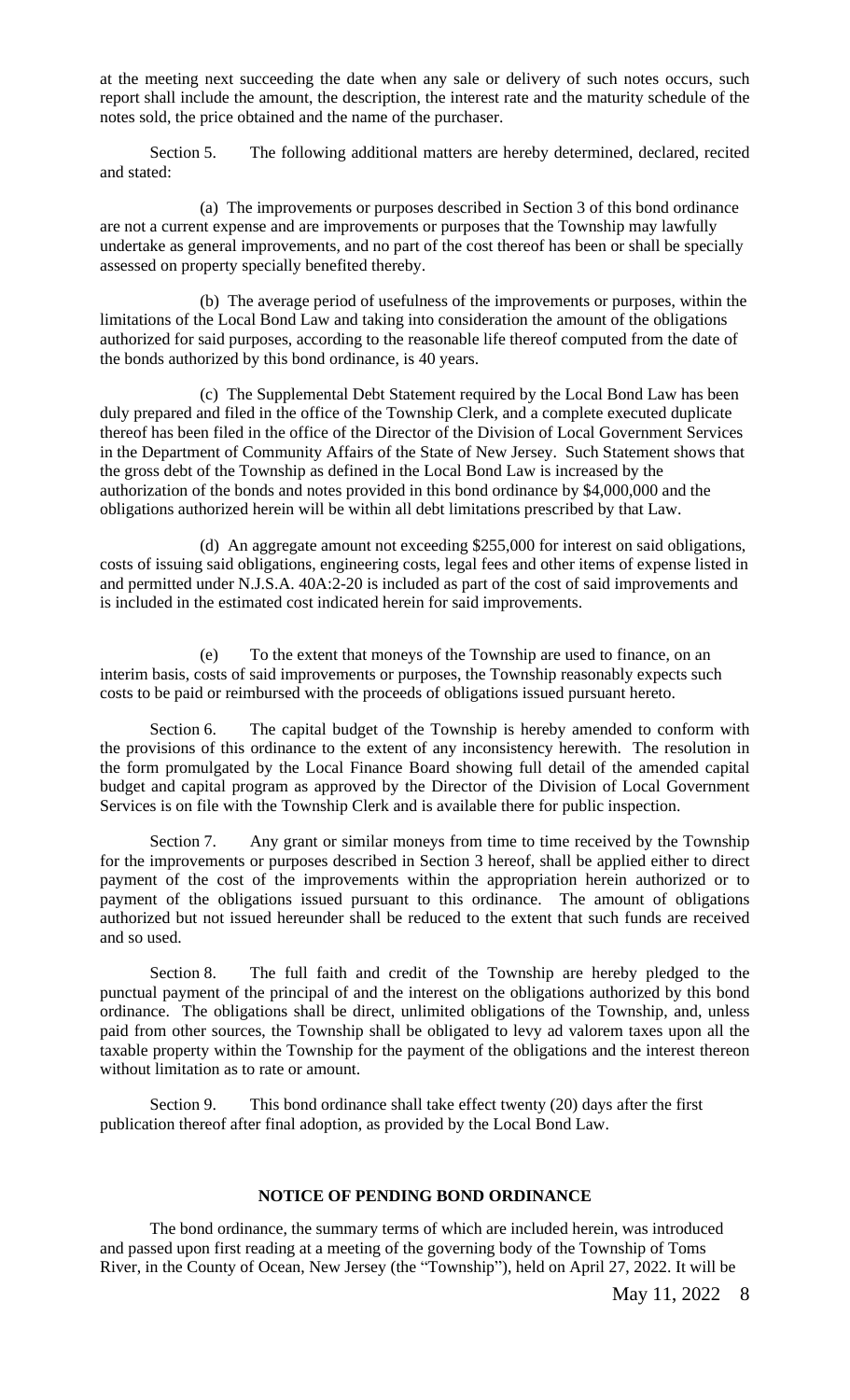further considered for final passage after public hearing thereon, at a meeting of said governing body to be held in the Municipal Offices, 33 Washington Street, Toms River, New Jersey, on May 11, 2022, at \_\_: \_\_\_ p.m., or as soon thereafter as said matter can be reached, at which time and place all persons who may be interested therein will be given an opportunity to be heard concerning the same.

A copy of this ordinance has been posted on the bulletin board upon which public notices are customarily posted in the Municipal Complex of the Township during the week prior to and up to and including the date of such meeting; copies of the ordinance are available to the general public of the Township who shall request such copies, at the office of the Municipal Clerk in said Township of Toms River, in the County of Ocean, New Jersey. The summary of the terms of such bond ordinance follows:

TITLE: BOND ORDINANCE PROVIDING FOR THE ACQUISITION OF LAND LOCATED AT 1944 WHITESVILLE ROAD AND 133 RIVERWOOD DRIVE IN THE TOWNSHIP OF TOMS RIVER AND RELATED EXPENSES AND APPROPRIATING \$4,200,000 THEREFOR AND AUTHORIZING THE ISSUANCE OF \$4,000,000 BONDS AND NOTES TO FINANCE A PORTION OF THE COSTS THEREOF, AUTHORIZED IN AND BY THE TOWNSHIP OF TOMS RIVER, IN THE COUNTY OF OCEAN, NEW JERSEY.

Purpose(s): The acquisition of land for open space purposes located in the Township, commonly known as 1944 Whitesville Road, designated on the municipal tax map as Block 298, Lot 27 and 133 Riverwood Drive, designated on the municipal tax map as Block 171, Lot 7, and including all rights or interests therein, and including all work and services necessary therefor or incidental thereto.

Appropriation: \$4,200,000

Bonds/Notes Authorized: \$4,000,000

Section 20 Costs: \$255,000

Useful Life: 40 Years

Municipal Clerk Township of Toms River County of Ocean, New Jersey

#### **CERTIFICATE OF MUNICIPAL CLERK EXTRACT OF MINUTES SHOWING PUBLIC HEARING AND FINAL ADOPTION OF ORDINANCE**

I, Municipal Clerk of the Township of Toms River, in the County of Ocean, State of New Jersey, HEREBY CERTIFY that the annexed extract from the minutes of a meeting of the governing body of said Township, duly called and held on May 11,, 2022, has been compared by me with the original minutes as officially recorded in my office in the Minute Book of said governing body and is a true, complete and correct copy thereof and of the whole of said original minutes so far as the same relates to Bond Ordinance and the subject matter referred to in said extract.

IN WITNESS WHEREOF, I have hereunto set my hand and affixed the corporate seal of said Township, this 9<sup>th</sup> day of May 2022.

 $\overline{a}$ 

TOWNSHIP OF TOMS RIVER, IN THE COUNTY OF OCEAN, NEW JERSEY

Municipal Clerk

**(SEAL)**

.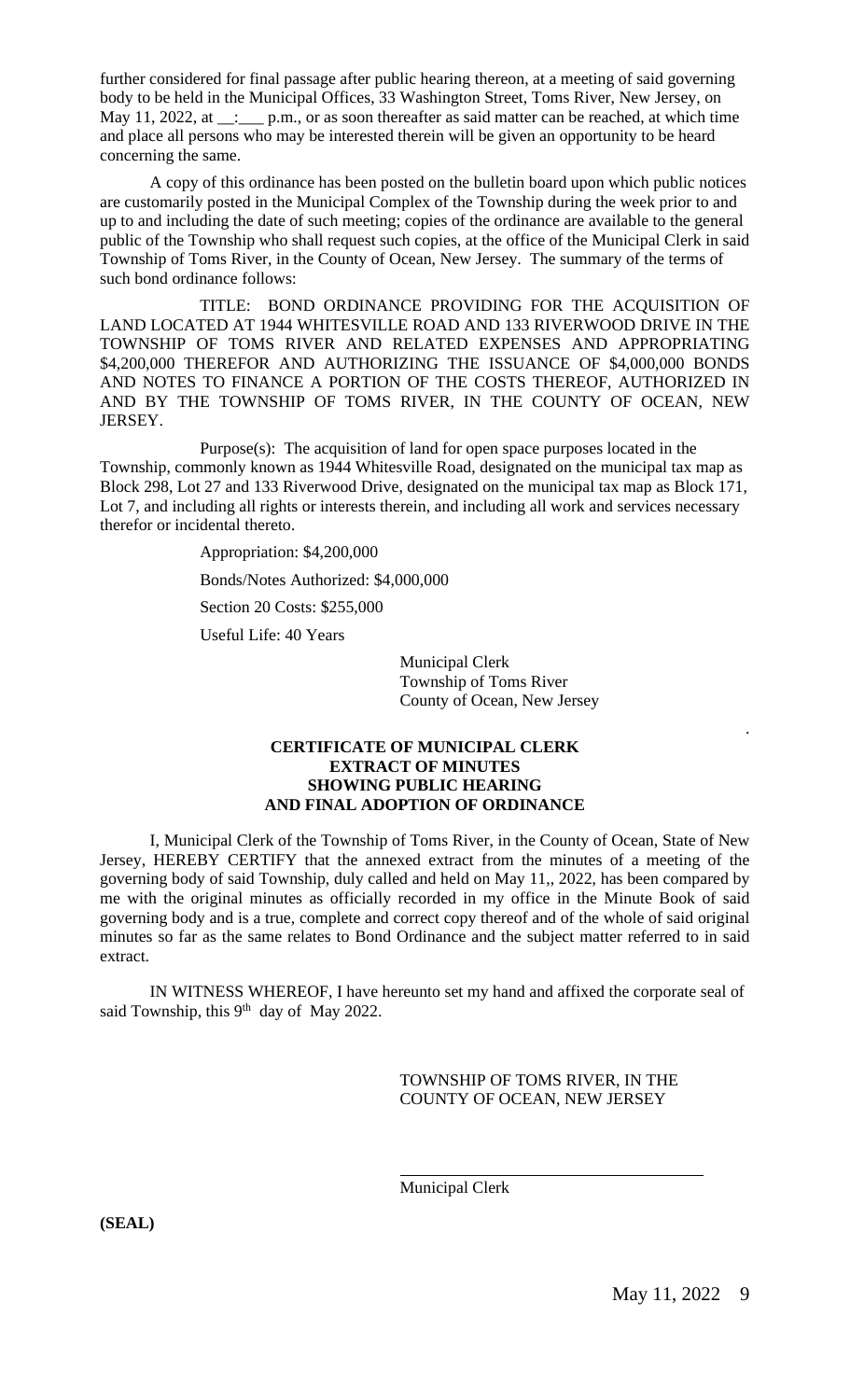be taken up for further consideration, public hearing and final passage. Said ordinance was thereupon read by title only, pursuant to authority of Statutes of New Jersey, copy of said ordinance having been posted as directed by said law, whereupon Council President Geoghegan announced that this was the final reading of the ordinance and asked if anyone present had anything to say in connection therewith.

Council Member Rodrick questioned the Ordinance and would like to table it. Council Member Lamb would like to see appraisal reports.

On motion by Council Member Lotano, seconded by Council Member Rodrick and carried to **table the following Ordinance.**

| Council Member Ciccozzi       | Nο  |
|-------------------------------|-----|
| Council Member Kopp           | No  |
| Council Member Lamb           | Yes |
| Council Member Quinlisk       | Nο  |
| Council Member Rodrick        | Yes |
| Council Vice-President Lotano | No  |
| Council President Geoghegan   | N٥  |

On motion by Council Member Lotano, seconded by Council Member Rodrick and carried, the public hearing was closed.

Council Member Lotano offered the following ordinance and moved its adoption, Council Member Kopp seconded the motion:

BE IT RESOLVED BY THE TOWNSHIP COUNCIL OF THE TOWNSHIP OF TOMS RIVER, IN THE COUNTY OF OCEAN AND STATE OF NEW JERSEY, as follows:

- 1. That the foregoing ordinance, the title of which is quoted in the title hereof, be and the same is hereby passed on second and final reading.
- 2. That the title and purpose of said ordinance, together with the Notice of Final Passage thereof is published in the Asbury Park Press.

The foregoing Ordinance was adopted on roll call by the following vote:

| Council Member Ciccozzi       | Yes        |
|-------------------------------|------------|
| Council Member Kopp           | Yes        |
| Council Member Lamb           | Yes        |
| Council Member Quinlisk       | Yes        |
| Council Member Rodrick        | Abstained  |
| Council Vice-President Lotano | <b>Yes</b> |
| Council President Geoghegan   | Yes        |

Township Deputy Clerk Cruoglio introduced the following Ordinance of which the title only was read in full:

**AN ORDINANCE OF THE TOWNSHIP COUNCIL OF THE TOWNSHIP OF TOMS RIVER, OCEAN COUNTY, NEW JERSEY, AUTHORIZING THE TOWNSHIP TO ADOPT A CORRECTORY ACCESS EASEMENT AGREEMENT AND DISCHARGE OF MEMORANDUM OF ESCROW AGREEMENT BETWEEN CT-CT07 MAZEL LLC, DT-DT07 MAZEL LLC AND THE TOWNSHIP OF TOMS RIVER, AND AUTHORIZING THE MAYOR TO EXECUTE AND THE DEPUTY MUNICIPAL CLERK TO ATTEST TO SAID AGREEMENT**

WHEREAS, Mazel, L.L.C (Original Grantor) and Township of Toms River (Grantee) entered into an Access Easement Agreement and Discharge of Memorandum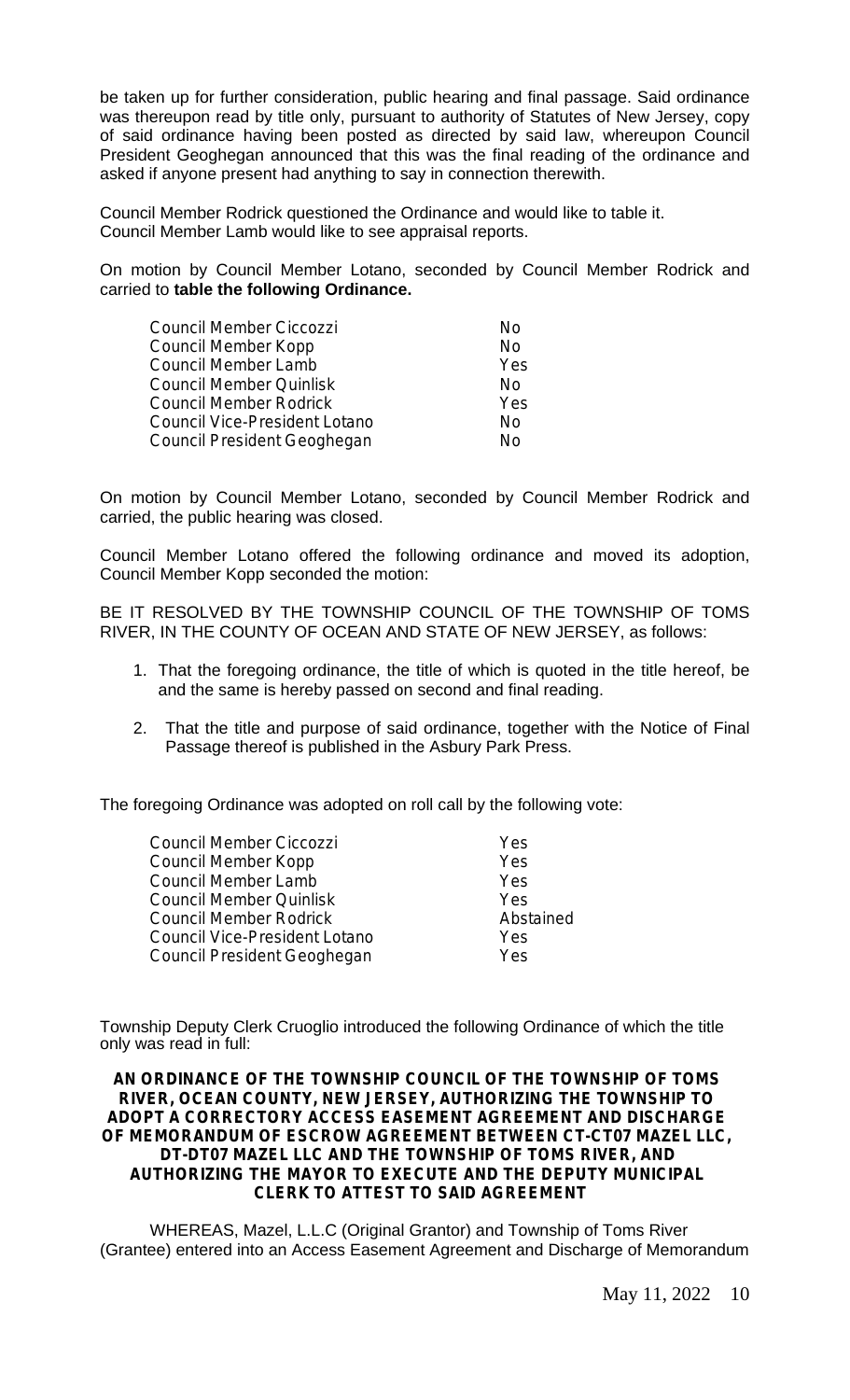of Escrow Agreement dated July 2, 2015 ad recorded on July 14, 2015 in the Ocean County Clerk's Office at Book 16132, Page 1917 (Original Agreement); and

WHEREAS, the Original Agreement erroneously described the Easement Area in Exhibit A (Original Exhibit "A"), as the entirety of Grantor's Tract rather than a portion of Grantor's Tract", contrary to the intent of the parties to the Original Agreement; and

WHEREAS, the parties desire to enter into this Correctory Agreement for the purpose of deleting the Original Exhibit "A" and replacing it was Correctory Exhibit "A", which is attached hereto and made a part hereof, for the purpose of otherwise restating and confirming the terms and conditions of the Original Agreement as incorporated into this Agreement; and

WHEREAS, Grantor, as successor-in-interest to Original Grantor, is the owner of certain property located in the Township of Toms River, Ocean County, New Jersey ("Township") known and designated as Block 159, Lot 31 on the Township Tax Map ("Grantor's Tract); and

WHEREAS, Grantee is the owner of certain property located in the Township known and designated as Block 159, Lot 9.01 ("Grantee's Tract"); and

WHEREAS, Grantee is desirous of securing an easement for access through a portion of Grantor's Tract;

NOW, THEREFORE, BE IT ORDAINED by the Township Council of the Township of Toms River, in the County of Ocean, and State of New Jersey, as follows:

1. It hereby authorizes the Township to adopt this Correctory Access Agreement and Discharge of Memorandum of Escrow Agreement The easement in question is described on the attached Schedule "A", which is attached to this Ordinance and made a part hereof.

2. The Mayor is authorized to execute and the Deputy Municipal Clerk to attest to this Correctory Access Easement Agreement and Discharge of Memorandum of Escrow Agreement, and any other documents required in connection with this conveyance.

3 All ordinances and parts of ordinances inconsistent herewith are hereby repealed.

4. This ordinance shall take effect following its final passage by the Township Council, approval by the Mayor, and twenty days after publication as required by law.

5. Since this ordinance is not legislative in nature, it need not be codified in the Township Code.

6. A copy of this ordinance shall be provided by the Office of the Township Clerk to each of the following:

- a) Mayor Maurice B. Hill, Jr.
- b) Township Council
- c) Business Administrator
- d) Township Attorney
- e) Gregory P. McGuckin, Esq.
- f) Township Engineer
- g) Tax Assessor
- h) Tax Collector
- i) Giordano, Halleran & Ciesla, P.C. 125 Half Mile Road, Suite 300 Red Bank, NJ 07701-6777 Attn: Michael Vitiello, Esq.
- j) CT-CT07 Mazel LLC DT-DT07 Mazel LLC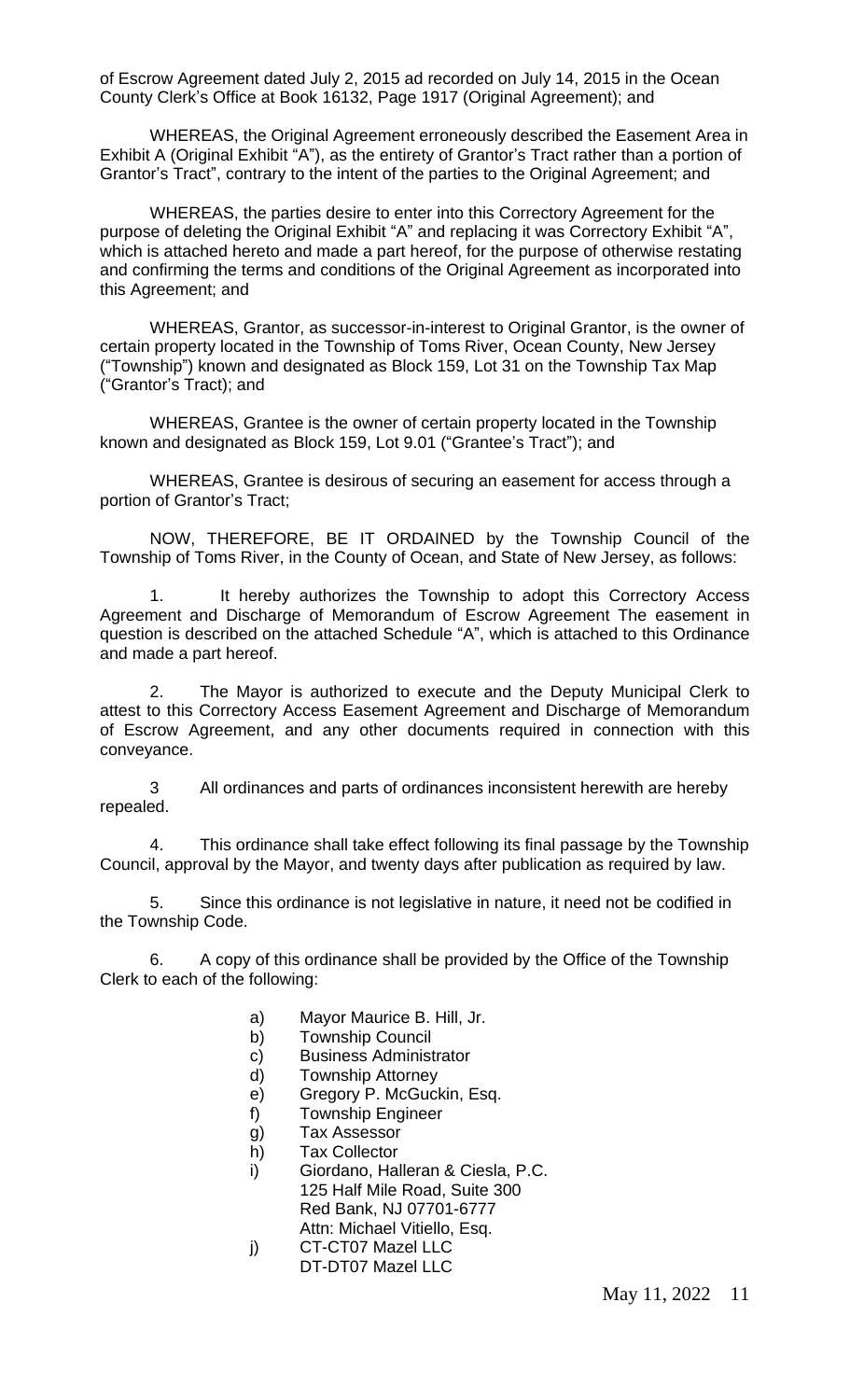399 Monmouth Street East Windsor, NJ 08520 Attn: Francine E. Tajfel, General Counsel

A motion was made by Council Member Lotano, seconded by Council Member Quinlisk, that the foregoing Ordinance be adopted on first reading with publication notice as follows:

#### **NOTICE**

NOTICE IS HEREBY GIVEN that the ordinance published herewith was introduced and passed upon first reading at a meeting of the Township Council of the Township of Toms River, in the County of Ocean, New Jersey, held on May 9, 2022 at 6:00 p.m. It will be further considered for final passage at a public meeting to be held in the L. Manuel Hirshblond Meeting Room of the Municipal Building in said Township on May 25, 2022 at 6:00 p.m., or as soon thereafter as this matter can be reached, at which time all persons interested shall be given an opportunity to be heard concerning this ordinance. Prior to the second reading, a copy of this ordinance shall be posted on the bulletin board in the Municipal Building and copies shall be made available at the Township Clerk's office in said Municipal Building to members of the general public who shall request such copies.

> MICHAEL CRUOGLIO TOWNSHIP DEPUTY CLERK

APPROVED AS TO FORM: ANTHONY MERLINO ASSISTANT TOWNSHIP ATTORNEY MUNICIPAL BUILDING 33 WASHINGTON STREET TOMS RIVER, NJ 08753

This ordinance title and purpose, together with notice, shall be published in the Asbury Park Press in the issue of Friday, May 15, 2022.

Ordinance was adopted on first reading with Council Members Ciccozzi, Kopp, Lamb, Lotano, Quinlisk, Rodrick, and with Council President Geoghegan voting yes.

Township Deputy Clerk Cruoglio introduced the following Ordinance of which the title only was read in full:

#### **ORDINANCE OF THE TOWNSHIP COUNCIL, TOWNSHIP OF TOMS RIVER, OCEAN COUNTY, NEW JERSEY, AMENDING AND SUPPLEMENTING §391-36B THE TOWNSHIP CODE TO PERMIT THE LIMITED OPERATION OF FOOD TRUCKS ON WASHINGTON STREET**

**BE IT ORDAINED** by the Township Council, Township of Toms River, Ocean County, New Jersey, as follows:

1. Subsection B of §391-36 (Prohibited practices; violations and penalties) of the Township Code is hereby amended and supplemented to provide as follows:

> B. No person regulated hereunder shall hawk, peddle, or vend any goods, wares, or merchandise, including but not limited to food, ice cream, and soft drinks, within 1,000 feet of any store establishment or machine selling, vending or dispensing the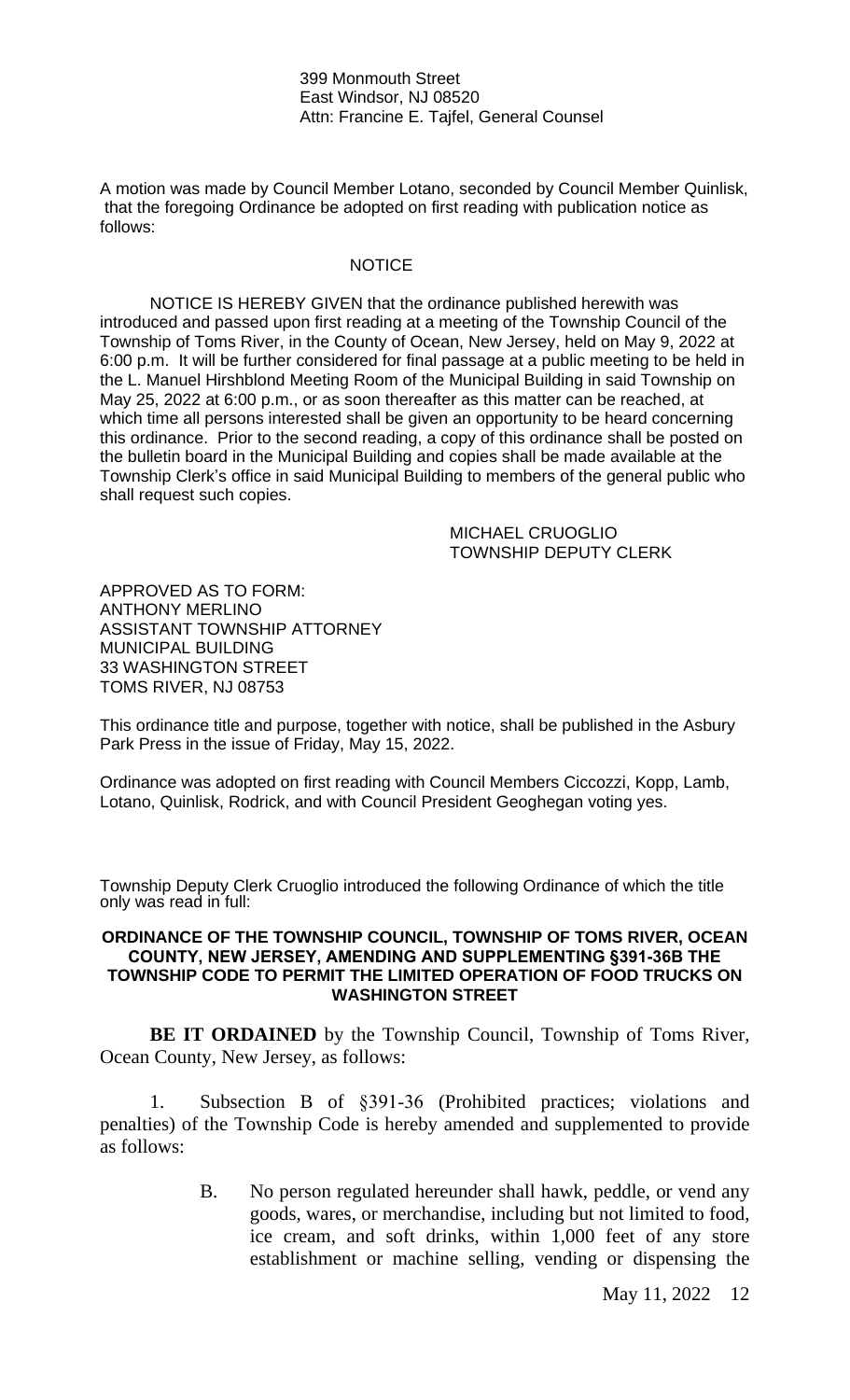same or substantially similar goods, wares, or merchandise, nor upon any of the following streets or rights-of-way thereof: Highway 37 (east and west); Washington Street; Highway 35 (north and south); Main Street (Route 166); Lakewood Road (Route 9); Fischer Boulevard; and Hooper Avenue.

- (1) Notwithstanding any other prohibition to the contrary, duly-licensed and -inspected food trucks are permitted to operate on Washington Street in between the intersections with Route 166 and Hooper Avenue on Sundays between the hours of 9:00 am and 9:00 pm, provided the operators thereof obtain a special events permit pursuant to §348-5.20E of the Township Code. The exception does not apply on Sundays when Washington Street is closed or access thereto is restricted for an event, parade, roadwork, emergency, or for public safety reasons.
- (2) Food trucks permitted pursuant to subsection B(1) must be parked within striped parking spaces facing the sidewalk. They are prohibited from parking in front of an open or operating establishment serving or selling food and from obstructing vehicular or pedestrian traffic. They must also observe other public safety regulations. Food trucks so operating do not constitute an encroachment under Article VIII of Chapter 450.
- 2. All other provisions of Chapter 391 remain in full force and effect.

3. All ordinances or parts of ordinances which are inconsistent herewith are repealed, but only to the extent of the inconsistency.

4. If any part of this ordinance is invalidated for any reason by competent authority, that part is severed and the remaining provisions shall remain in full force and effect.

5. This ordinance shall take effect following its final passage by the Township Council, approval by the Mayor, and twenty days after publication as required by law.

A motion was made by Council Member Kopp, seconded by Council Member Quinlisk, that the foregoing Ordinance be adopted on first reading with publication notice as follows:

#### **NOTICE**

NOTICE IS HEREBY GIVEN that the ordinance published herewith was introduced and passed upon first reading at a meeting of the Township Council of the Township of Toms River, in the County of Ocean, New Jersey, held on May 9, 2022 at 6:00 p.m. It will be further considered for final passage at a public meeting to be held in the L. Manuel Hirshblond Meeting Room of the Municipal Building in said Township on May 25, 2022 at 6:00 p.m., or as soon thereafter as this matter can be reached, at which time all persons interested shall be given an opportunity to be heard concerning this ordinance. Prior to the second reading, a copy of this ordinance shall be posted on the bulletin board in the Municipal Building and copies shall be made available at the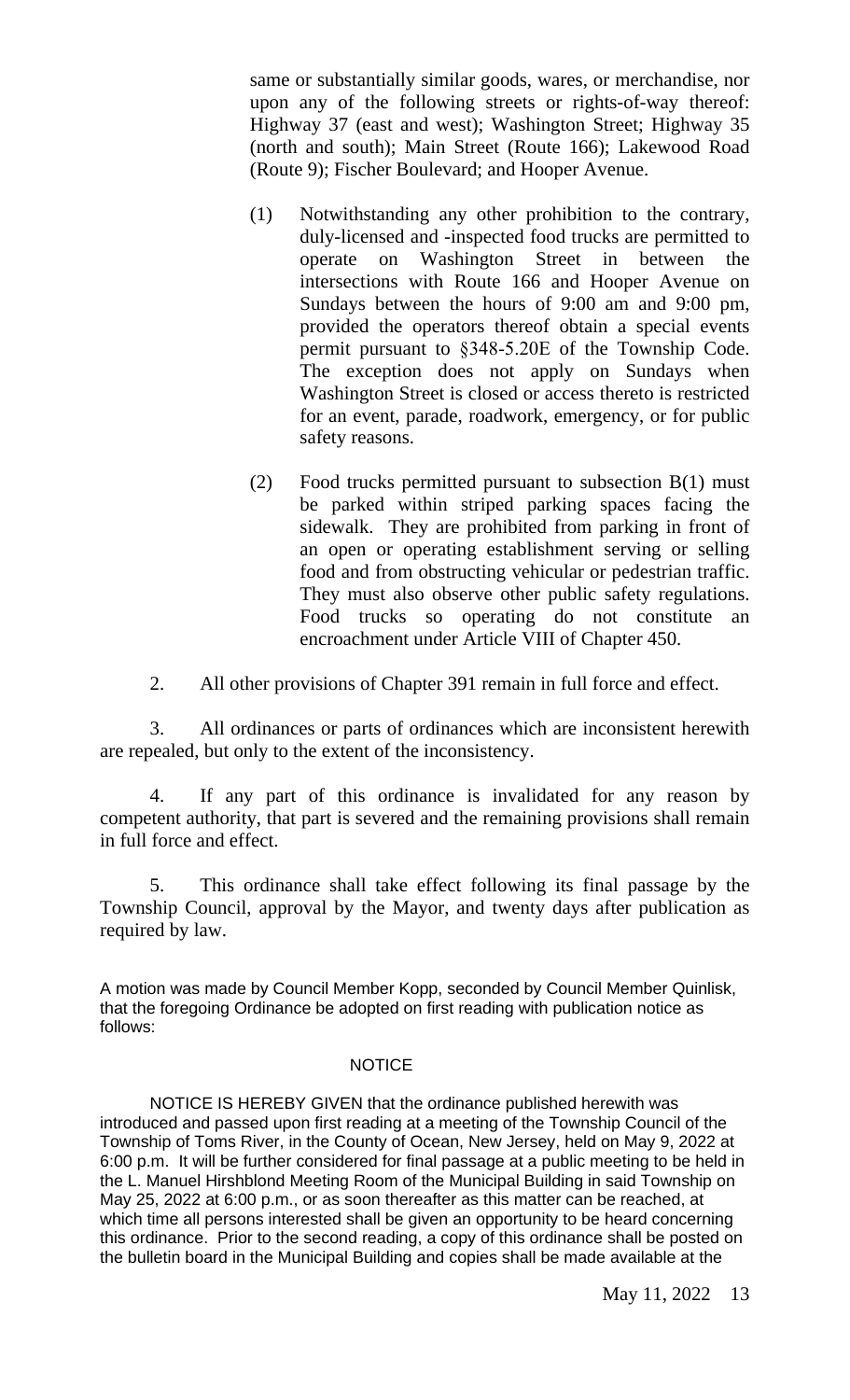Township Clerk's office in said Municipal Building to members of the general public who shall request such copies.

> MICHAEL CRUOGLIO TOWNSHIP DEPUTY CLERK

APPROVED AS TO FORM: ANTHONY MERLINO ASSISTANT TOWNSHIP ATTORNEY MUNICIPAL BUILDING 33 WASHINGTON STREET TOMS RIVER, NJ 08753

This ordinance title and purpose, together with notice, shall be published in the Asbury Park Press in the issue of Friday, May 15, 2022.

Ordinance was adopted on first reading with Council Members Ciccozzi, Kopp, Lamb, Lotano, Quinlisk, Rodrick, and with Council President Geoghegan voting yes.

Township Deputy Clerk Cruoglio introduced the following Ordinance of which the title only was read in full:

#### **ORDINANCE OF THE TOWNSHIP COUNCIL, TOWNSHIP OF TOMS RIVER, OCEAN COUNTY, NEW JERSEY, AMENDING AND SUPPLEMENTING §189-7A(4) OF THE TOWNSHIP CODE TO REVISE THE REGULATIONS PROHIBITING THE ISSUANCE OF PERMITS FOR DUNE WALKOVERS**

**BE IT ORDAINED** by the Township Council, Township of Toms River, Ocean County, New Jersey, as follows:

1. Section 189-7A(4) of the Township Code is hereby amended and supplemented to provide as follows:

- (4) Create a private walkover if there is a public walkover within 250 feet; except that a permit for a private walkover may be issued, regardless of the distance, if the applicant can establish a legal right to crossover the dune by way of an easement or court order, subject to review and approval by the Township Engineer.
- 2. All other provisions of Chapter 189 remain in full force and effect.

3. All ordinances or parts of ordinances which are inconsistent herewith are repealed, but only to the extent of the inconsistency.

4. If any part of this ordinance is invalidated for any reason by competent authority, that part is severed and the remaining provisions shall remain in full force and effect.

5. This ordinance shall take effect following its final passage by the Township Council, approval by the Mayor, and twenty days after publication as required by law.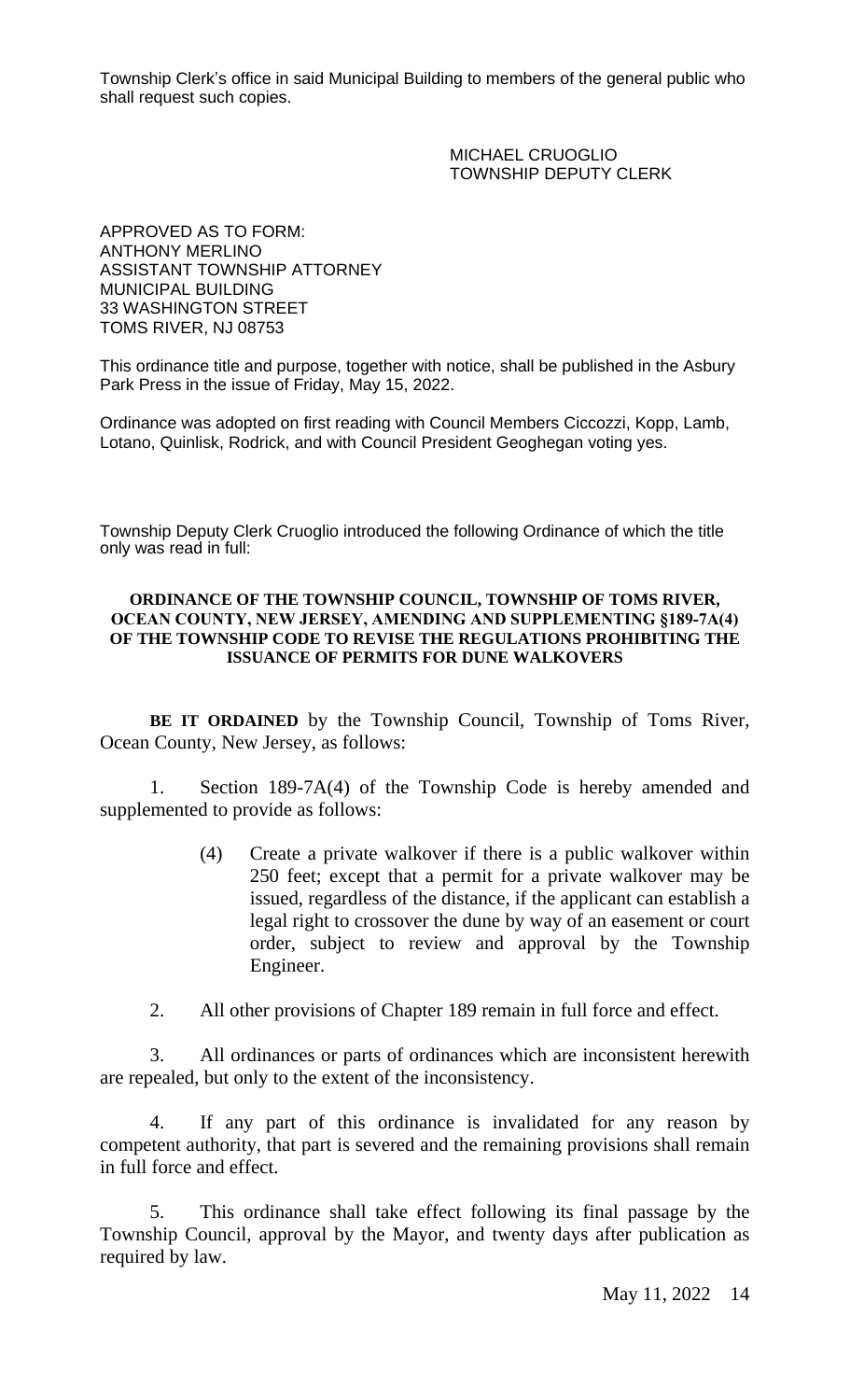A motion was made by Council Member Lotano, seconded by Council Member Quinlisk, that the foregoing Ordinance be adopted on first reading with publication notice as follows:

#### **NOTICE**

NOTICE IS HEREBY GIVEN that the ordinance published herewith was introduced and passed upon first reading at a meeting of the Township Council of the Township of Toms River, in the County of Ocean, New Jersey, held on May 9, 2022 at 6:00 p.m. It will be further considered for final passage at a public meeting to be held in the L. Manuel Hirshblond Meeting Room of the Municipal Building in said Township on May 25, 2022 at 6:00 p.m., or as soon thereafter as this matter can be reached, at which time all persons interested shall be given an opportunity to be heard concerning this ordinance. Prior to the second reading, a copy of this ordinance shall be posted on the bulletin board in the Municipal Building and copies shall be made available at the Township Clerk's office in said Municipal Building to members of the general public who shall request such copies.

> MICHAEL CRUOGLIO TOWNSHIP DEPUTY CLERK

APPROVED AS TO FORM: ANTHONY MERLINO ASSISTANT TOWNSHIP ATTORNEY MUNICIPAL BUILDING 33 WASHINGTON STREET TOMS RIVER, NJ 08753

This ordinance title and purpose, together with notice, shall be published in the Asbury Park Press in the issue of Friday, May 15, 2022.

Ordinance was adopted on first reading with Council Members Ciccozzi, Kopp, Lamb, Lotano, Quinlisk, Rodrick, and with Council President Geoghegan voting yes.

Council Member Rodrick questioned regarding the budget not be showing to the public.

A motion was made by Council Member Lotano, seconded by Council Member Kopp, and carried with Council Members Ciccozzi, Kopp, Lamb, Lotano, Quinlisk, Rodrick, and with Council President Geoghegan voting yes, that the following Resolution:

# **Toms River Business Improvement District Budget May 11, 2022**

**BE TABLED TO COUNCIL MEETING ON MAY 26, 2022.**

#### **CONSENT AGENDA**

Township Clerk Cruoglio announced the consideration of the Consent Agenda and noted if anyone had a desire to discuss an individual item it would be removed from the Consent Agenda.

A motion was made by Council Member Lotano, seconded by Council Member Kopp, and carried with Council Members Ciccozzi, Kopp, Lamb, Lotano, Quinlisk, Rodrick, and with Council President Geoghegan voting yes, to approve all the following items listed on the Consent Agenda except item **B, C, D, F, G and R**, which were done separately.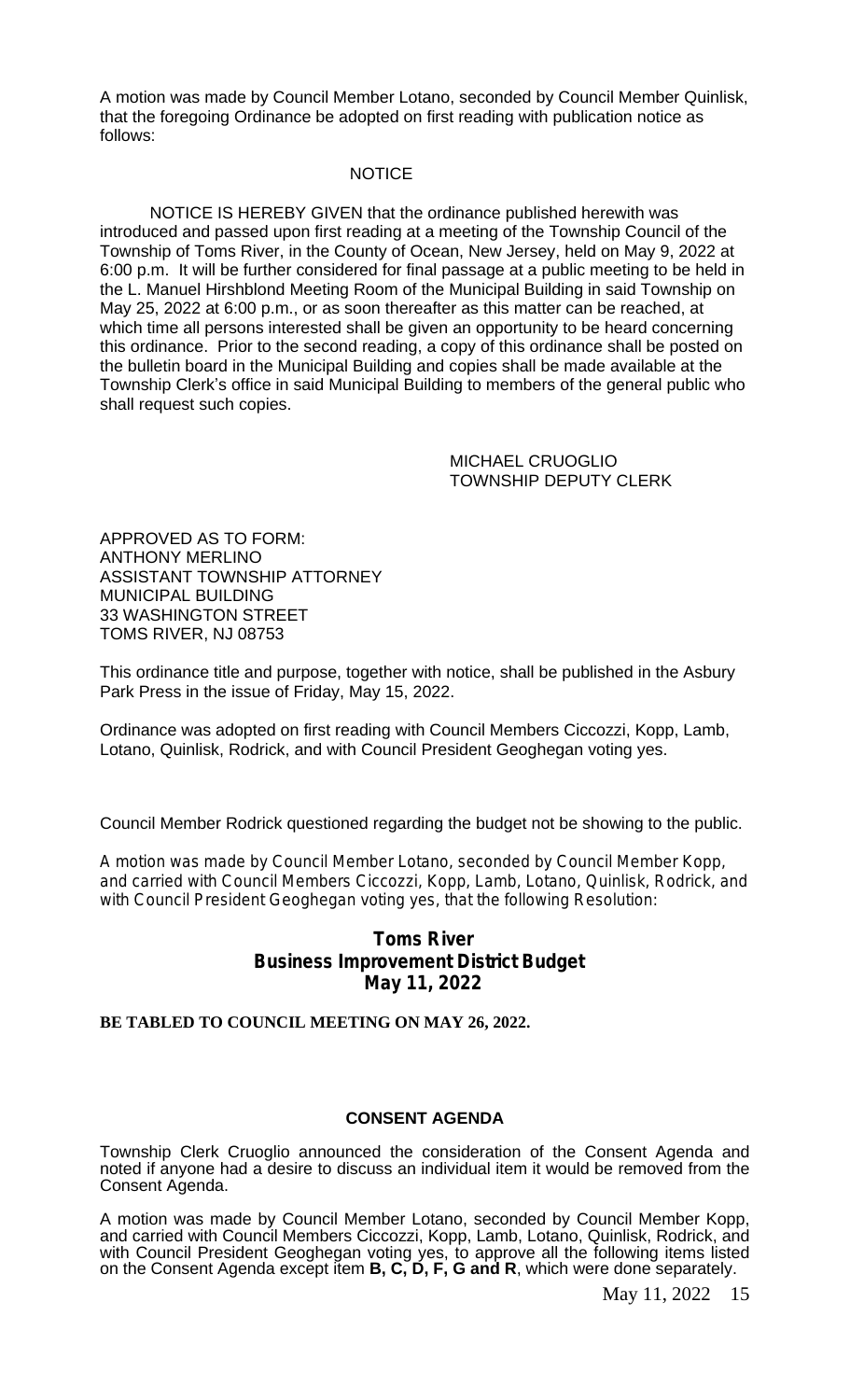#### *R E S O L U T I O N*

#### *May 11, 2022*

## *WHEREAS, AN OVERPAYMENT OF TAXES HAS APEARED ON THE FOLLOWING PROPERTY (IES) FOR THE YEAR (S) INDICATED, DUE TO PROPERTY (IES) HAVE A NEW JERSEY STATE TAX APPEAL, AND;*

*WHEREAS, the party or parties have shown proof of payment and/or have executed an affidavit for same, and;*

*WHEREAS, the party or parties have delivered to the municipality and executed voucher for same.*

*NOW, THEREFORE, BE IT RESOLVED BY THE TOWNSHIP COUNCIL OF THE TOWNSHIP OF TOMS RIVER, IN THE COUNTY OF OCEAN AND STATE OF NEW JERSEY, AS FOLLOWS:*

**1.** *A refund shall be processed to party or parties to wit as follows:*

| <b>NAME</b>                       | <b>BLOCK</b> |     | <b>Qual/Year</b> | Amount     |
|-----------------------------------|--------------|-----|------------------|------------|
|                                   |              |     |                  |            |
| <b>Timothy B. Middleton Trust</b> |              |     |                  |            |
|                                   | 394.13       | 127 | 2021/4           | \$4,436.45 |

*2. Township Clerk shall send a copy of this resolution to Township Auditor, Township Chief Financial Officer and Tax Collector.*

*Approved as to content:*

#### **RESOLUTION AMENDING BUDGET REVENUES AND APPROPRIATIONS FOR DATA DRIVEN APPROACHES TO CRIME AND TRAFFIC SAFETY (DDACTS) GRANT**

#### **May 11, 2022**

WHEREAS, N.J.S. 40A:4-87 provides that the Director of the Division of Local Government Services may approve the insertion of any special item of revenue in the budget of any municipality when such item shall have been made available by law and the amount thereof was not determined at the time of the adoption of the budget; and

WHEREAS, said Director may also approve the insertion of an item of appropriation for an equal amount; and

WHEREAS, the Township has received a grant from the Data Driven Approaches to Crime and Traffic Safety (DDACTS) Grant and wishes to amend its 2022 Budget to include a portion of this amount as revenue.

NOW, THEREFORE, BE IT RESOLVED that the Township Council of the Township of Toms River, County of Ocean, hereby requests the Director of the Division of Local Government Services to approve the insertion of an item of revenue in the 2022 Budget the sum of \$22,500.00 which is now available as revenue from:

Miscellaneous Revenues -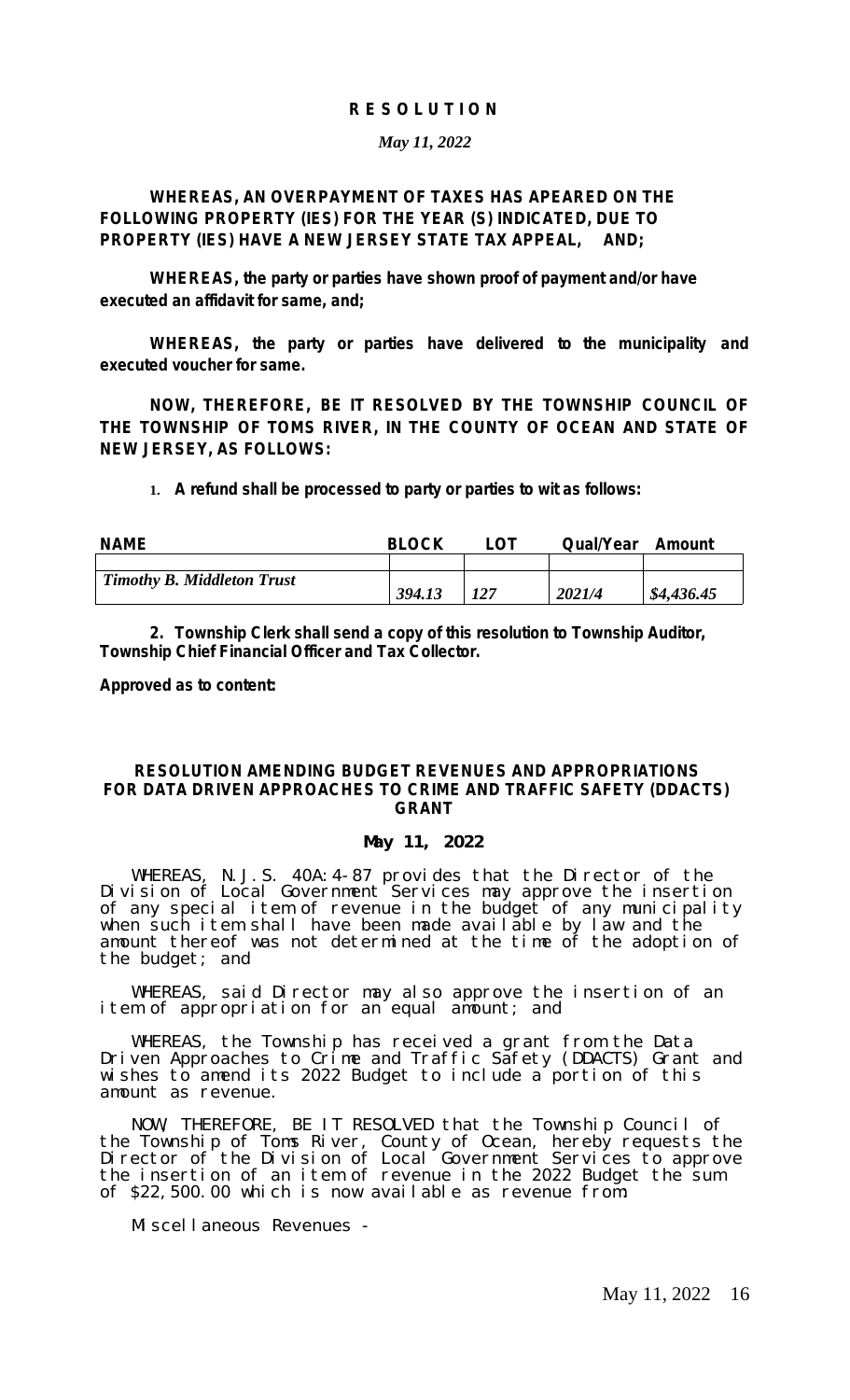Special Items of General Revenue Anticipated with Prior Written Consent of the Director of Local Government Services - Public and Private Revenues Offset with

Appropriations:

Data Driven Approaches to Crime and Traffic Safety (DDACTS) Grant…….\$22,500.00 pursuant to the provisions of the Statute, and

BE IT FURTHER RESOLVED that a like sum of \$22,500.00 be and the same is hereby appropriated under the caption of:

General Appropriations:

(A) Operations - Excluded from "CAPS"

Public and Private Programs Off-Set by Revenues:

Data Driven Approaches to Crime and Traffic Safety (DDACTS) Grant…….\$22,500.00

BE IT FURTHER RESOLVED, that the Township Clerk forward copies of this resolution to the following:

- A) Division of Local Government Services (done el ectronically)
- B) Chief Financial Officer
- C) Township Auditor
- D) Grant Manager
- E) Police Department

Approved as to Content:

#### **RESOLUTION OF THE TOWNSHIP COUNCIL OF THE TOWNSHIP OF TOMS RIVER, OCEAN COUNTY, NEW JERSEY** , **REJECTING ALL BIDS RECEIVED FOR THE SUPPLY OF SOD FOR VARIOUS TOWNSHIP LOCATIONS, AND AUTHORIZING THE APPROPRIATE TOWNSHIP OFFICIALS TO ADVERTISE FOR THE REBID FOR THIS PURCHASE**

#### **MAY 11, 2022**

**WHEREAS**, bids were invited for the Supply of Sod for Various Township Locations; and

**WHEREAS**, bids were received on May 3, 2022, from the following vendors:

SiteOne Landscape Supply 1385 East 36th Street Cleveland, OH 44114

East Coast Sod and Seed LLC 596 Pointers Auburn Road Pilesgrove, NJ 08908

**WHEREAS**, the bids have been reviewed by the Purchasing Division, and recommendation has been made to reject both bids as being non-responsive;

**NOW, THEREFORE, BE IT RESOLVED** by the Township Council of the Township of Toms River, in the County of Ocean, and State of New Jersey, as follows: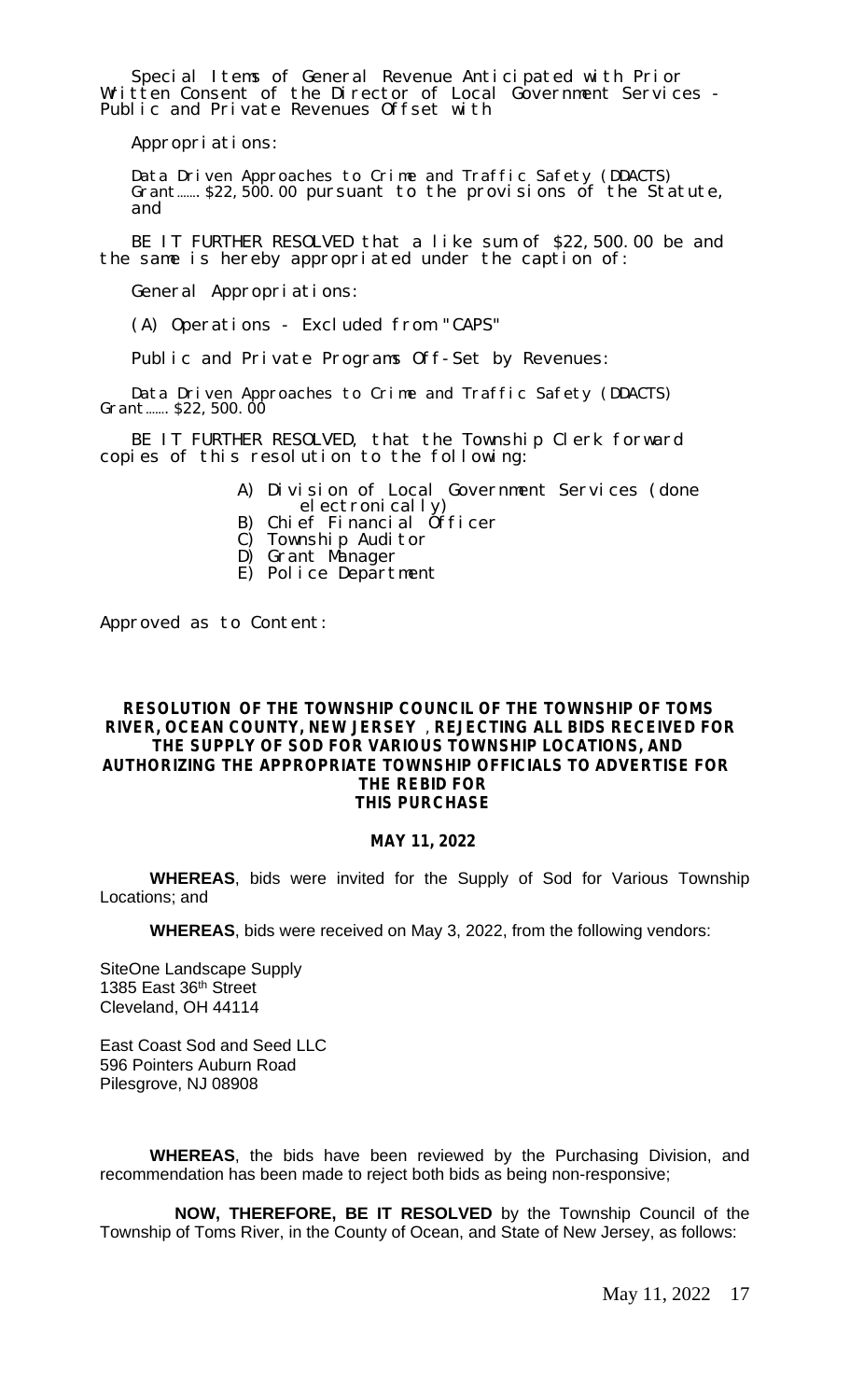**1.** It is in the best interest of the Township to reject all of the abovementioned bids received as non-responsive.

**2.** The appropriate Township Officials are hereby authorized to advertise for rebid for this purchase.

**3.** A certified copy of this resolution shall be provided by the Office of the Township Clerk to each of the following:

- a) Purchasing Division
- b) Certified Financial Officer
- c) Township Attorney
- d) Bey Lea Golf Course
- e) Recreation
- f) Parks, Buildings & Grounds
- g) Aforementioned bidders

#### **RESOLUTION OF THE TOWNSHIP COUNCIL OF THE TOWNSHIP OF TOMS RIVER, OCEAN COUNTY, NEW JERSEY, AUTHORIZING AWARD OF A CONTRACT FOR THE CONCESSION FOR KAYAK, STAND-UP PADDLEBOARD AND CANOE RENTALS AND LESSONS, TO PADDLE SHARE LLC, AS THE SOLE BIDDER MEETING ALL THE BID SPECIFICATIONS**

#### **MAY 11, 2022**

WHEREAS, bids were invited for the Concession for Kayak, Stand-Up Paddleboard and Canoe Rentals and Lessons; and

WHEREAS, one bid was received on April 26, 2022, as follows:

|                                                                                                                                             | Paddle Share LLC<br>2515 Hiering Rd<br>Toms River, NJ<br>08753 |
|---------------------------------------------------------------------------------------------------------------------------------------------|----------------------------------------------------------------|
| A. Flat Concession Fee Per Annum for Two (2) Season<br>Contract Term:<br>Beginning May 28, 2022 and ending September 4, 2023<br>(Labor Day) | \$3,600.00                                                     |
| Total for two (2) Seasons:                                                                                                                  | \$7,200.00                                                     |

WHEREAS, the bid has been reviewed by the Purchasing Division and the Recreation Department, and they recommend that the award of a contract be made to Paddle Share LLC, as the sole bidder meeting all the bid specifications;

NOW, THEREFORE, BE IT RESOLVED by the Township Council of the Township of Toms River, in the County of Ocean, and State of New Jersey, as follows:

1. It hereby awards a contract for the Concession for Kayak, Stand-Up Paddleboard and Canoe Rentals and Lessons, to Paddle Share LLC, as the sole bidder meeting all the bid specifications. The contract term shall be effective for a term of two (2) seasons beginning May 28, 2022 and ending September 4, 2023 (Labor Day).

2. Pursuant to N.J.S.A. 40A:11-15, this contract may be extended for up to two (2) additional one year terms after the expiration of the original contract period, contingent upon the approval of the governing body by resolution with the agreement of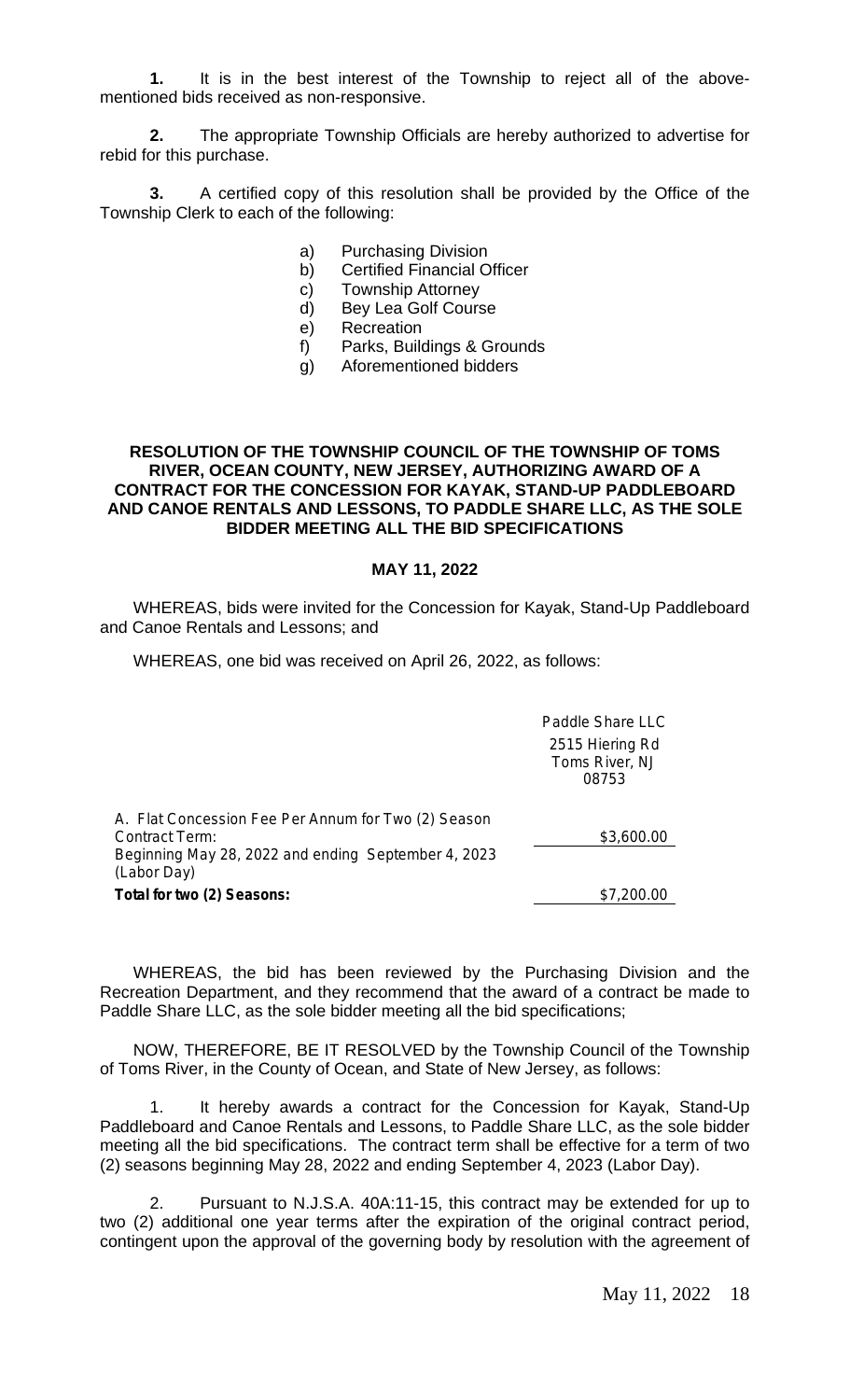the vendor. All terms and conditions of the contract shall remain the same. Any price changes authorized on contract extensions shall be pursuant to N.J.S.A. 40A:11-15.

3. The certification of funds available statement with respect to this resolution is on file in the Office of the Township Clerk. This contract is subject to all the terms and conditions of the bid specifications.

4. A certified copy of this resolution shall be provided by the Office of the Township Clerk to each of the following:

- a) Purchasing Division
- b) Certified Financial Officer
- c) Township Attorney
- d) Recreation Department
- e) Paddle Share LLC 2515 Hiering Road Toms River, NJ 08753

#### **RESOLUTION OF THE TOWNSHIP COUNCIL OF THE TOWNSHIP OF TOMS RIVER, OCEAN COUNTY, NEW JERSEY, AUTHORIZING THE PURCHASE OF ONE (1) ADDITIONAL SINGLE–ENGINE HYDROSTATIC PURE VACUUM SWEEPER FOR THE DEPARTMENT OF PUBLIC WORKS, FROM NORTHEAST SWEEPERS & RENTALS INC., IN THE TOTAL CONTRACT AMOUT NOT TO EXCEED \$248,425.66**

#### **MAY 11, 2022**

**WHEREAS,** bids were invited for One (1) Single-Engine Hydrostatic Pure Vacuum Sweeper, New and Unused, 2021 or Newer, for the Department of Public Works; and

**WHEREAS**, bids were received on October 14, 2021 and awarded by resolution on November 9, 2021 to Northeast Sweepers & Rentals, Inc. for one (1) Single-Engine Hydrostatic Pure Vacuum Sweeper New and Unused, 2021 or Newer, with the option to purchase up to one (1) additional unit over the next twelve (12) months based upon the availability of funds in the appropriate municipal budget; and

**WHEREAS,** the Department Public Works Department has requested to purchase one (1) additional unit, as follows:

Single-Engine Hydrostatic Pure Vacuum Sweeper New and Unused 2022 for the Department of Public Works.

Northeast Sweepers & Rentals Inc. 20 Montesano Road Fairfield, NJ 07004

Price Per Each

| <b>ONE (1) SINGLE-ENGINE HYDROSTATIC PURE</b><br><b>VACUUM SWEEPER NEW AND UNUSED</b> | 248,425.66    |
|---------------------------------------------------------------------------------------|---------------|
| MAKE CAB / CHASSIS BID:                                                               | Ravo          |
| MODEL BID:                                                                            | 5i            |
| YEAR BID:                                                                             | 2021 or newer |
| DELIVERY DATE:                                                                        | 30 days       |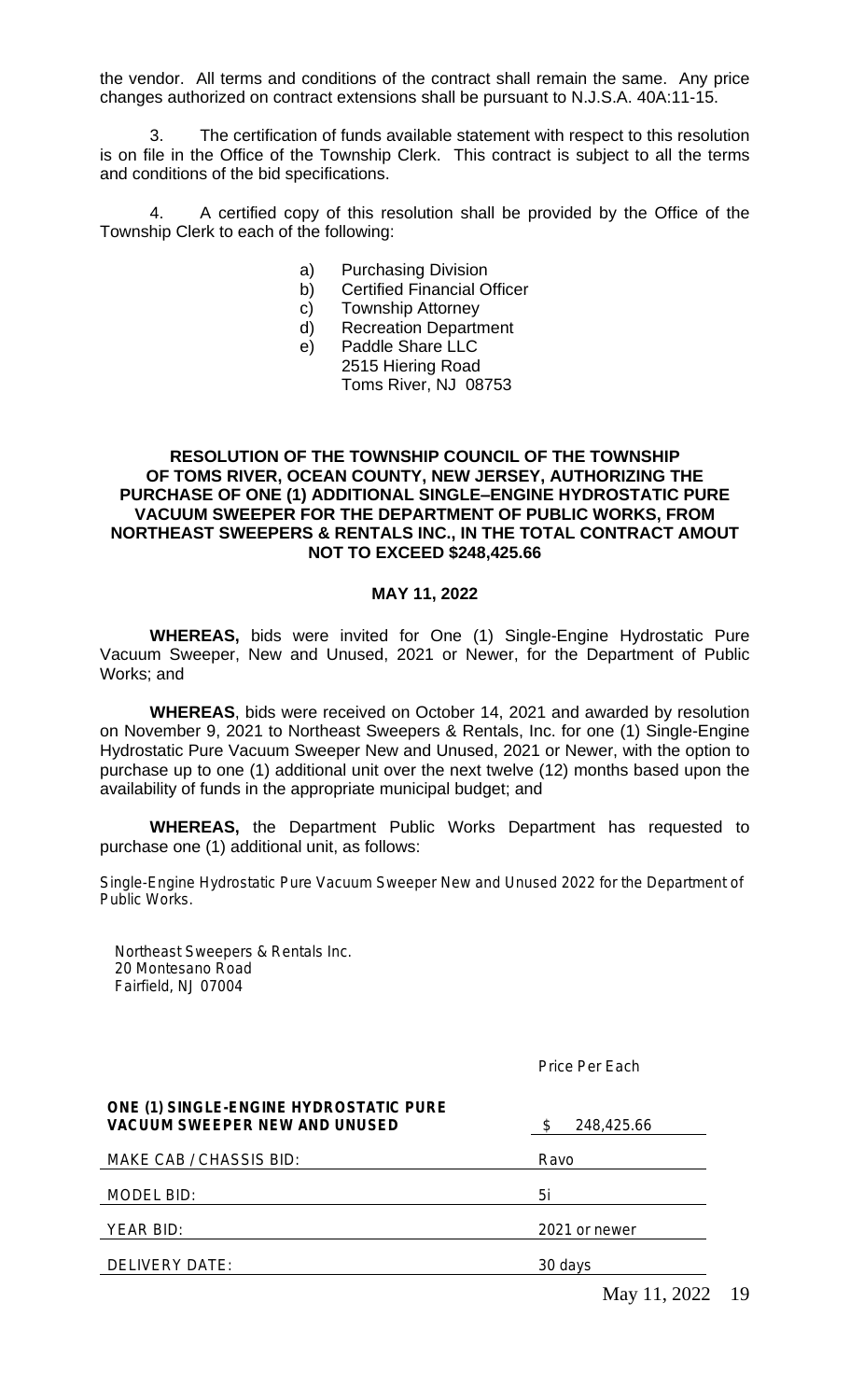**WHEREAS**, the Division of Purchasing has recommended that a contract be awarded to Northeast Sweepers & Rentals, Inc., 20 Montesano Road, Fairfield, NJ, 07004, for One (1) Single-Engine Hydrostatic Pure Vacuum Sweeper, New and Unused, 2022 for the Department of Public Works, in the total contract amount not to exceed \$248,425.66;

**NOW, THEREFORE, BE IT RESOLVED** by the Township Council of the Township of Toms River, in the County of Ocean, and State of New Jersey, as follows:

**1.** It hereby awards a contract to Northeast Sweepers & Rentals Inc., for One (1) Single-Engine Hydrostatic Pure Vacuum Sweeper, New and Unused, 2022 for the Department of Public Works, in the total contract amount not to exceed \$248,425.66. The award of this contract is subject to all the terms and conditions of the bid specifications.

**2.** Funds in the amount of \$248,425.66 are available in Account No. X-04- - 257-204. The certification of funds available statement with respect to this resolution is on file in the Office of the Township Clerk.

**3.** A certified copy of this resolution shall be provided by the Office of the Township Clerk to each of the following:

- a) Purchasing Division
- b) Certified Financial Officer
- c) Township Attorney
- d) Department of Public Works
- e) Northeast Sweepers & Rentals, Inc. 20 Montesano Rd. Fairfield, NJ 07004 **CERTIFICATION**

**THIS IS TO CERTIFY** that the funds for the contract awarded to Northeast Sweepers & Rentals, Inc., in the total contract amount not to exceed \$248,425.66, are available in Account No. X-04- -257-204.

More specifically, the actual encumbrance of the funds will be based upon the approval of fully executed purchase orders by the Certified Financial Officer. Said purchase orders will encumber the funds for the affected accounts at that time.

#### JUDITH TUTELA CERTIFIED FINANCIAL OFFICER

Dated: May 11, 2022

#### **RESOLUTION OF THE TOWNSHIP COUNCIL OF THE TOWNSHIP OF TOMS RIVER, OCEAN COUNTY, NEW JERSEY, AUTHORIZING THE PURCHASE OF ONE (1) TORO 3555 FAIRWAY MOWER FOR THE BEY LEA GOLF COURSE, FROM TURF EQUIPMENT & SUPPLY COMPANY INC., UTILIZING ESCNJ COOPERATIVE CONTRACT #18/19-25, IN THE TOTAL CONTRACT AMOUNT NOT TO EXCEED \$60,505.50**

#### **MAY 11, 2022**

**WHEREAS**, the Township of Toms River is a member of the Educational Services Commission of New Jersey #18/19-25, as authorized by N.J.S.A. 40A:11-11(5); and

May 11, 2022 20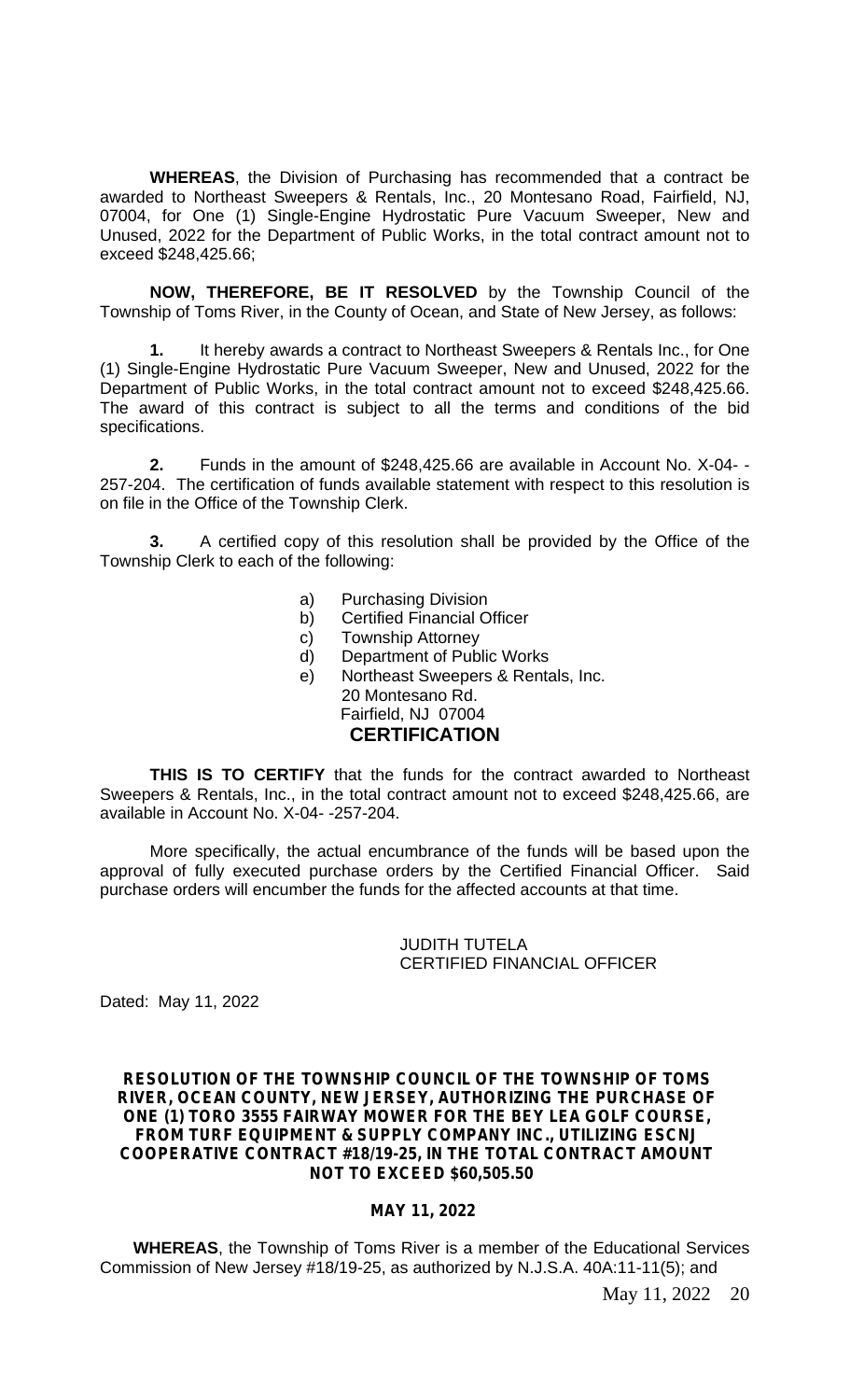**WHEREAS**, pursuant to bids received, a contract was awarded to Turf Equipment & Supply Company Inc. by the Educational Services Commission of New Jersey, as authorized by N.J.S.A. 40A:11-11(5); and

**WHEREAS,** the Purchasing Division is requesting authorization to purchase One (1) Toro 3555 Fairway Mower for the Bey Lea Golf Course, utilizing Educational Services Commission of New Jersey, Contract #18/19-25, in the total contract amount not to exceed \$60,505.50, from the following vendor:

**Turf Equipment & Supply Co. 16 Hagerty Blvd. West Chester, PA 19382 ESCNJ # 18/19-25**

| Product                          | Product ID # | <b>MSRP</b><br>Pricing | ESC Co-Op   |
|----------------------------------|--------------|------------------------|-------------|
| Reelmaster 3555-D                | 03820        | \$52,463.00            | \$41,970.40 |
| (5)22" 8 blade Radial Reels      | 03487        | \$20,315.00            | \$16,252.00 |
|                                  |              |                        |             |
| 5" Weight kit for Cut units      | 03412        | \$321.00               | \$256.80    |
| Universal Sunshade White         | 30669        | \$887.00               | \$709.60    |
| <b>Golf Ball Guard</b>           | 03614        | \$829.00               | \$663.20    |
|                                  |              |                        |             |
| (5) Rear Roller Scraper Kit 107- | 3280         | \$417.20               | \$333.76    |
| 1,000 Hr MVP Filter Kit          | 44963        | \$192.98               | \$154.38    |
| (5) Wiehle Scrapers 107-         | 2993-03      | \$206.70               | \$165.36    |
|                                  |              |                        |             |
|                                  | Total        | \$75,631.88            | \$60,505.50 |

**NOW, THEREFORE, BE IT RESOLVED** by the Township Council of the Township of Toms River, in the County of Ocean, and State of New Jersey, as follows:

**1.** It hereby authorizes the purchase of One (1) Toro 3555 Fairway Mower for Bey Lea Golf Course, from Turf Equipment and Supply Company Inc., utilizing Educational Services Commission of New Jersey, Contract #18/19-25, in the total contract amount not to exceed \$60,505.50.

**2.** Funds in the amount of \$60,505.50 are available in Account No. X-04- - 257-203

**3.** The certification of funds available statement with respect to this resolution is on file in the Office of the Township Clerk.

**4.** A certified copy of this resolution shall be provided by the Office of the Township Clerk to each of the following:

- a) Purchasing Division
- b) Chief Financial Officer
- c) Township Attorney
- d) Bey Lea Golf Course
- e) Department of Public Works
- f) Turf Equipment & Supply Company Inc. 16 Hagerty Blvd.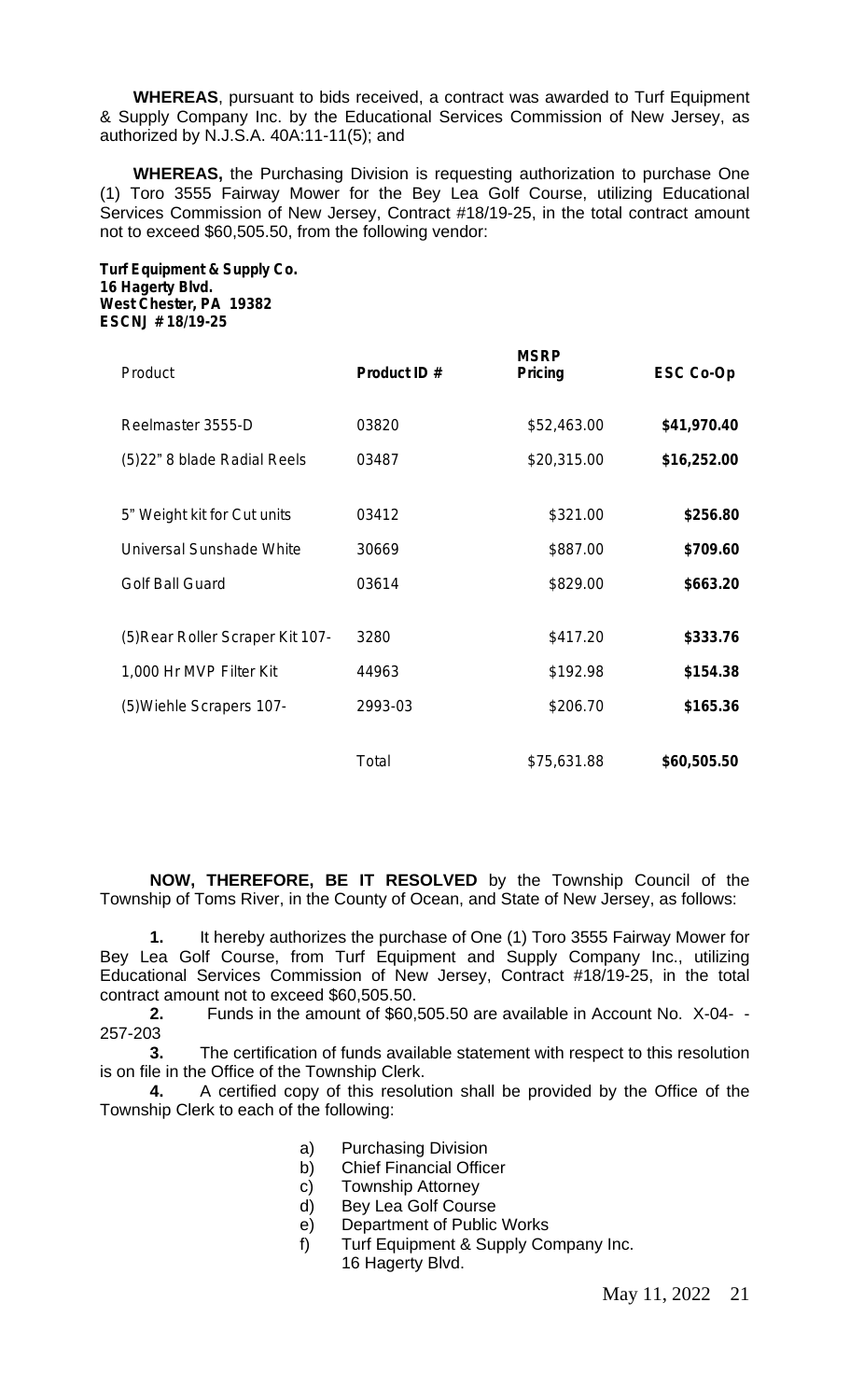## **CERTIFICATION**

**THIS IS TO CERTIFY** that the funds for the purchase of One (1) Toro 3555 Fairway Mower from Turf Equipment & Supply Company Inc., in the total maximum amount not to exceed \$60,505.50, are available in Account No. X-04- -257-203.

More specifically, the actual encumbrance of the funds will be based upon the approval of fully executed purchase orders by the Certified Financial Officer. Said purchase orders will encumber the funds for the affected accounts at that time.

#### JUDITH TUTELA CERTIFIED FINANCIAL OFFICER

Dated: May 11, 2022

#### **RESOLUTION OF THE TOWNSHIP COUNCIL OF THE TOWNSHIP OF TOMS RIVER, OCEAN COUNTY, NEW JERSEY, AUTHORIZING THE REJECTION OF BIDS RECEIVED FOR THE BEY LEA MUNICIPAL GOLF COURSE RESTAURANT CONCESSION, AS NON-CONFORMING, AND AUTHORIZE THE APPROPRIATE TOWNSHIP OFFICIALS TO REBID FOR THESE SERVICES AFTER REVISING THE BID SPECIFICATIONS**

#### **MAY 11, 2022**

**WHEREAS**, bids were invited for Bey Lea Municipal Golf Course Restaurant Concession Services; and

**WHEREAS**, one bid was received on March 15, 2022 at 11:00 a.m. prevailing time from the following vendor:

Toto Dodo, Inc. 1536 N. Bay Avenue Toms River, NJ 08753

**WHEREAS**, the bid has been reviewed by the Purchasing Division and they are rejecting this bid as non-responsive. The bid specifications will be revised and the contract rebid;

**NOW, THEREFORE, BE IT RESOLVED** by the Township Council of the Township of Toms River, in the County of Ocean, and State of New Jersey, as follows:

**1.** It is in the best interest of the Township to reject the above-mentioned bid received as non-responsive. The bid specifications will be revised and the contract rebid.

**2.** The appropriate Township Officials are hereby authorized to rebid for this purchase.

**3.** A certified copy of this resolution shall be provided by the Office of the Township Clerk to each of the following:

- a) Purchasing Division
- b) Chief Financial Officer
- c) Township Attorney
- d) Recreation Department
- e) Toto Dodo, Inc. 1536 N. Bay Avenue Toms River, NJ 08753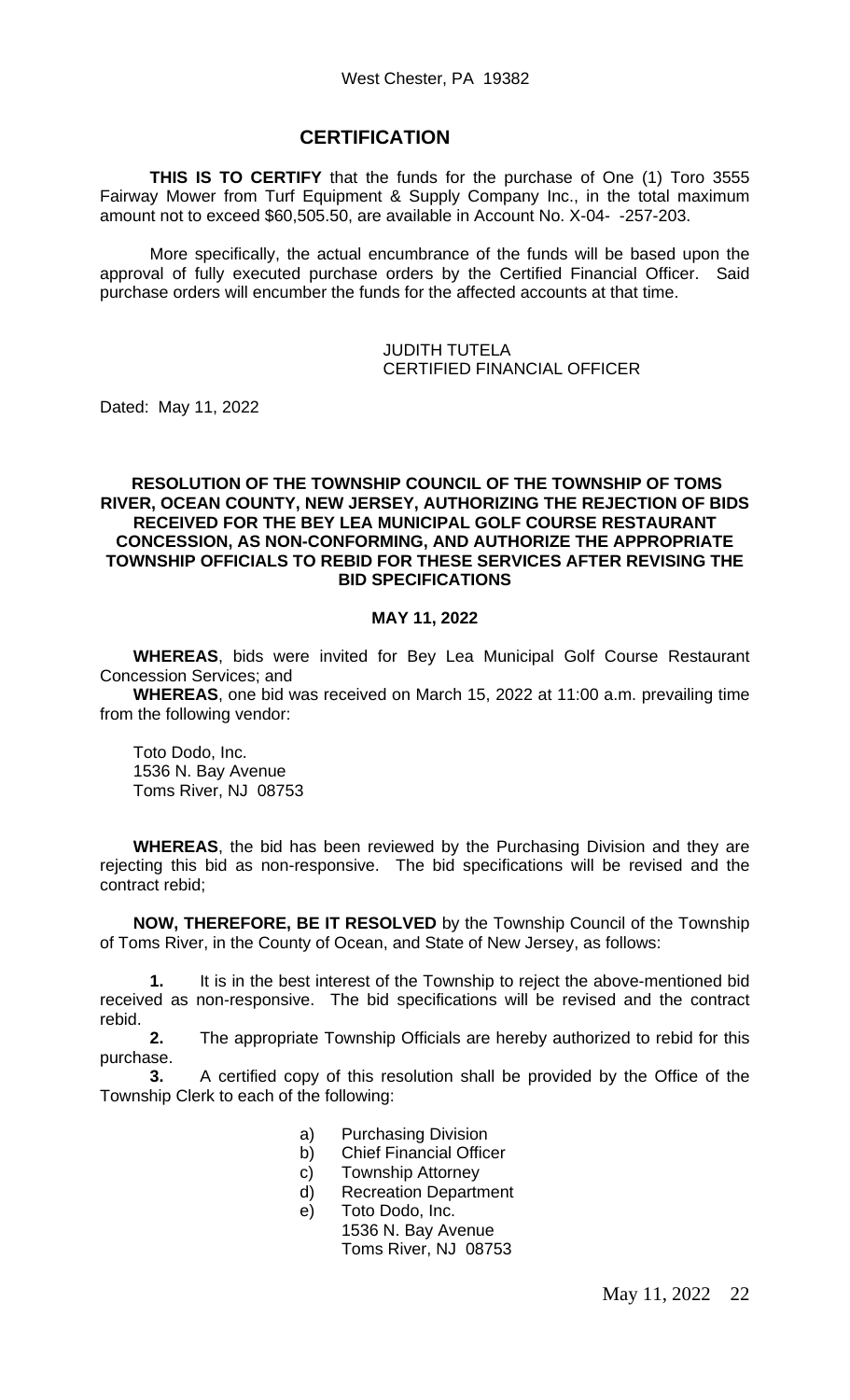#### **RESOLUTION OF THE TOWNSHIP COUNCIL OF THE TOWNSHIP OF TOMS RIVER, OCEAN COUNTY, NEW JERSEY, AUTHORIZING THE TOWNSHIP TO UTILIZE STATE CONTRACT T0109, VENDOR #83909, MOTOROLA SOLUTIONS, INC., C/O WIRELESS COMMUNICATIONS ELECTRONICS, FOR THE PURCHASE OF MOTOROLA RADIO COMMUNICATIONS EQUIPMENT FOR THE POLICE DEPARTMENT, IN THE TOTAL CONTRACT AMOUNT NOT TO EXCEED \$43,718.85**

#### **MAY 11, 2022**

**BE IT RESOLVED** by the Township Council of the Township of Toms River, in the County of Ocean, and State of New Jersey, as follows:

1. In accordance with the requirements of Local Public Contracts Law, N.J.S.A. 40A:11-1 et seq., and the regulations promulgated thereunder, the following purchases without competitive bids from a vendor with a State contract are hereby approved.

2. State Contract No. T-0109, Vendor No. 83909, for the Purchase of Motorola Radio Communications Equipment for the Police Department, from Motorola Solutions, Inc. c/o Wireless Communications Electronics, for a total contract amount not to exceed \$43,718.85, as follows:

State Contract #T-0109, Vendor # 83909

Motorola Solutions, Inc. c/o Wireless Communications Electronics 153 Cooper Road West Berlin, NJ 08091

| LIN<br>E#      | <b>DESCRIPTION</b>                                   | <b>QTY</b> | <b>UNIT</b><br><b>SALE</b><br><b>PRICE</b> | <b>TOTAL</b> |
|----------------|------------------------------------------------------|------------|--------------------------------------------|--------------|
| 1              | APX 8000 ALL BAND PORTABLE<br>MODEL 2.5              | 5          | \$4,244.2<br>5                             | \$21,221.25  |
| 1A             | Q806CB ADD: ASTRO DIGITAL CAI<br><b>OPERATION</b>    | 5          | \$386.25                                   | \$1,931.25   |
| 1B             | Q361AN ADD: P25 9600 BAUD<br><b>TRUNLING</b>         | 5          | \$225.00                                   | \$1,125.00   |
| 1 <sup>C</sup> | QAO0580AA ADD: TDMA<br><b>OPERATION</b>              | 5          | \$337.50                                   | \$1,687.50   |
| 1D             | Q15AJ ADD: AES/DES-XL/DES-<br>OFB ENCRYPTION AND ADP | 5          | \$112.50                                   | \$562.50     |
| 1E             | <b>ADD: GROUP SERVICES</b>                           | 5          | \$112.50                                   | \$562.50     |
| 1F             | ADD: OUT OF THE BOX WIFI<br><b>PROVISIONING</b>      | 5          | \$0.00                                     | \$0.00       |
| 1G             | <b>ADD: WIFI CAPABILITY</b>                          | 5          | \$225.00                                   | \$1,125.00   |
| 1G             | <b>ENH: ASTRO 25 OTAR</b><br>W/MULTIKEY              | 5          | \$555.00                                   | \$2,775.00   |
| 11             | ADD: ENHANCED DATA APX                               | 5          | \$112.50                                   | \$562.50     |
| 1J             | <b>ADD: SMARTZONE OPERATION</b>                      | 5          | \$900.00                                   | \$4,500.00   |
| 1K             | <b>ADD: SMARTCONNECT</b>                             | 5          | \$0.00                                     | \$0.00       |
| 1L             | ADD: PROGRAMMING OVER P25<br>(OTAP)                  | 5          | \$75.00                                    | \$375.00     |
| 1M             | ADD: 5Y ESSENTIAL ACCIDENTAL<br><b>DAMAGE</b>        | 5          | \$482.00                                   | \$2,410.00   |
| 1 <sub>N</sub> | ADD: APX6000/7000/8000 RFID<br><b>STANDARD KNOB</b>  | 5          | \$18.75                                    | \$93.75      |
| 10             | ADD: APX PERSONNEL<br><b>ACCOUNTABILITY</b>          | 5          | \$187.50                                   | \$937.50     |
| 4              | BATT IMPRES 2 LIION R IP67<br>3400T                  | 5          | \$85.20                                    | \$426.00     |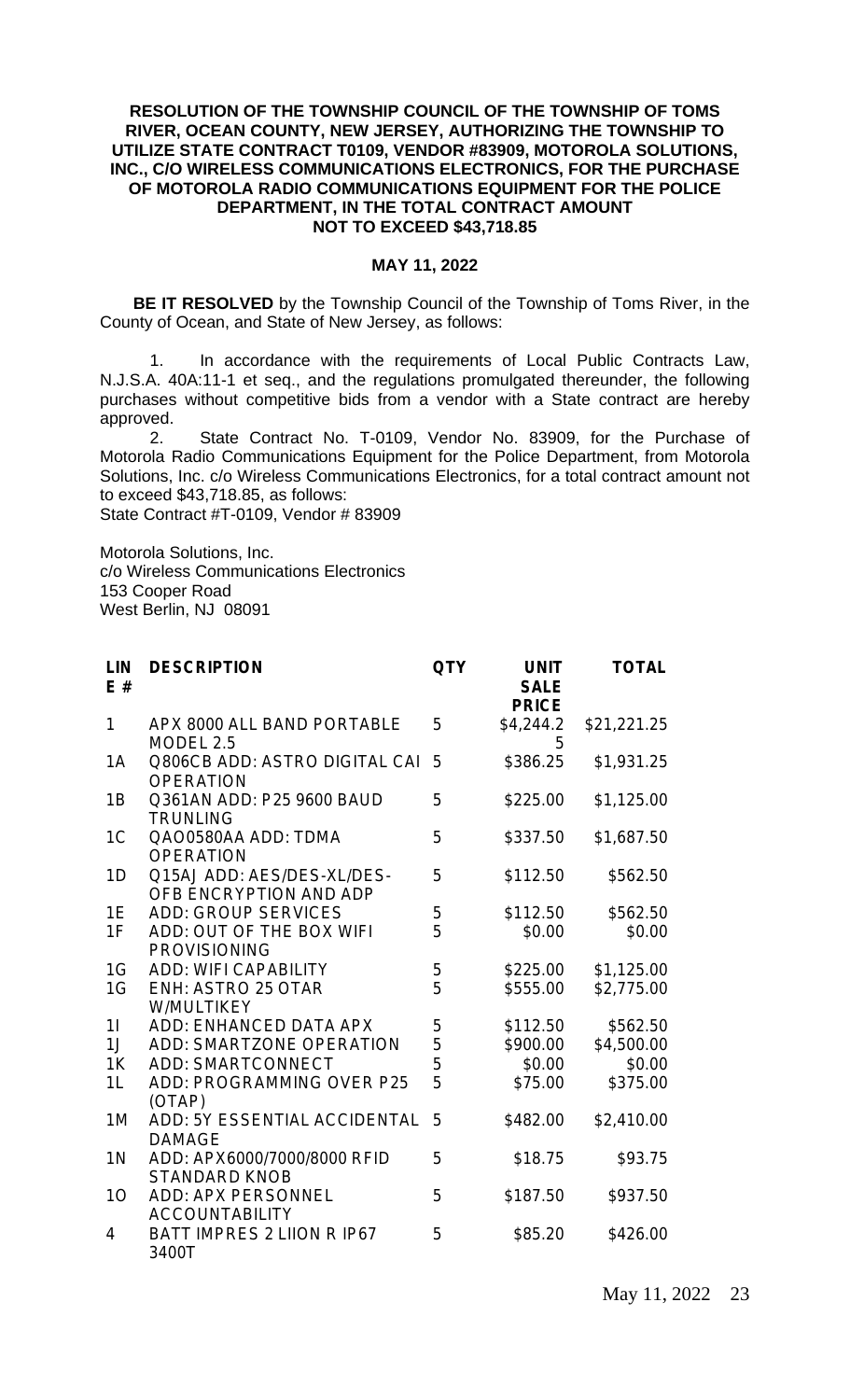| 5 | CHARGER, SINGLE-UNIT, IMPRES 5                                      |   | \$120.00          | \$600.00                |
|---|---------------------------------------------------------------------|---|-------------------|-------------------------|
| 6 | 2, 3A, 115VAC<br>CARRY ACCESSORY-CASE,<br>APX6000 CC 2.75 SWLBL TIA | 5 | \$68.26           | \$341.30                |
| 7 | <b>BATTERY</b><br>AUDIO ACCESSORY, XVP850                           | 5 | \$406.08          | \$2,030.40              |
|   | <b>REMOTE SPEAKER</b><br>MICROPHONE, WITH CHANNEL                   |   |                   |                         |
|   | <b>KNOB</b>                                                         |   |                   |                         |
| 8 | RX ONLY XL CLEAR TUBE<br>EARPIECE, 3.5MM JACK                       | 5 | \$60.48           | \$302.40                |
| 9 | <b>DEVICE PROGRAMMING</b>                                           |   | \$150.00<br>TOTAL | \$150.00<br>\$43,718.85 |
|   |                                                                     |   |                   |                         |

3. Funds in the amount of \$43,718.85 are available in Account No. X-04- -258-001.

Contract with: Motorola Solutions, Inc. c/o Wireless Communications Electronics 153 Cooper Road West Berlin, NJ 08091

State Contract No. T0109

Vendor No. 83909

Account No. X-04- -258-001

4. The certification of funds available statement with respect to this resolution is on file in the Office of the Township Clerk.

5. A certified copy of this resolution shall be provided by the Office of the Township Clerk to each of the following:

- a) Purchasing Division
- b) Certified Financial Officer
- c) Township Attorney
- d) Police Department
- e) Motorola Solutions, Inc. c/o Wireless Communications Electronics 153 Cooper Road West Berlin, NJ 08091

# **CERTIFICATION**

**THIS IS TO CERTIFY** that the funds for the contract for vendor with State contract, Motorola Solutions, Inc. c/o Wireless Communications Electronics, in the total maximum contract amount not to exceed \$43,718.85, are available in Account No. X-04- -258-001

More specifically, the actual encumbrance of the funds will be based upon the approval of fully executed purchase orders by the Certified Financial Officer. Said purchase orders will encumber the funds for the affected account at that time.

#### JUDITH TUTELA CERTIFIED FINANCIAL OFFICER

Dated: May 11, 2022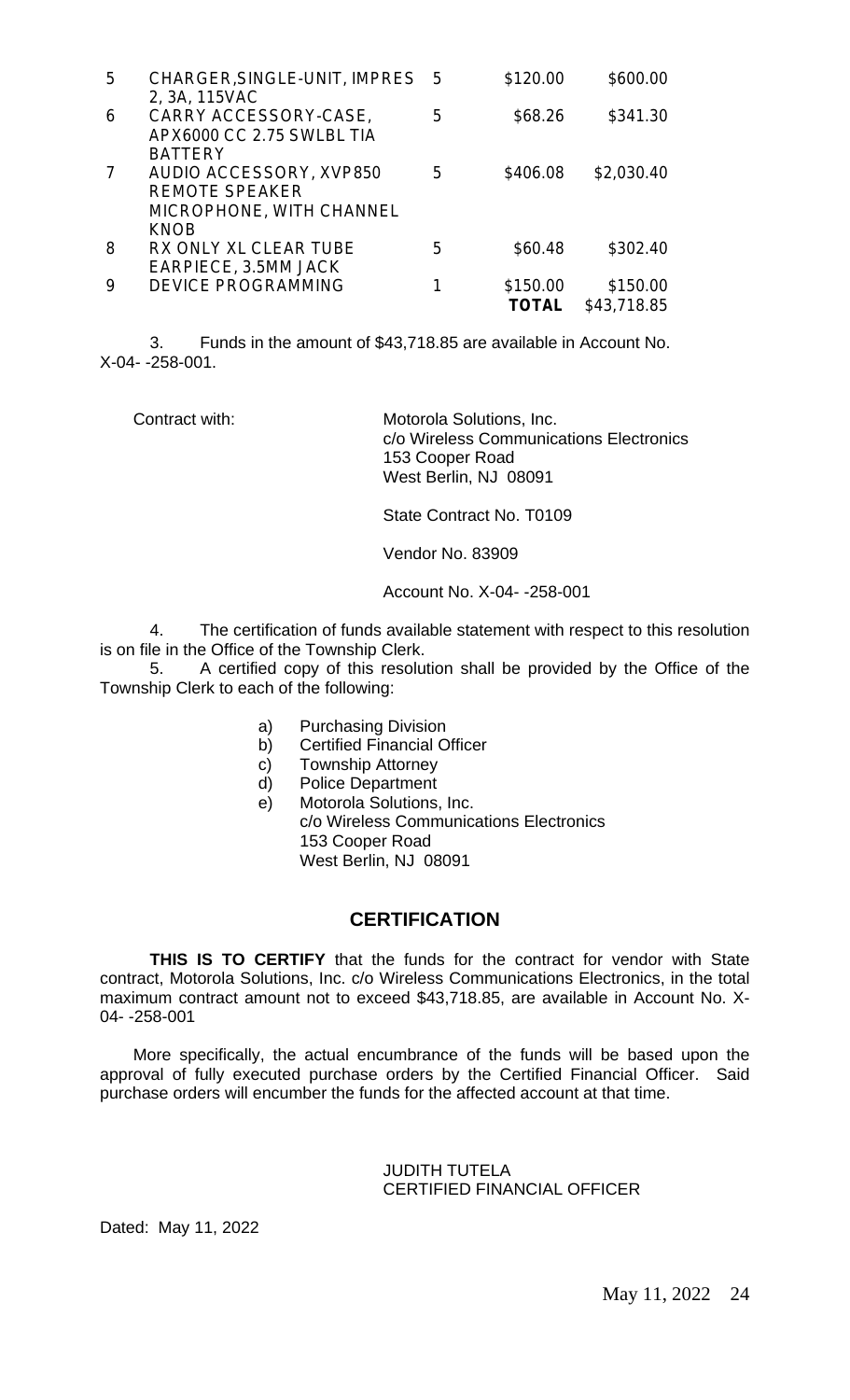#### **RESOLUTION OF THE TOWNSHIP COUNCIL OF THE TOWNSHIP OF TOMS RIVER, OCEAN COUNTY, NEW JERSEY, ACCEPTING PERFORMANCE GUARANTEES FOR A MINOR SUBDIVISION KNOWN AS BLOCK 231, LOT 15 (1880 Church Road)**

## **May 11, 2022**

WHEREAS, the Township Engineer has reported to the Township Council with respect to a Minor Subdivision known as Block 231, Lot 15.

WHEREAS, Performance Bonds have been posted as follows:

- 1) Surety Bond #S336127 in the amount of \$23,580.00 which represents the ninety percent portion of the performance guarantee amount.
- 2) Check in the amount of \$2,620.00 which represents the ten percent portion of the performance guarantee amount.
- 3) Check in the amount of \$5,000.00 which represents the Safety and Stabilization guarantee.
- 4) Check in the amount of \$1,440.00 which represents the escrow fees.

NOW, THEREFORE, BE IT RESOLVED BY THE TOWNSHIP COUNCIL OF THE TOWNSHIP OF TOMS RIVER, IN THE COUNTY OF OCEAN AND STATE OF NEW JERSEY, as follows:

- 1) The bonds set forth in the preamble hereto are hereby approved.
- 2) Said bond approval is conditioned upon compliance by Rossi General Contracting, Inc., its successors and assignees, with all terms set forth in the preamble hereof and all requirements of the Land Use Ordinance of the Township of Toms River.

Township Clerk shall send a certified copy hereof to each of the following:

- a. Township Engineer
- b. Chief Financial Officer
- c. Township Attorney
- d. Rossi General Contracting, Inc. 954 Fischer Blvd Toms River NJ 08753

#### **RESOLUTION OF THE TOWNSHIP COUNCIL OF THE TOWNSHIP OF TOMS RIVER, OCEAN COUNTY, NEW JERSEY, RELEASING MAINTENANCE GUARANTEES FOR A MINOR SITE PLAN KNOWN AS WAWA BLOCK 1092.01, LOT 1.01 FOR A TRASH ENCLOSURE AND FUEL TANK (179 Route 37 East)**

## **May 11, 2022**

WHEREAS, the Township Engineer has reported to the Township Council with respect to a Minor Site Plan, known as Wawa Block 1092.01, Lot 1.01.

NOW, THEREFORE, BE IT RESOLVED BY THE TOWNSHIP COUNCIL OF THE TOWNSHIP OF TOMS RIVER, IN THE COUNTY OF OCEAN AND STATE OF NEW JERSEY, as follows: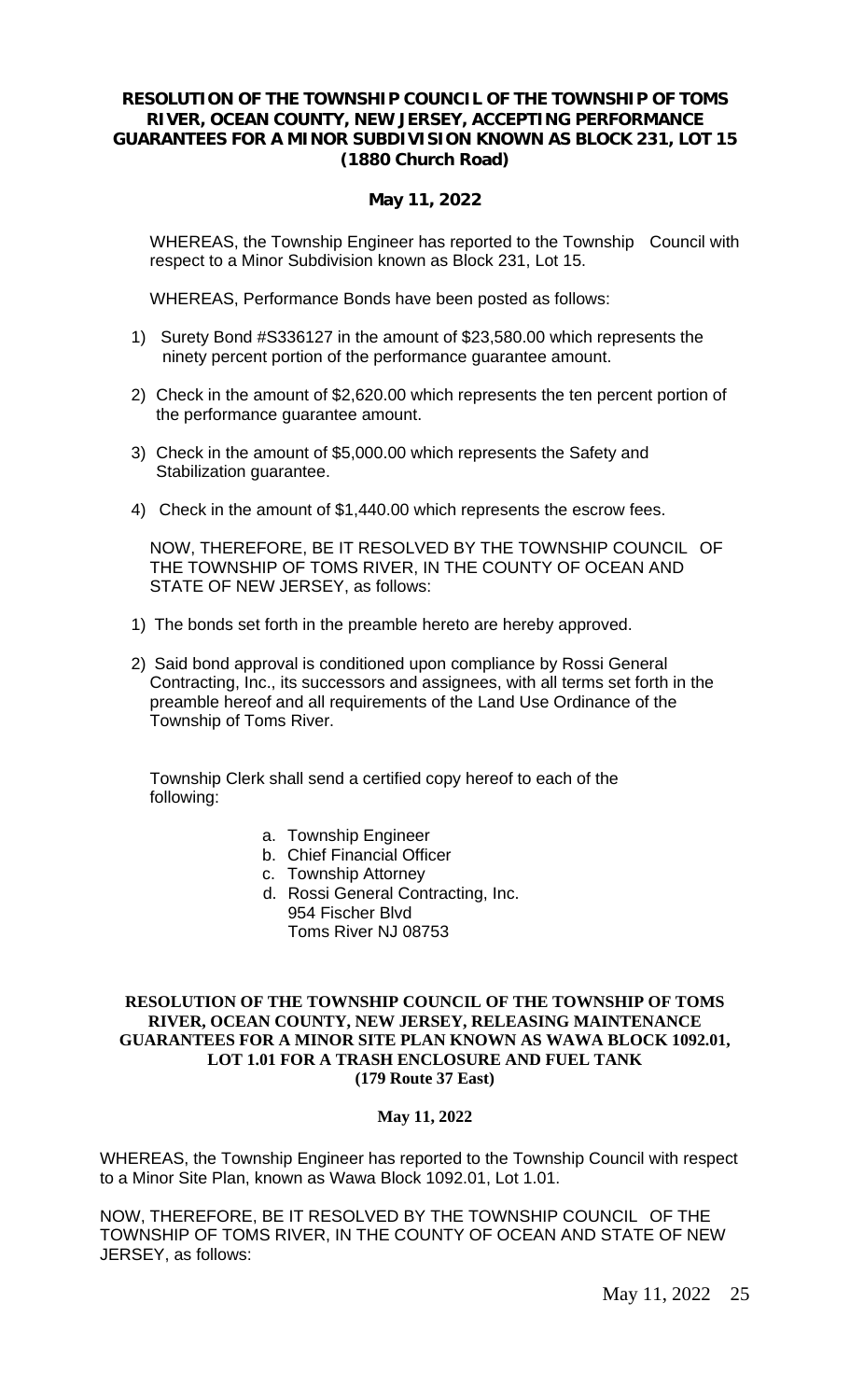- 1) Cash Bond in the amount of \$450.00 currently on deposit in account # X-19- 601-801 is hereby released;
- 2) Cash Bond in the amount of \$3,600.00 currently on deposit in account # X-19- -601-785 is hereby released;

Township Clerk shall send a certified copy hereof to each of the following:

- a. Township Engineer
- b. Chief Financial Officer
- c. Township Attorney
- d. Wawa, Inc 260 West Baltimore Pike Wawa, PA 19063

#### **RESOLUTION OF THE TOWNSHIP COUNCIL OF THE TOWNSHIP OF TOMS RIVER, OCEAN COUNTY, NEW JERSEY, RELEASING PERFORMANCE GUARANTEES AND ACCEPTING MAINTENANCE GUARANTEES FOR A MAJOR SITE PLAN KNOWN AS BLOCK 578, LOT 3.01 AND 3.03 (1201 Hooper Avenue)**

#### **May 11, 2022**

WHEREAS, the Township Engineer has reported to the Township Council with respect to a Major Site Plan known as Block 578, Lots 3.01 & 3.03.

WHEREAS, Maintenance Bonds have been posted as follows:

1) Maintenance Cash Bond in the amount \$27,280.00 which represents the 10% Maintenance Guarantee, is accepted and will remain on account to represent the Maintenance Cash Bond;

WHEREAS, the Township Engineer has made an inspection of said Major Site Plan and finds that all improvements have been satisfactorily completed; and WHEREAS, the Township Engineer has recommended the release of the Performance Guarantees and acceptance of Maintenance Guarantees;

NOW, THEREFORE, BE IT RESOLVED BY THE TOWNSHIP COUNCIL OF THE TOWNSHIP OF TOMS RIVER, IN THE COUNTY OF OCEAN COUNTY AND STATE OF NEW JERSEY, as follows:

- 1) Previously posted Surety Bond # 106939198 in the amount of \$245,520.00 currently on account is hereby released;
- 2) Maintenance Cash Bond listed in the preamble hereof be and the same is hereby retained;

Township Clerk shall send a certified copy hereof the each of the following:

- a. Township Engineer
- b. Chief Financial Officer
- c. Township Attorney
- d. Simon Property Group, LP 1099 RPT P.O. Box 7066 Indianapolis, IN 46207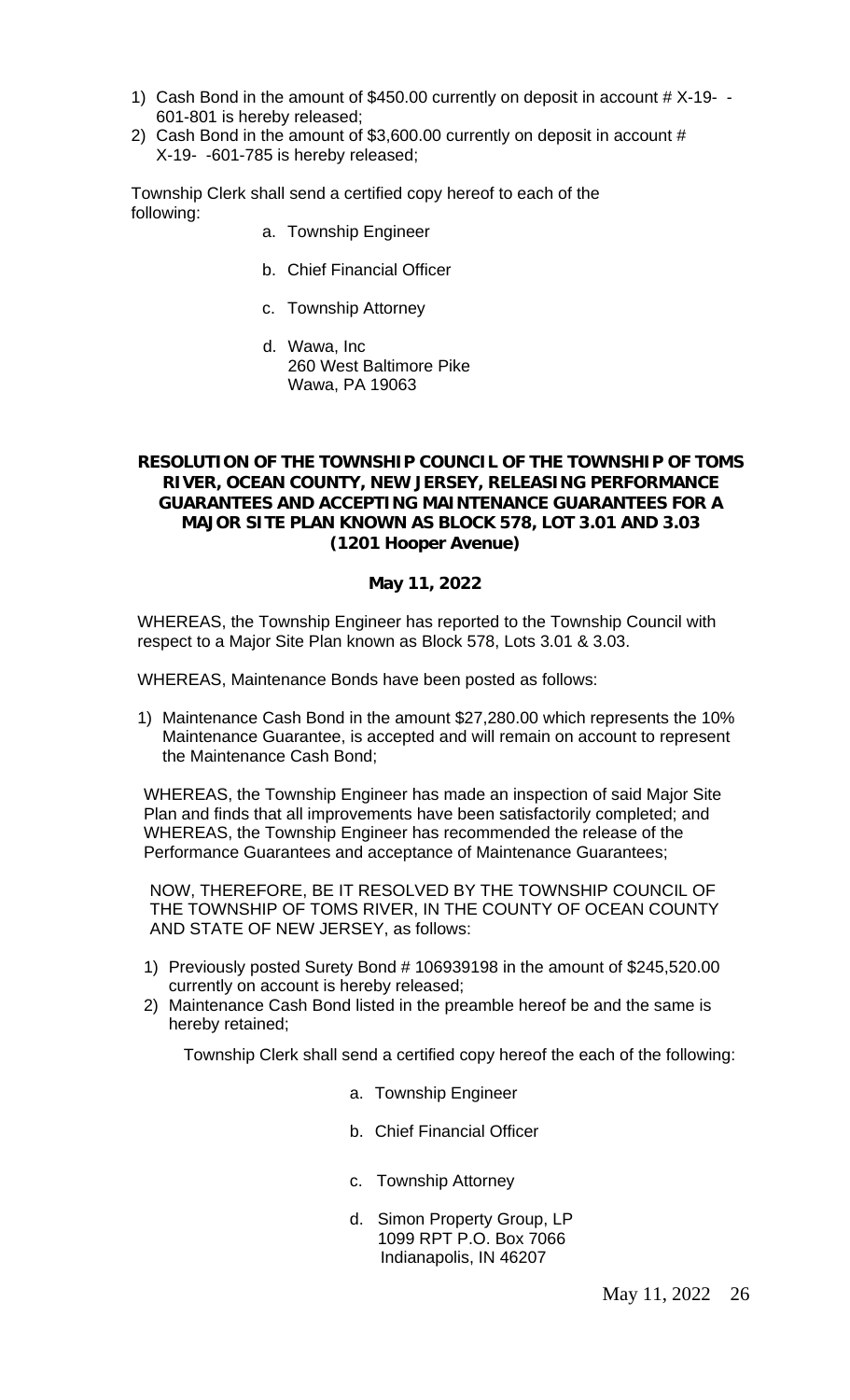## **RESOLUTION OF THE TOWNSHIP COUNCIL OF THE TOWNSHIP OF TOMS RIVER, OCEAN COUNTY, NEW JERSEY, RELEASING MAINTENANCE GUARANTEES FOR A MINOR SITE PLAN KNOWN AS WAWA, BLOCK 364, LOT 85**

# **(1680 Lakewood Road)**

#### **May 11, 2022**

WHEREAS, the Township Engineer has reported to the Township Council with respect to a Minor Site Plan, known as Wawa, Block 364, Lot 85.

NOW, THEREFORE, BE IT RESOLVED BY THE TOWNSHIP COUNCIL OF THE TOWNSHIP OF TOMS RIVER, IN THE COUNTY OF OCEAN AND STATE OF NEW JERSEY, as follows:

1) Maintenance Cash Bond in the amount of \$880.00 currently on deposit in account # X-19- -601-802 is hereby released with applicable interest;

Township Clerk shall send a certified copy hereof to each of the following:

- a. Township Engineer
- b. Chief Financial Officer
- c. Township Attorney
- d. Wawa, INC. 260 West Baltimore Pike Wawa, PA 19063

#### **RESOLUTION OF THE TOWNSHIP COUNCIL OF THE TOWNSHIP OF TOMS RIVER, OCEAN COUNTY, NEW JERSEY, AUTHORIZING THE MAYOR TO EXECUTE AND THE TOWNSHIP CLERK TO ATTEST TO A LICENSE AGREEMENT WITH THE COUNTY OF OCEAN AND THE OCEAN COUNTY UTILITIES AUTHORITY FOR EMPLOYEE PARKING AND STORAGE OF CERTAIN MATERIALS AND EQUIPMENT ON THE LICENSED PREMISES, BLOCK 1033, LOT 1**

#### **MAY 11, 2022**

**BE IT RESOLVED** by the Township Council of the Township of Toms River, in the County of Ocean, and State of New Jersey, as follows:

1. It hereby authorizes the Mayor to execute and the Township Clerk to attest to a License Agreement on behalf of Toms River Township with the Ocean County Utilities Authority and the County of Ocean relating to a portion of the Ocean County Utilities Authority premises, located on Fielder Avenue, Block 1033, Lot 1, together with the County of Ocean, the purpose of which shall be to allow the Township of Toms River and the County of Ocean to provide employee parking and to store certain materials and equipment on the licensed premises for a period of one (1) year commencing on June 1, 2022 and ending on May 31, 2023. Said agreement provides that no charge shall be incurred by the Township. A copy of the License Agreement and Exhibits "A" and "B" are attached to this resolution as Schedule "A", and made a part hereof.

2. A certified copy of this resolution shall be provided by the Office of the Township Clerk to each of the following: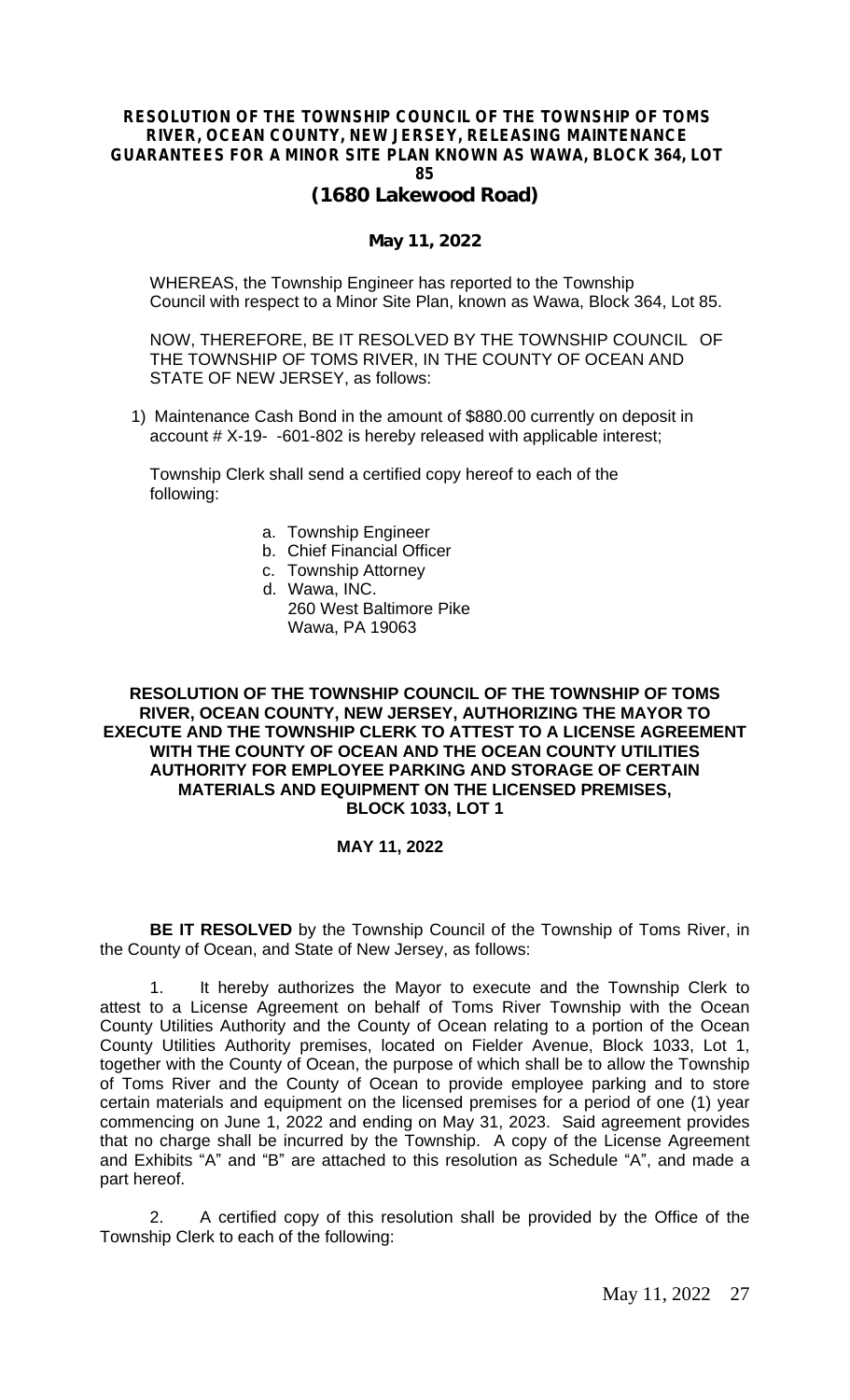- a) Township Attorney
- b) Business Administrator
- c) Chief Financial Officer
- d) Township Engineer
- e) Public Works Department
- f) Recreation Department
- g) Kathleen Balassone
- Executive Assistant Ocean County Utilities Authority 501 Hickory Lane PO Box "P" Bayville, NJ 08721

#### **SCHEDULE "A" - SEE ATTACHMENTS**

#### **RESOLUTION OF THE TOWNSHIP COUNCIL OF THE TOWNSHIP OF TOMS RIVER, OCEAN COUNTY, NEW JERSEY, AUTHORIZING RENEWAL OF A GENERAL SHARED SERVICES AGREEMENT BETWEEN THE TOWNSHIP OF TOMS RIVER AND TOMS RIVER MUNICIPAL UTILITIES AUTHORITY FOR VARIOUS SERVICES**

#### **MAY 11, 2022**

WHEREAS, the Township of Toms River and the Toms River Municipal Utilities Authority are both Public Agencies serving the residents of Toms River Township; and

WHEREAS, each Agency may possess specialized equipment, resources, and expertise of each individual Agency; and

WHEREAS, it is deemed in the best interest of the Public for these Agencies to share such equipment, resources, and expertise;

NOW, THEREFORE, BE IT RESOLVED by the Township Council of the Township of Toms River, in the County of Ocean, and State of New Jersey, as follows:

1. The Mayor is hereby authorized to execute and the Deputy Municipal Clerk to attest to the renewal of a General Shared Services Agreement between the Township of Toms River and the Toms River Municipal Utilities Authority, wherein the parties hereto shall provide for the sharing of resources and services including but not limited to:

- a. The construction of any or all capital improvements as may be authorized by the Agencies from time-to-time, including construction supervision services;
- b. Snow plowing services, e.g., salt, sanding, etc.;
- c. Road construction, maintenance, and repair;
- d. Printing services;
- e. Transportation services;
- f. Custodial services;
- g. Heat, venting, and air conditioning maintenance and repair;
- h. Public building and grounds maintenance and repair;
- i. Engineering and design services;
- j. Surveying services;
- k. Trash collection and disposal;
- l. Vehicle purchasing, maintenance, and repair;
- m. Financial and auditing services;
- n. Information technology, including computer and internet services, maintenance, and repair;
- o. Security and law enforcement services;
- p. Employee labor;
- q. Fuel services; and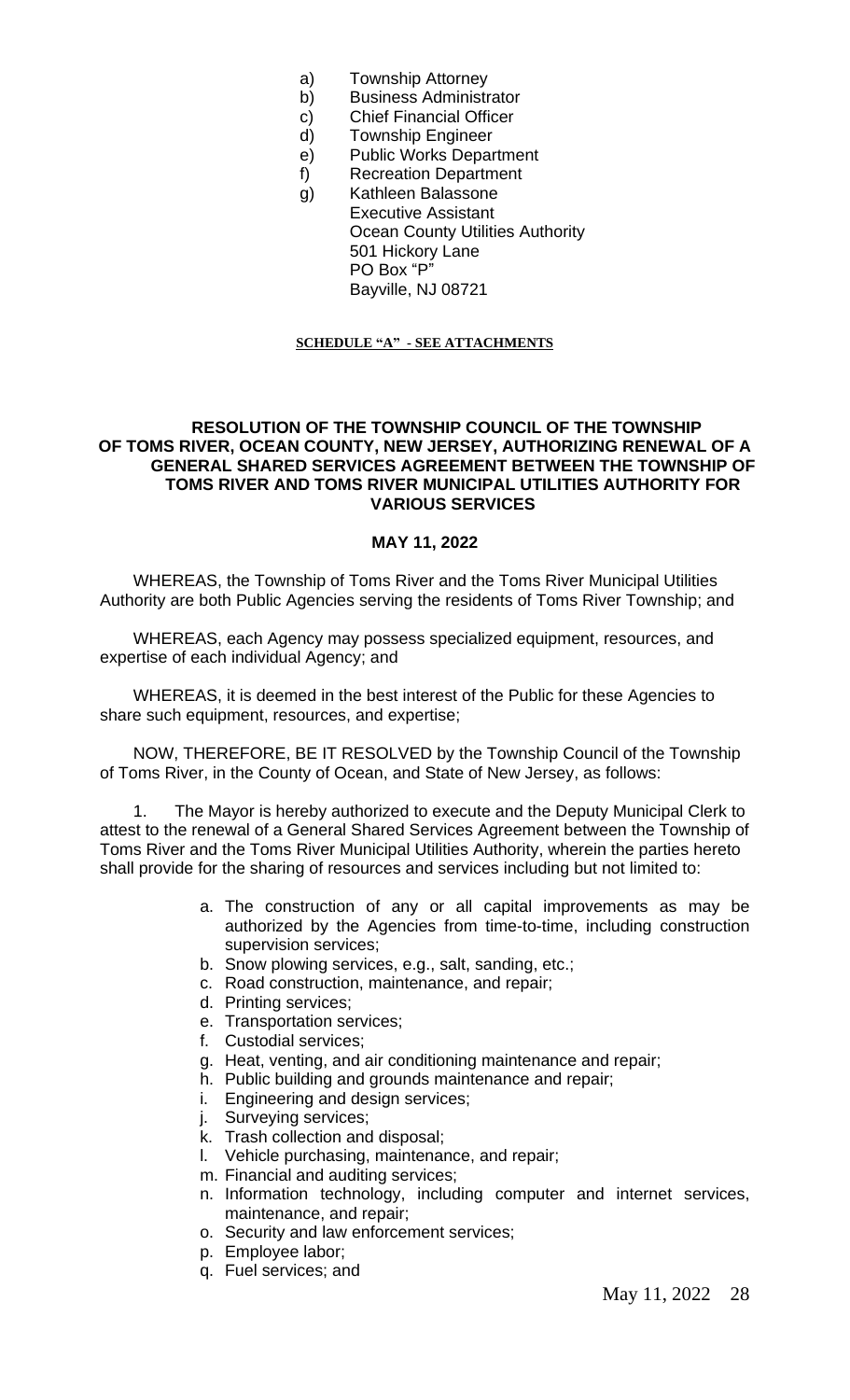r. Sign shop.

A copy of the Shared Services Agreement is attached hereto as Schedule "A" and made a part of this resolution.

2. If during the course of sharing these resources of labor and equipment, labor overtime costs, or out-of-pocket expenses are incurred, it is agreed that these costs will be reimbursable to the providing Agency by the Agency receiving the services.

3. The Administrator of the Township of Toms River and the Executive Director of the Toms River Municipal Utilities Authority or their designee(s) shall have the authority to approve or disapprove any request for sharing of equipment, resources, or services.

4. The term of this Agreement shall be commence retroactive to January 1, 2022 through December 31, 2024. It is the intent to renew this Shared Services Agreement, however, the Agreement may be terminated by either Agency during its term.

5. A certified copy of this resolution shall be provided by the Office of the Township Clerk to each of the following:

- a) Township Attorney
- b) Certified Financial Officer
- c) Public Works Department
- d) Recreation Department
- e) Purchasing Division
- f) Engineering Department
- g) Business Administrator
- h) Mayor Maurice B. Hill, Jr.
- i) Parks, Buildings & Grounds
- j) Toms River Municipal Utilities Authority 340 West Water Street Toms River, N.J. 08753 Attn: Bernard Rutkowski Executive Director

Laurie Singer, 113 Garfield Avenue, I am a fully licensed massage therapist. Wondering what this is for?

A motion was made by Council Member Lotano, seconded by Council Member Quinlisk carried with Council Members Ciccozzi, Kopp, Lamb, Lotano, Quinlisk, Rodrick, and with Council President Geoghegan voting yes, to approve the following Resolution.

# **RESOLUTION**

# **May 11, 2022**

**WHEREAS, the following application for masseuse and massage business licenses have been made under the Provisions of Ordinance numbers 1606 and 1682:**

#### **MASSAGE BUSINESS**

- **15-22 Massage Haven 917 Route 166 Toms River, NJ 08753**
- **16-22 Queen Spa 1231 Route 166 #2 Toms River, NJ 08753**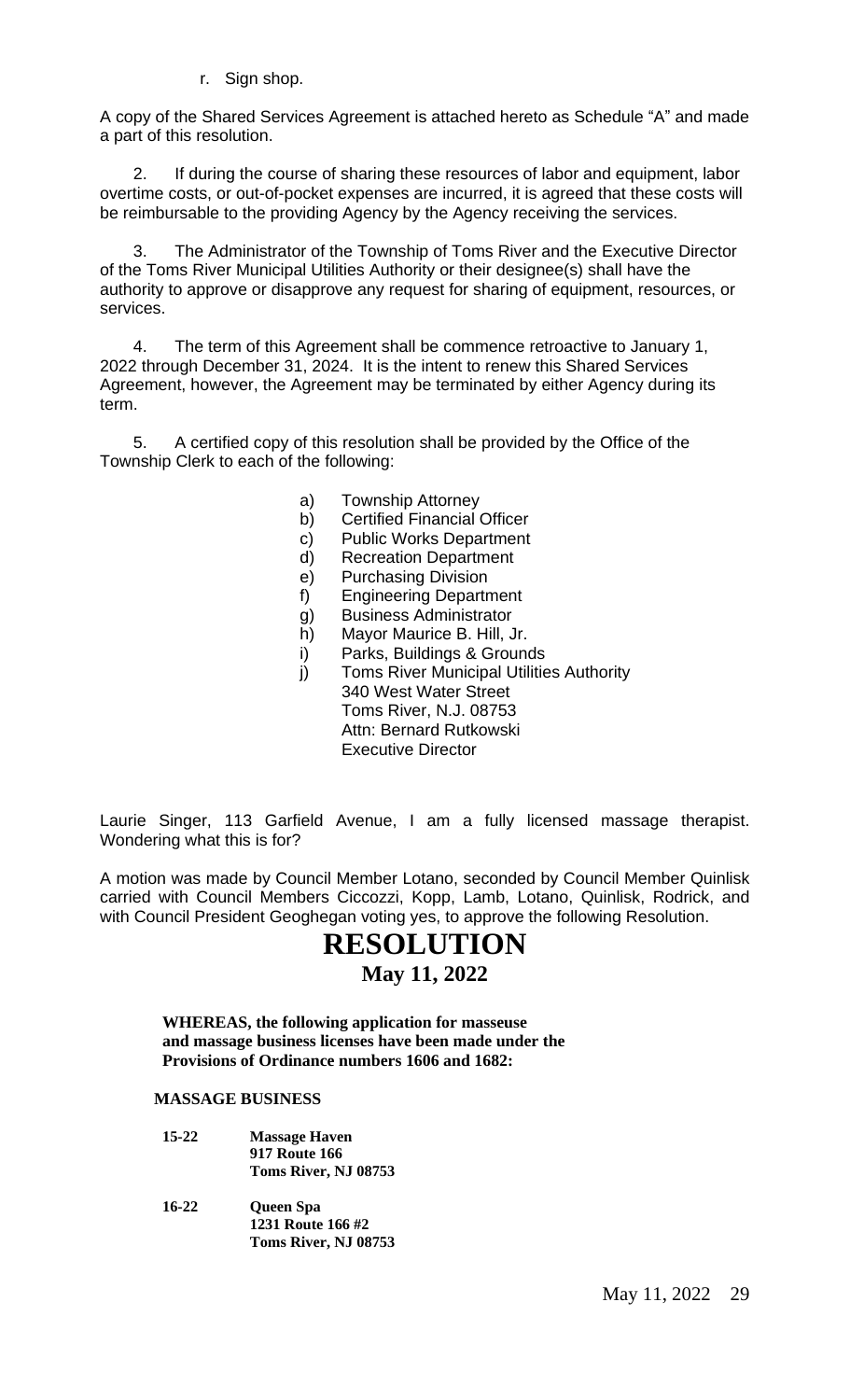**WHEAREAS, said applicants have complied with all the requirements of Ordinance numbers 1606 and 1682, Chapter 357, of the "Code of the Township of Toms River, New Jersey, " with respect to licensing; and**

**WHEREAS, the appropriate licensing fee has been paid To the Township of Toms River;**

**NOW, THEREFORE, BE IT RESOLVED BY THE TOWNSHIP COUNCIL OF THE TOWNSHIP OF TOMS RIVER, COUNTY OF OCEAN AND STATE OF NEW JERSEY, as follows:**

- **1. The Township Clerk is herby authorized to issue the licenses Listed in the preamble hereof.**
- **2. A certified copy of this resolution shall be provided by the Office of the Township Clerk to each of the following:**
	- **a. Attorney**
	- **b. Chief of Police**
	- **c. Code Enforcement**
	- **d. Applicants listed above**

A motion was made by Council Member Kopp, seconded by Council Member Lotano, carried with Council Members Ciccozzi, Kopp, Lotano, Quinlisk, and Council President Geoghegan voting yes, and with Council Members Lamb and Rodrick abstaining, to approve the following Resolution.

RESOLUTION CHANGING CUSTODIAN OF THE DEPARTMENT OF SENIOR SERVICES PETTY CASH FUND

# May 11, 2022

WHEREAS, JoAnn Benson and Lynda Valeri are the custodians of the Department of Senior Service's Petty Cash Fund; and

WHEREAS, in accordance with N.J.S.A. 40A:5-21 the Township Council of the Township of Toms River is changing the custodians of the Department of Senior Service's Petty Cash Fund from JoAnn Benson/Lynda Valeri to Maria Maruca/Alison Carlisle; and,

WHEREFORE, Maria Maruca and Alison Carlisle are bonded in the amount of \$50,000.00 by virtue of a surety bond.

NOW, THEREFORE, BE IT RESOLVED that the Township Council of the Township of Toms River, in the County of Ocean and State of New Jersey, hereby authorizes such action and two copies of this Resolution be filed with the Division of Local Government Services, New Jersey Department of Community Affairs for approval.

BE IT FURTHER RESOLVED that certified copies of this Resolution be provided by the Office of the Township Clerk to each of the following:

- a) Director, Division of Local Government Services
- b) Business Administrator
- c) Township Attorney
- d) Township Auditor
- e) Director of Finance/CFO
- f) Affected Department Head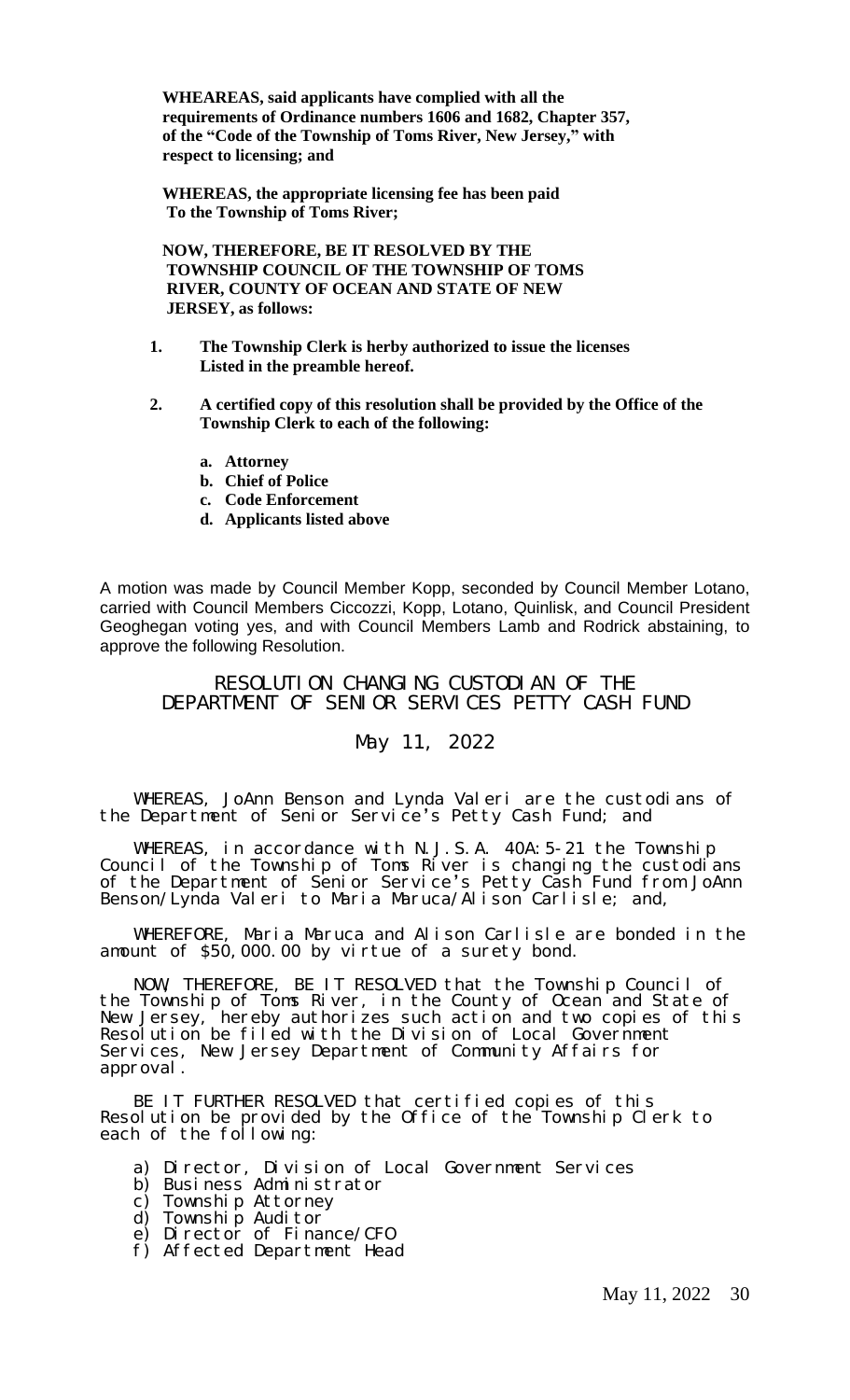Approved as to Content:

Council Member Lamb wants to see a fee for audit.

A motion was made by Council Member Lotano, seconded by Council Member Kopp, carried with Council Members Ciccozzi, Kopp, Lotano, Quinlisk, and Council President Geoghegan voting yes, and Council Member Lamb voting no, and with Rodrick abstaining, to approve the following Resolution.

#### **GOVERNING BODY CERTIFICATION OF THE ANNUAL AUDIT**

#### **GOVERNING BODY CERTIFICATION OF THE ANNUAL AUDIT**

WHEREAS, N.J.S.A. 40A:5-4 requires the governing body of every local unit to have made an annual audit of its books, accounts and financial transactions, and

WHEREAS, the Annual Report of Audit for the year *2021* has been filed by a Registered Municipal Accountant with the *Municipal Clerk* pursuant to N.J.S.A. 40A:5-6, and a copy has been received by each member of the governing body; and,

WHEREAS, R.S. 52:27BB-34 authorizes the Local Finance Board of the State of New Jersey to prescribe reports pertaining to the local fiscal affairs; and,

WHEREAS, the Local Finance Board has promulgated N.J.A.C. 5:30-6.5, a regulation requiring that the governing body of each municipality shall by resolution certify to the Local Finance Board of the State of New Jersey that all members of the governing body have reviewed, as a minimum, the sections of the annual audit entitled "Comments and Recommendations, and,

WHEREAS, the members of the governing body have personally reviewed as a minimum the Annual Report of Audit, and specifically the sections of the Annual Audit entitled "Comments and Recommendations, as evidenced by the group affidavit form of the governing body attached hereto; and,

WHEREAS, such resolution of certification shall be adopted by the Governing Body no later than forty-five days after the receipt of the annual audit, pursuant to N.J.A.C. 5:30-6.5; and,

WHEREAS, all members of the governing body have received and have familiarized themselves with, at least, the minimum requirements of the Local Finance Board of the State of New Jersey, as stated aforesaid and have subscribed to the affidavit, as provided by the Local Finance Board, and

WHEREAS, failure to comply with the regulations of the Local Finance Board of the State of New Jersey may subject the members of the local governing body to the penalty provisions of R.S. 52:27BB-52, to wit:

> R.S. 52:27BB-52: A local officer or member of a local governing body who, after a date fixed for compliance, fails or refuses to obey an order of the director (Director of Local Government Services), under the provisions of this Article, shall be guilty of a misdemeanor and, upon conviction, may be fined not more than one thousand dollars (\$1,000.00) or imprisoned for not more than one year, or both, in addition shall forfeit his office.

NOW, THEREFORE BE IT RESOLVED, That the *Council* of the *Township of Toms River*, hereby states that it has complied with N.J.A.C. 5:30-6.5 and does hereby submit a certified copy of this resolution and the required affidavit to said Board to show evidence of said compliance.

A certified copy of this resolution shall be provided by the Office of the Township Clerk to each of the Following:

- a) Township Clerk
- b) Chief Financial Officer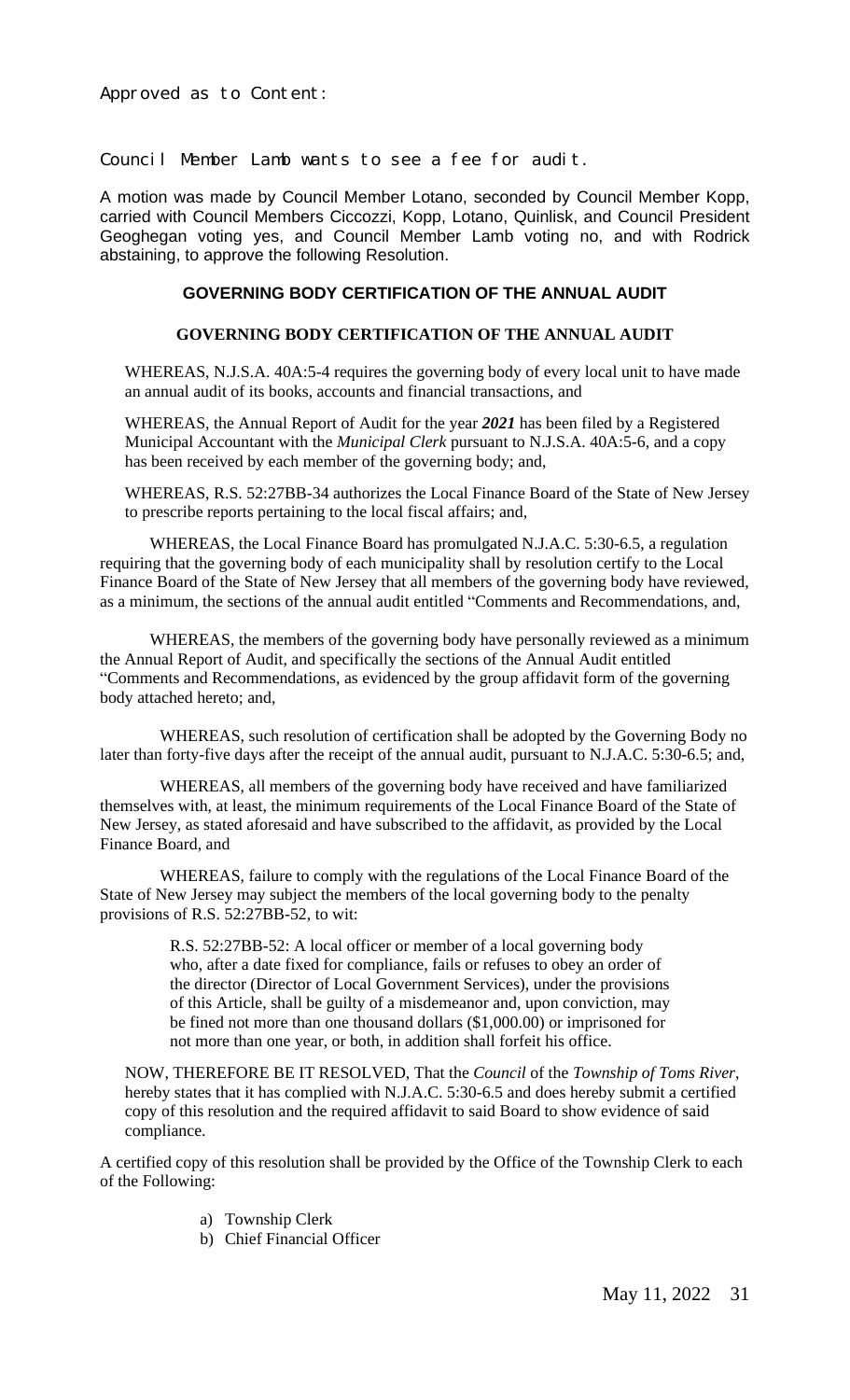c) DLGS – Bureau of Financial Regulation & Assistance, PO Box 803, Trenton 08625

A motion was made by Council Member Lotano, seconded by Council Member Kopp, carried with Council Members Ciccozzi, Kopp, Lotano, Quinlisk, and Council President Geoghegan voting yes, and Council Member Lamb abstaining, and with Rodrick voting no, to approve the following Resolution.

#### **RESOLUTION OF THE TOWNSHIP COUNCIL OF THE TOWNSHIP OF TOMS RIVER, OCEAN COUNTY, NEW JERSEY, AUTHORIZING AND ACCEPTING THE NAME CHANGE OF VENDOR FOR PUBLIC INFORMATION CONSULTING SERVICES FROM DIRECT DEVELOPMENT LLC TO CHERRONIA LLC D/B/A DIRECT DEVELOPMENT LLC, DUE TO A CHANGE OF OWNERSHIP, EFFECTIVE IMMEDIATELY**

#### **MAY 11, 2022**

**WHEREAS**, by resolution dated March 23, 2022, the Township Council awarded a contract to Direct Development LLC, 97 Apple St., Suite 2, Tinton Falls, NJ, 07724, for Public Information Consulting Services through the competitive contracting process, in accordance with NJSA 40A:11-4.1; and

**WHEREAS**, letter dated April 21, 2022, from Direct Development LLC, advised the Township that Direct Development LLC changed ownership on March 15, 2022, to Cherronia LLC D/B/A Direct Development LLC, 1970 Brunswick Ave., Suite 2, Lawrenceville, NJ, 08648; and

**WHEREAS**, the Township Council authorizes acceptance of the vendor name change from Direct Development LLC to Cherronia LLC D/B/A Direct Development LLC, under the same contractual terms and conditions as originally awarded to Direct Development LLC by resolution dated March 23, 2022, continuing through the balance of the contract term with the Township of Toms River;

**NOW, THEREFORE, BE IT RESOLVED** by the Township Council of the Township of Toms River, in the County of Ocean, and State of New Jersey, as follows:

**1.** It hereby authorizes acceptance of the vendor name change from Direct Development LLC to Cherronia LLC D/B/A Direct Development LLC, effective immediately, for the balance of the contractual term, with the Township of Toms River.

**2.** All other terms and conditions of the original contract awarded by resolution dated March 23, 2022, remain unchanged and in full force and effect through the remainder of the stated contractual term.

**3.** A certified copy of this resolution shall be provided by the Office of the Township Clerk to each of the following:

- a) Business Administrator
- b) Township Attorney
- c) Certified Financial Officer
- d) Purchasing Division
- e) IT Department
- f) Cherronia, LLC 1970 Brunswick Ave., Suite 2 Lawrenceville, NJ 08648
- g) Direct Development, LLC 97 Apple St., Suite 2 Tinton Falls, NJ 07724

Council Member Rodrick questioned the following Resolution.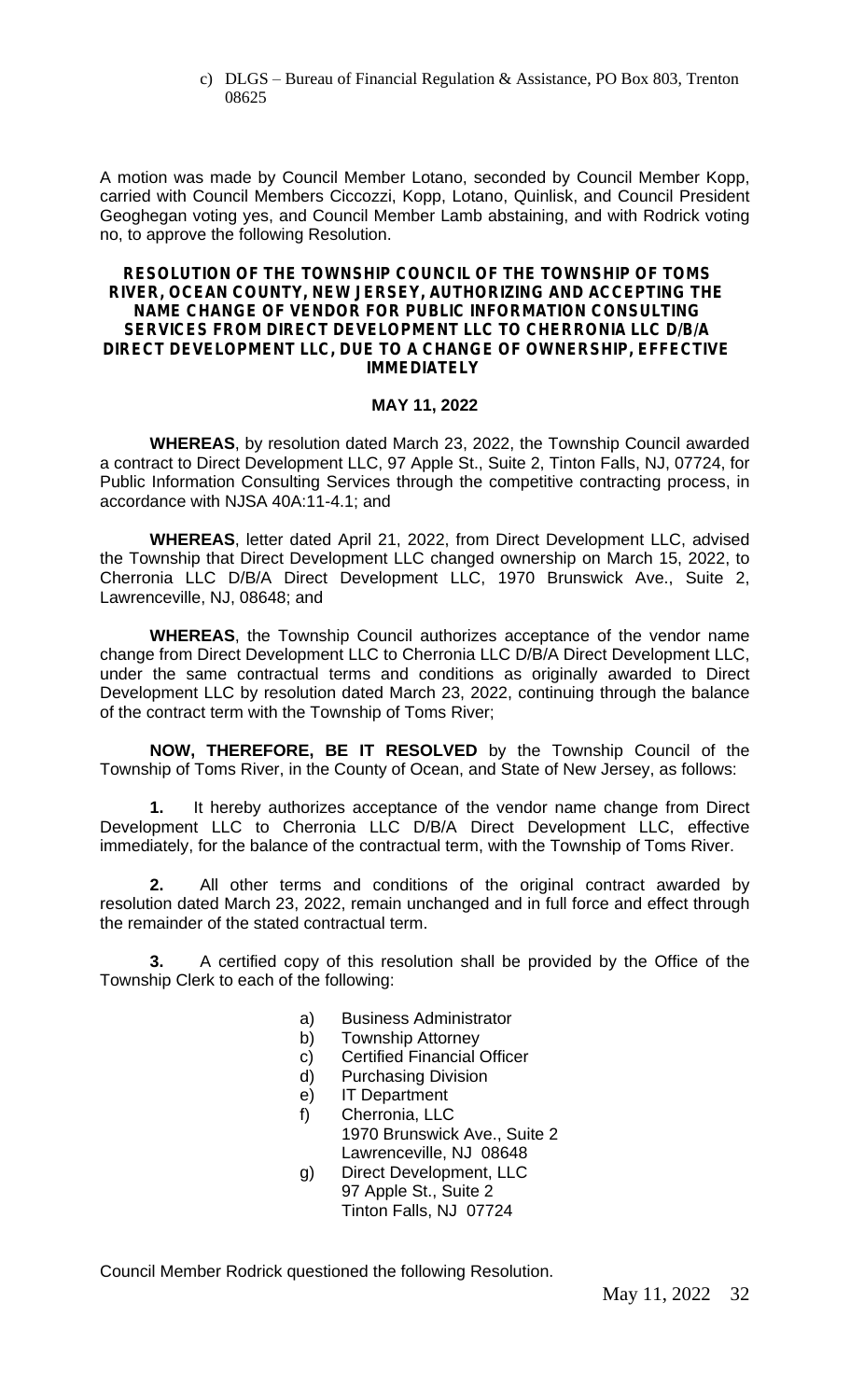Council Member Lotano mentioned that notes are short term debt.

A motion was made by Council Member Lotano, seconded by Council Member Kopp, carried with Council Members Ciccozzi, Kopp, Lotano, Quinlisk, and Council President Geoghegan voting yes, and with Council Members Lamb and Rodrick voting no, to approve the following Resolution.

> **RESOLUTION OF THE TOWNSHIP OF TOMS RIVER PROVIDING FOR AN ISSUE OF GENERAL IMPROVEMENT BONDS AUTHORIZING THE SALE OF \$32,490,000 PRINCIPAL AMOUNT OF GENERAL IMPROVEMENT BONDS, SERIES 2022, AUTHORIZING ADVERTISEMENT OF A NOTICE OF SALE; AUTHORIZING THE CHIEF FINANCIAL OFFICER TO SELL AND AWARD THE BONDS; DETERMINING THE FORM AND OTHER DETAILS OF THE BONDS; AND AUTHORIZING OTHER MATTERS RELATING THERETO.**

WHEREAS, the Township of Toms River, in the County of Ocean, New Jersey (the "Township") has adopted the Bond Ordinances listed on the attached **Appendix A** (collectively, the "Bond Ordinances") authorizing the issuance of obligations of the Township for the purpose of financing the general improvements described in the Bond Ordinances; and

WHEREAS, the Township Council has determined to finance permanently a portion of the costs of the general improvement projects undertaken pursuant to the Bond Ordinances by the issuance of \$32,490,000 principal amount of general improvement bonds of the Township, unless adjusted pursuant to Section 9 hereof; and

WHEREAS, the Township Council has determined to proceed with the public sale of said bonds for the purposes authorized in the Bond Ordinances.

NOW, THEREFORE, BE IT RESOLVED by the Township Council of the Township of Toms River, in the County of Ocean, New Jersey, as follows:

**Section 1.** General Improvement Bonds, Series 2022, Authorization of Sale. The principal amount of general improvement bonds authorized to be issued pursuant to the Bond Ordinances described in **Appendix A** hereto shall be issued as "General Improvement Bonds, Series 2022", in the aggregate principal amount of \$32,490,000 unless adjusted pursuant to Section 9 hereof (the "Bonds"), and are authorized to be sold in accordance with the terms of this Resolution.

The average period of usefulness for the general improvements financed by the Bonds is 23.42131533 years.

**Section 2.** Public Sale of Bonds. The Bonds shall be issued and sold at a public sale upon electronic bids, in accordance with Section 8 hereof and the provisions of the Local Bond Law, constituting Chapter 169 of the Laws of 1960 of the State of New Jersey, as amended and supplemented.

Section 3. Description of the Bonds. The Bonds shall be dated the date of delivery, shall be in book-entry only form, shall bear interest at the rate or rates specified by the successful bidder therefor in accordance with the Notice of Sale hereinafter provided for, said interest to be payable on June 1 and December 1, commencing on June 1, 2023 and shall mature on June 1 in the following years and amounts:

#### GENERAL IMPROVEMENT BONDS, SERIES 2022

| Year | <b>Principal Amount</b> |
|------|-------------------------|
| 2023 | \$900,000               |
| 2024 | 1,680,000               |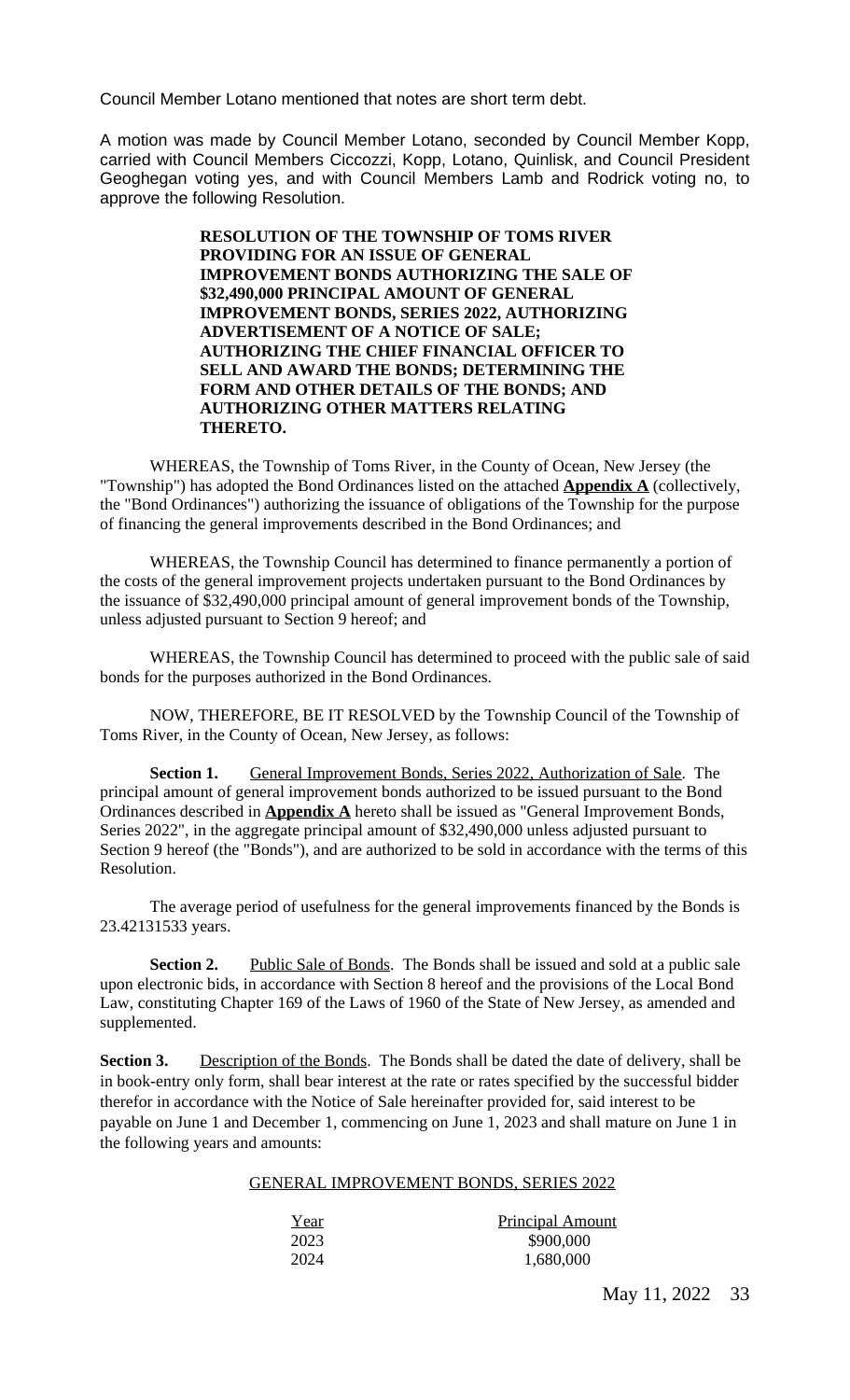| 1,730,000 |
|-----------|
| 1,780,000 |
| 1,800,000 |
| 1,800,000 |
| 1,400,000 |
| 1,400,000 |
| 1,400,000 |
| 1,400,000 |
| 1,400,000 |
| 1,400,000 |
| 1,800,000 |
| 1,800,000 |
| 1,800,000 |
| 1,800,000 |
| 1,800,000 |
| 1,800,000 |
| 1,800,000 |
| 1,800,000 |
|           |

The Bonds shall contain such other terms and conditions as are specified in the Notice of Sale, approved in Section 5 hereof (the "Notice of Sale"), and in the form of the Bonds, approved in Section 12 hereof.

**Section 4.** Redemption. (A) The Bonds maturing prior to June 1, 2032 are not subject to redemption prior to their stated maturity. The Bonds maturing on or after June 1, 2032 are subject to redemption, at the option of the Township, prior to their stated maturity and upon notice as hereinafter provided, at any time on or after June 1, 2031, in whole or part from such maturities as the Township shall determine and by lot within a single maturity, at the redemption price of 100% of the principal amount to be redeemed together with unpaid interest accrued to the redemption date.

(C) Any Bond subject to redemption as aforesaid may be called in part, provided that the portion not called for redemption shall be in the principal amount of \$5,000 or any integral multiple thereof. If less than all of the Bonds of a particular series and maturity are to be redeemed, Bonds of that series and maturity shall be selected by the Chief Financial Officer (or, if appointed pursuant to Section 14 hereof, the Paying Agent) by lot.

When any Bonds are to be redeemed, the Chief Financial Officer (or, if appointed by Section 14 hereof, the Paying Agent) shall give notice of the redemption of the Bonds by mailing by first class mail in a sealed envelope with postage prepaid to the registered owners of any Bonds or portions thereof which are to be redeemed not less than thirty (30) days, nor more than sixty (60) days prior to the date fixed for redemption. Such mailing shall be to the owners of such Bonds at their respective addresses as they last appear on the registration books of the Township. Notice of redemption having been given as aforesaid, the Bonds, or portions thereof so to be redeemed, shall, on the date fixed for redemption, become due and payable at the redemption price specified therein plus accrued interest to the redemption date and, upon presentation and surrender thereof at the place specified in such notice, such Bonds, or portions thereof, shall be paid at the redemption price, plus accrued interest to the redemption date. On and after the redemption date (unless the Township shall default in the payment of the redemption price and accrued interest), such Bonds shall no longer be considered as outstanding.

During any period in which The Depository Trust Company (or any successor thereto) shall act as securities depository for the Bonds of any series, the notices referred to above shall be given only to such depository and not to the beneficial owners of the Bonds of such series. Any failure of such depository to advise any of its participants or any failure of any participant to notify any beneficial owner of any notice of redemption shall not affect the validity of the redemption proceedings.

**Section 5.** Approval of Notice of Sale. The Notice of Sale containing other terms and provisions of the Bonds and setting forth the conditions of the sale thereof, all of which are hereby approved, shall be substantially in the form attached to this Resolution as **Appendix B** and made a part hereof.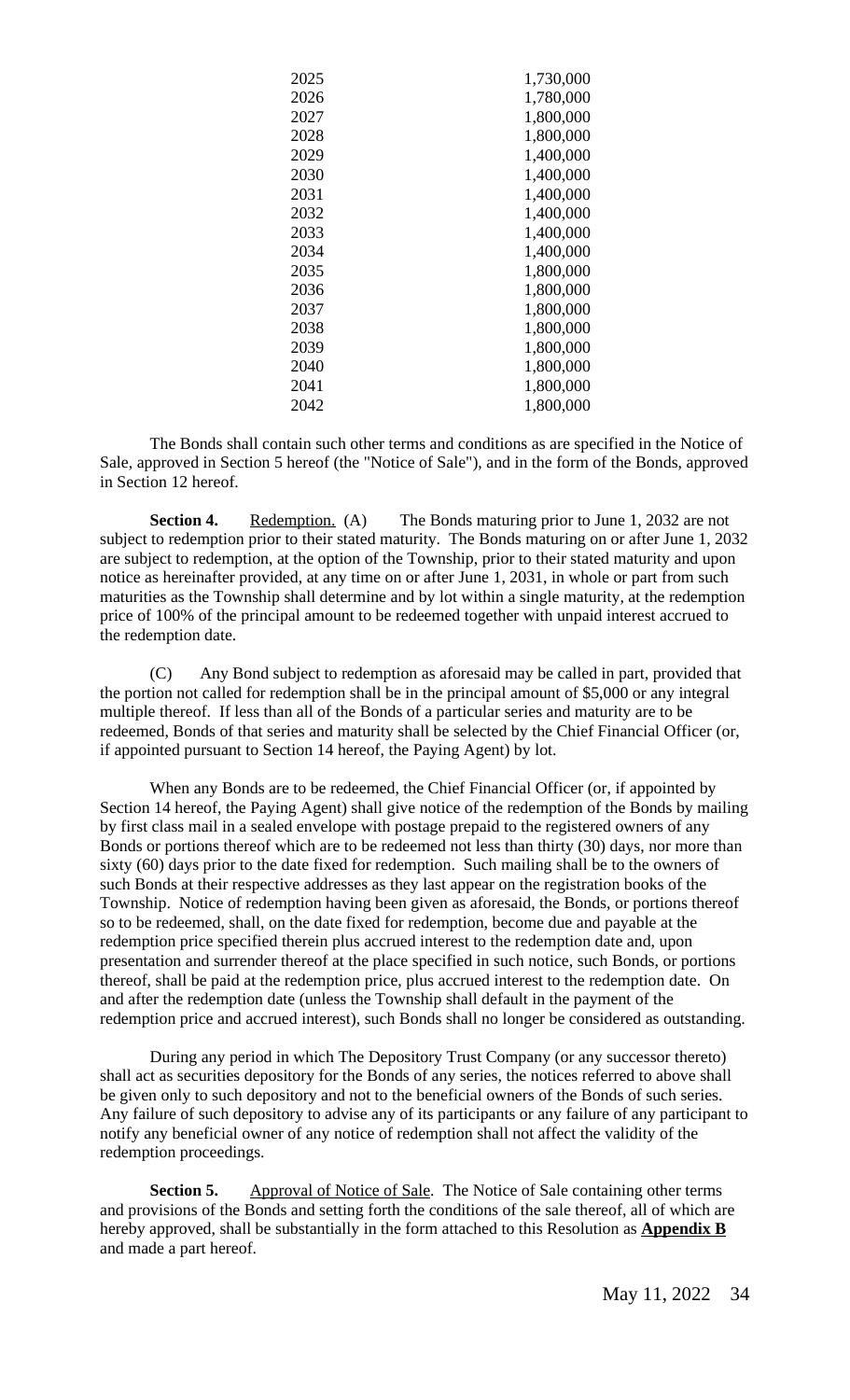**Section 6.** Approval of Summary Notice of Sale. The Summary Notice of Sale containing other terms and provisions of the Bonds and setting forth the conditions of the sale thereof, all of which are hereby approved, shall be substantially in the form attached to this Resolution as **Appendix C** made a part hereof.

**Section 7.** Publication of Notice of Sale and Summary Notice of Sale. The Notice of Sale substantially in the form attached to this Resolution shall be published at least once in The Asbury Park Press*,* a newspaper circulating in the Township, and the Summary Notice of Sale substantially in the form attached to this Resolution shall be published at least once in The Bond Buyer, and/or such other nationally recognized local government bond marketing publication or electronic information service carrying municipal bond notices and devoted primarily to the subject of state and municipal bonds. The advertisement of said Notice of Sale and Summary Notice of Sale in each such medium shall be published not less than seven (7) days prior to the sale date for the Bonds. The Township Clerk or the Deputy Township Clerk, the Chief Financial Officer and such other appropriate officials are hereby authorized and directed to publish the Notice of Sale and Summary Notice of Sale as aforesaid.

**Section 8.** Designation of Chief Financial Officer to Award Bonds. Electronic proposals for the purchase of the Bonds shall be received by the Chief Financial Officer on such date as shall be determined by the Chief Financial Officer and set forth in the Notice of Sale and

the Summary Notice of Sale, or such later date as may be established by the Chief Financial Officer in accordance with Section 9 hereof. Electronic proposals will be received via the "PARITY Electronic Bid System" (PARITY), a nationally recognized electronic securities bidding service approved by the Director of the Division of Local Government Services (the "Director") in the Department of Community Affairs, in an open auction in accordance with the terms and conditions set forth in the Notice of Sale authorized herein. Such proposals shall be received and announced in accordance with the Notice of Sale authorized herein. The Township Council hereby designates the Chief Financial Officer to sell and award the Bonds in accordance with this Resolution and the Notice of Sale. The Chief Financial Officer is hereby directed to report, in writing, to the Township at its first meeting after the sale of the Bonds as to the principal amount, interest rate and maturities of the Bonds sold, the price obtained and the name of the purchaser.

**Section 9.** Adjustment to Maturity Schedule. The Township may and expects to, after the receipt and opening of bids, adjust the maturity schedule of the Bonds, provided however, that (i) no maturity schedule adjustment shall exceed 10% upward or downward of the principal for any maturity as specified herein, and (ii) the aggregate adjustment to the maturity schedule shall not exceed 10% upward or downward of the aggregate principal amount of bonds as specified herein and as adjusted will not exceed the amount authorized by the Ordinances. The dollar amount bid by the successful bidder shall be adjusted to reflect any adjustments in the aggregate principal amount of bonds to be issued. The adjusted bid price will reflect changes in the dollar amount of the underwriter's discount and the original issue premium or discount, but will not change the per bond underwriter's discount as calculated from the bid and the Initial Public Offering Prices required to be delivered to the Township as stated herein. The Township shall notify the successful bidder of the final maturity schedule and the resulting adjusted purchase price no later than 5:00 p.m., New Jersey time, on the day of the sale and award of the Bonds. The interest rate or rates specified by the successful bidder for each maturity will not be altered.

**Section 10.** Postponement of Sale. The Chief Financial Officer is hereby delegated the authority (if the Chief Financial Officer deems it to be in the best interests of the Township) (i) to postpone from time to time the sale of the Bonds from the date specified in the Notice of Sale (or, in the case of a rescheduled sale, from such rescheduled date), in each case upon not less than 24 hours' notice (to the extent practicable), and (ii) to reschedule such sale upon not less than 48 hours' notice. Notice of any such postponement and rescheduling shall be given in the manner specified in the Notice of Sale. In the event of any such postponement and rescheduling, the Chief Financial Officer may (and shall, if required by the Local Bond Law) cause a revised Notice of Sale and a revised Summary Notice of Sale to be prepared and published.

**Section 11.** Authorization for Official Statement. The distribution by the Township, and its Municipal Advisor, of the Preliminary Official Statement relating to the Bonds (a draft of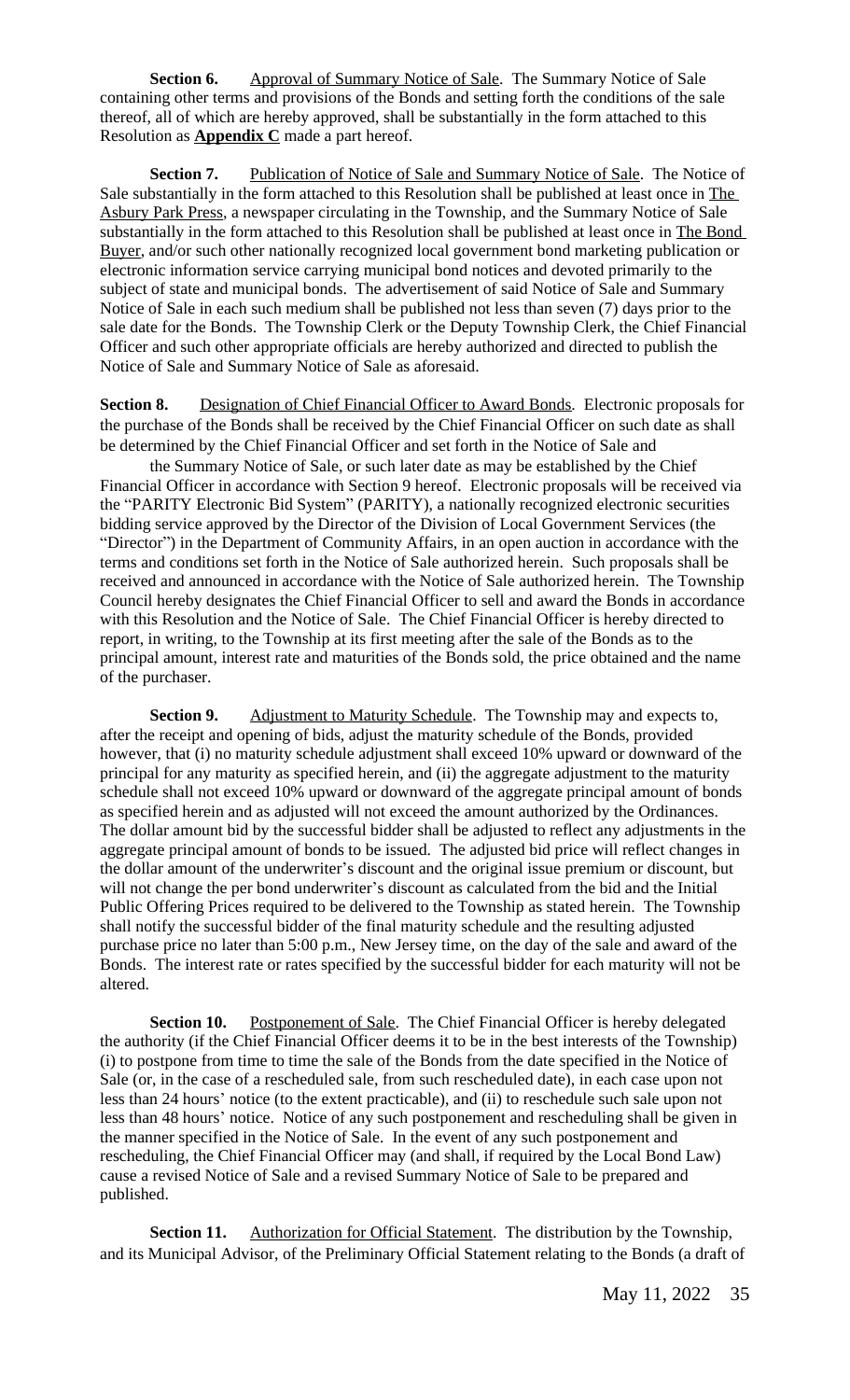which is attached hereto as  $\frac{\text{Exhibit A}}{\text{A}}$  and shall be filed with the records of the Township) is hereby approved in substantially such form, with such insertions, deletions and changes therein and any supplements thereto as bond counsel may advise and the Township officer executing the same may approve, such approval to be evidenced by such Township officer's execution thereof. The Chief Financial Officer is hereby authorized to deem the Preliminary Official Statement "final" within the meaning of Rule 15c2-12 of the Rules of the Securities and Exchange Commission and to execute and deliver a certificate to that effect. The Chief Financial Officer is hereby authorized to approve the contents and terms of the final Official Statement in respect of the Bonds in substantially the form of the Preliminary Official Statement. The Chief Financial Officer is hereby authorized to sign such Official Statement on behalf of the Township, in substantially such form, with such insertions, deletions and changes therein and any supplements thereto as bond counsel may advise and the Township officer executing the same may approve, such approval to be evidenced by such Township officer's execution thereof.

**Section 12.** Approval of Form of Bonds. The form of the Bonds, substantially as set forth in **Appendix D** attached hereto and made a part hereof, is hereby approved. The Bonds shall be executed in the name of the Township by the manual or facsimile signature of the Mayor and the Chief Financial Officer and the seal of the Township, or a facsimile impression thereof, shall be affixed to the Bonds and attested by the manual signature of the Township Clerk or the Deputy Township Clerk.

**Section 13.** Appointment of Securities Depository. The Depository Trust Company, New York, New York ("DTC"), shall act as securities depository for the Bonds. The ownership of one fully registered bond for each maturity of Bonds, each in the aggregate principal amount of such maturity, will be registered in the name of Cede & Co., as nominee for DTC.

Pursuant to the book-entry only system, any person for whom a DTC Participant acquires an interest in the Bonds (the "Beneficial Owner") will not receive certificated Bonds and will not be the registered owner thereof. Ownership interests in the Bonds may be purchased by or through DTC Participants. Each DTC Participant will receive a credit balance in the records of DTC in the amount of such DTC Participant's interest in the Bonds, which will be confirmed in accordance with DTC's standard procedures. Receipt by the Beneficial Owners (through any DTC Participant) of timely payment of principal, premium, if any, and interest on the Bonds, is subject to DTC making such payment to DTC Participants and such DTC Participants making payment to Beneficial Owners. Neither the Township nor the Paying Agent will have any direct responsibility or obligation to such DTC Participants or the persons for whom they act as nominees for any failure of DTC to act or make any payment with respect to the Bonds.

The appropriate officers of the Township are hereby authorized to execute a Letter of Representation to DTC and such other documents as may be necessary or desirable in connection with DTC's services as securities depository.

DTC may determine to discontinue providing its services with respect to the Bonds of any series at any time by giving notice to the Township and discharging its responsibilities with respect thereto under applicable law. Under such circumstances, the Township shall designate a successor securities depository or deliver certificates to the beneficial owners of the Bonds.

**Section 14.** Appointment of Paying Agent and Bond Registrar. The Chief Financial Officer is hereby delegated the authority to appoint any bank, trust company or national banking association having the power to accept and administer trusts to serve as Paying Agent and Bond

Registrar for the Bonds. The Paying Agent and Bond Registrar shall signify its acceptance of the duties imposed upon it by this Resolution by a written certificate delivered to the Township prior to the delivery of the Bonds.

**Section 15.** Tax Covenant. The Township hereby covenants with the holders from time to time of the Bonds and Notes that it will make no investment or other use of the proceeds of such Bonds or Notes or take any further action (or refrain from taking such action) which would cause such Bonds or Notes to be "arbitrage bonds" within the meaning of the Internal Revenue Code of 1986, as amended, or under any similar statutory provision or any rule or regulation promulgated thereunder (the "Code"), or would cause interest on such Bonds or Notes not to be excludable from gross income for federal income tax purposes, and that it will comply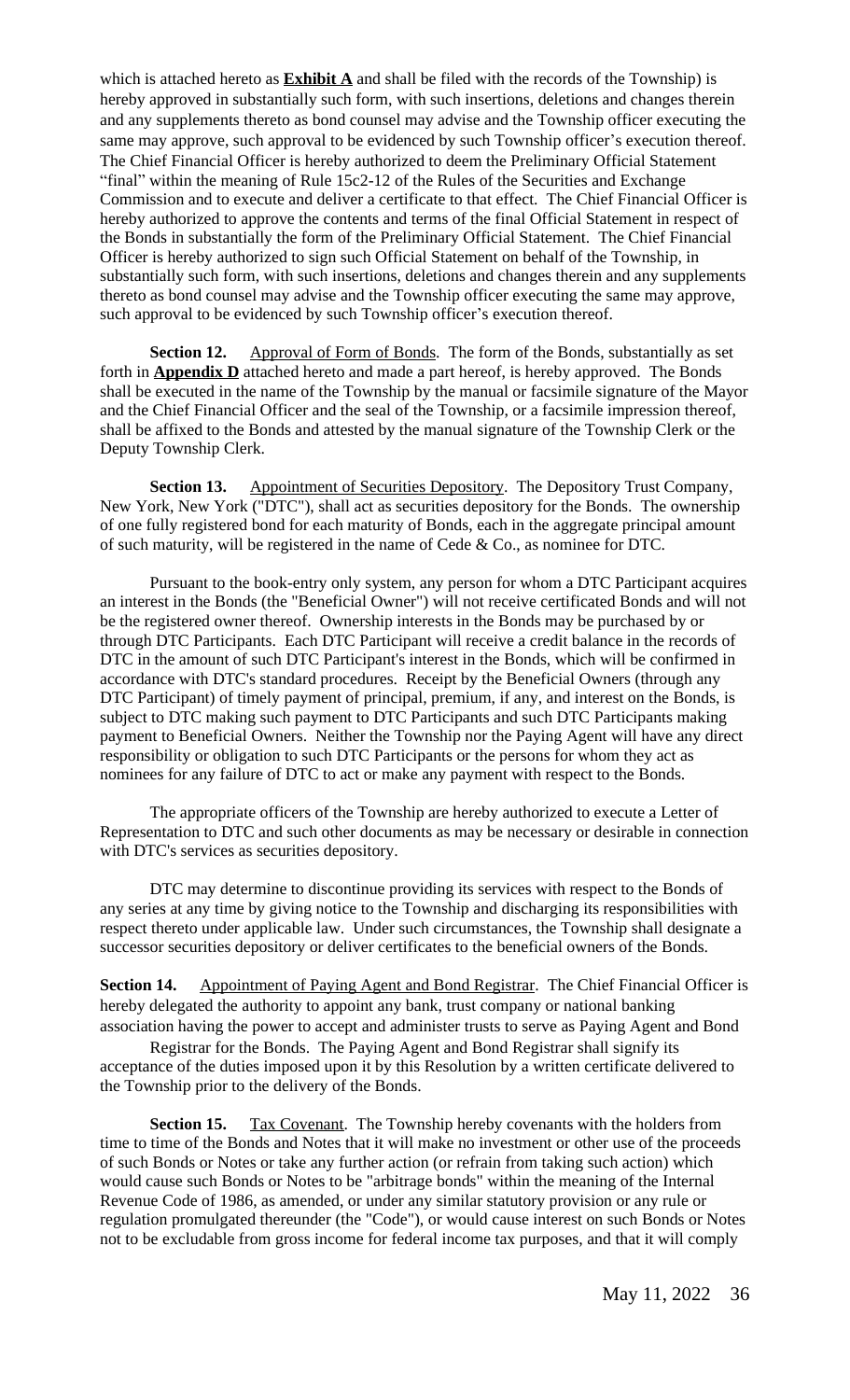with the requirements of the Code and said regulations throughout the term of such Bonds or Notes.

**Section 16.** Pledge of Township. The full faith and credit of the Township is hereby pledged for the payment of the principal, redemption premium, if any, and interest on the Bonds and Notes. The Bonds and Notes shall be direct obligations of the Township, and the Township shall be obligated to levy *ad valorem* taxes upon all the taxable real property within the Township for the payment of the principal of and interest on the Bonds and Notes without limitation as to rate or amount.

**Section 17.** Continuing Disclosure. The form of the Continuing Disclosure Certificate for the Bonds (the "Continuing Disclosure Certificate"), in substantially the form attached hereto as **Appendix E**, is hereby approved, and the execution of the Continuing Disclosure Certificate by the Chief Financial Officer of the Township is hereby authorized. The Township hereby covenants and agrees that it will comply with and carry out all of the provisions of the Continuing Disclosure Certificate executed by the Township and dated the date of issuance and delivery of the Bonds, as originally executed and as they may be amended from time to time in accordance with the terms thereof. Notwithstanding any other provision of this Resolution, failure of the Township to comply with the Continuing Disclosure Certificate shall not be considered a default on the Bonds; however, any Bondholder may take such actions as may be necessary and appropriate, including seeking specific performance by court order, to cause the Township to comply with its obligations under this Section.

**Section 18.** Further Action. The proper officers of the Township are hereby authorized and directed to take all such action as may be necessary to affect the issuance and delivery of the Bonds.

**Section 19.** Effective Date. This Resolution shall take effect immediately.

Adopted: May 11, 2022

#### **CERTIFICATE**

I, Michael C. Cruogilo, Deputy Township Clerk of the Township of Toms River, in the County of Ocean, New Jersey, HEREBY CERTIFY that the foregoing copy of the resolution of the Township Council, duly adopted on May 11, 2022, has been compared by me with the original resolution as officially recorded in my office in the Minute Book of the governing body and is a true, complete and correct copy thereof.

IN WITNESS WHEREOF, I have hereunto set my hand and affixed the corporate seal of the Township this  $\frac{9}{\text{th}}$   $\frac{1}{\text{th}}$  day of  $\frac{1}{\text{May}}$ , 2022.

 $\overline{a}$ 

Michael C. Cruogilo, Deputy Township Clerk

[SEAL]

Council Member Rodrick questioned the following Resolution.

Township Planner Roberts mentioned it is for a 52,000 square feet office building.

A motion was made by Council Member Lotano, seconded by Council Member Kopp, and carried with Council Members Ciccozzi, Kopp, Lamb, Lotano, Quinlisk, Rodrick, and with Council President Geoghegan voting yes, to approve the following Resolution.

# **RESOLUTION OF THE TOWNSHIP COUNCIL OF THE TOWNSHIP OF TOMS RIVER, OCEAN COUNTY, NEW JERSEY, ACCEPTING PERFORMANCE GUARANTEES FOR A MAJOR SITE PLAN KNOWN AS BLOCK 172, LOT 53 (1897 Lakewood Road)**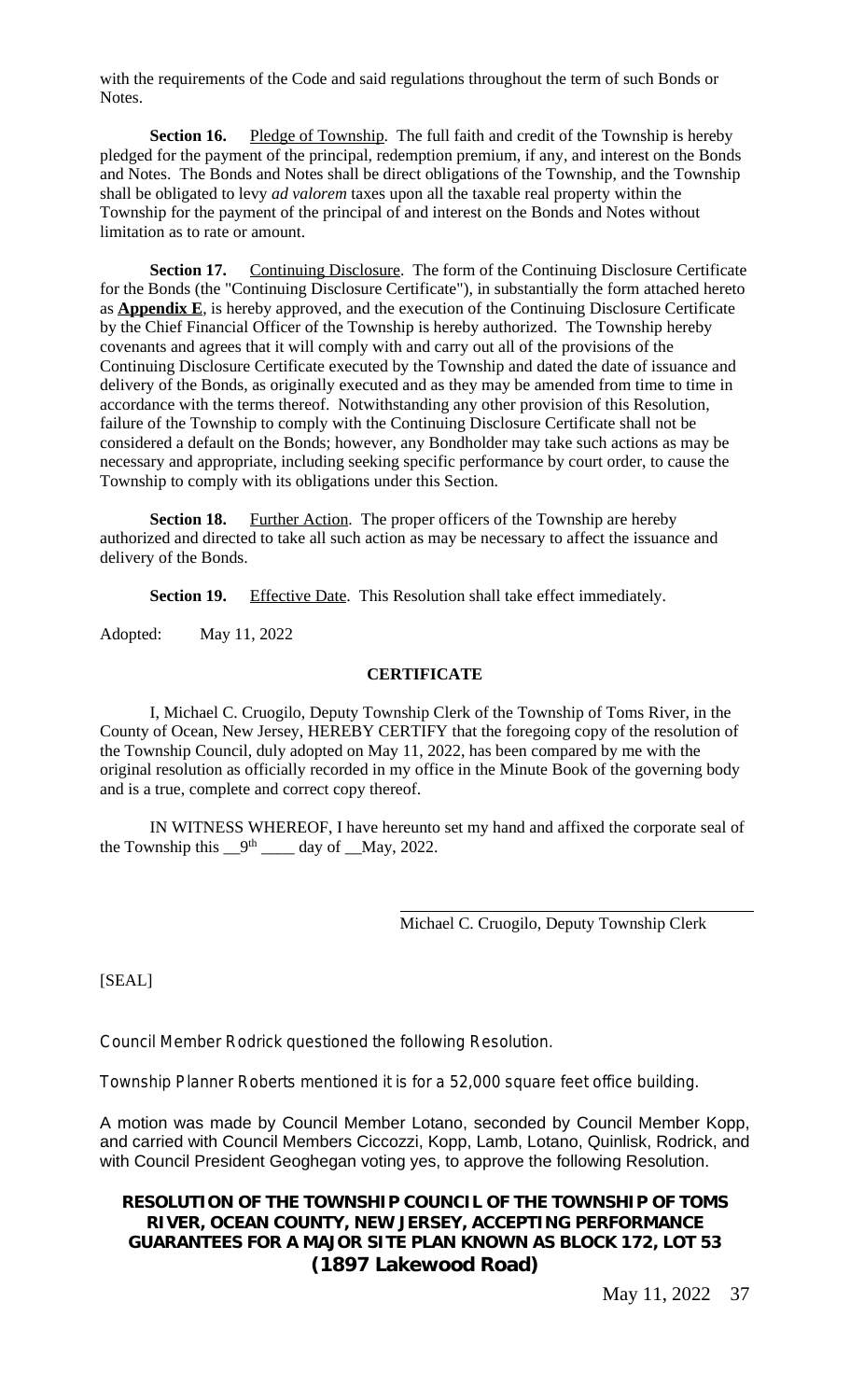WHEREAS, the Township Engineer has reported to the Township Council with respect to a Major Site Plan known as Block 172, Lot 53.

WHEREAS, Performance Bonds have been posted as follows:

- 1) Surety Bond #800130947 in the amount of \$177,759.00 which represents the ninety percent portion of the performance guarantee amount.
- 2) Check in the amount of \$19,751.00 which represents the ten percent portion of the performance guarantee amount.
- 3) Check in the amount of \$7,437.75 which represents the Safety and Stabilization guarantee.
- 4) Check in the amount of \$13,626.87 which represents the escrow amount for inspection fees.

NOW, THEREFORE, BE IT RESOLVED BY THE TOWNSHIP COUNCIL OF THE TOWNSHIP OF TOMS RIVER, IN THE COUNTY OF OCEAN AND STATE OF NEW JERSEY, as follows:

- 1) The bonds set forth in the preamble hereto are hereby approved.
- 2) Said bond approval is conditioned upon compliance by 1897 Lakewood Road., its successors and assignees, with all terms set forth in the preamble hereof and all requirements of the Land Use Ordinance of the Township of Toms River.

Township Clerk shall send a certified copy hereof to each of the following:

- a. Township Engineer
- b. Chief Financial Officer
- c. Township Attorney
- d. 1897 Lakewood Road 701 Cross Street Lakewood NJ 08701

## **REPORTS**

A motion was made by Council Member Lotano, seconded by Council Member Kopp, and carried with Council Members Ciccozzi, Kopp, Lamb, Lotano, Quinlisk, Rodrick, and with Council President Geoghegan voting yes, to approve the following Reports.

#### *Building Department*

|                                      | 2022           | 2021           |
|--------------------------------------|----------------|----------------|
| Building Permits – April             | \$310,100.00   | \$370,584.00   |
| Building Permits – YTD through April | \$1,324,240.00 | \$1,095,583.00 |

|                                       | 2022         | 2021         |
|---------------------------------------|--------------|--------------|
| Bey Lea Golf Course-April             | \$167,201.42 | \$144,232.14 |
| Bey Lea Golf Course-YTD through April | \$311,268.57 | \$318,166.87 |
| Winding River Ice Rink- April         | \$78,425.00  | \$71,708.00  |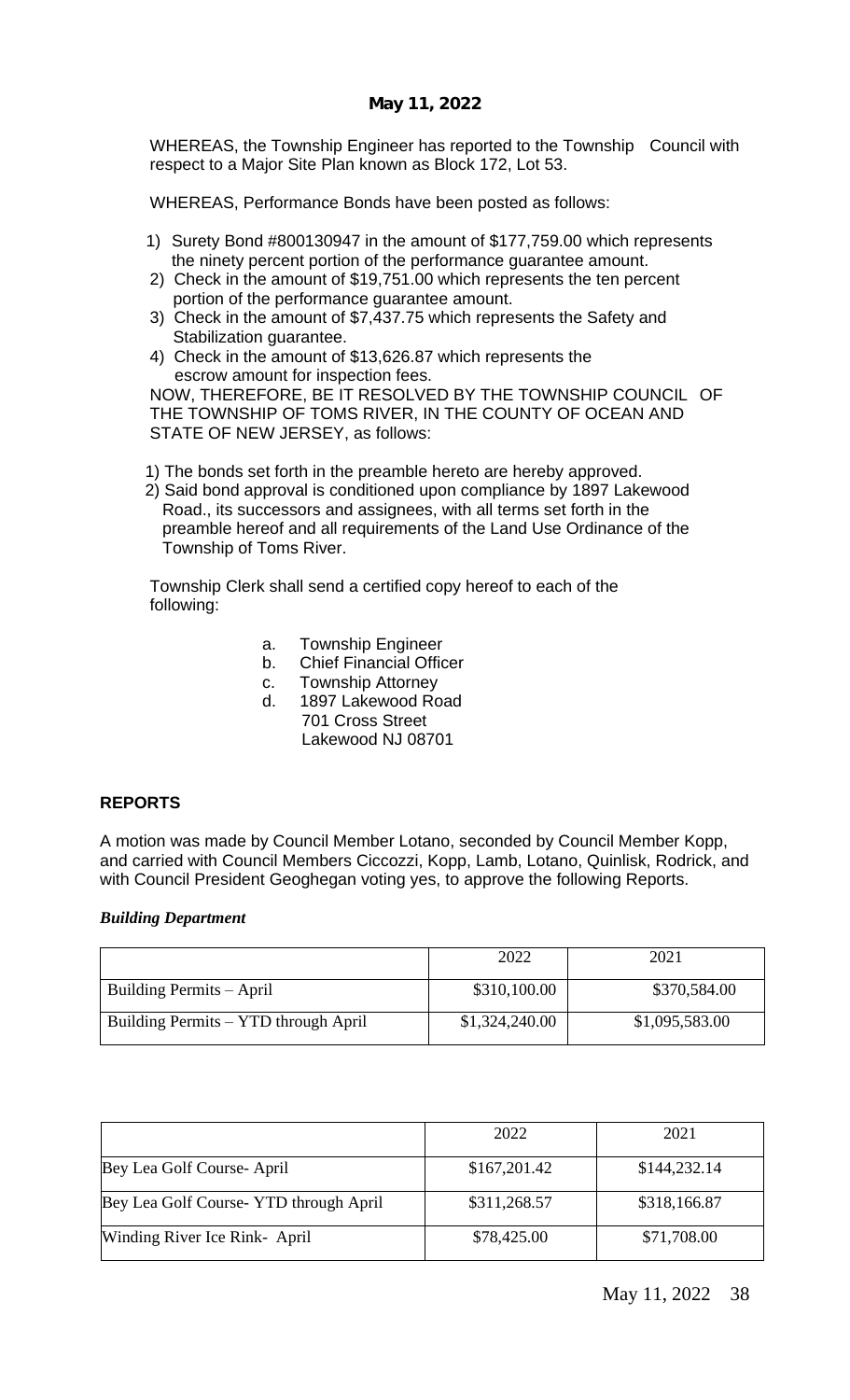| Winding River Ice Rink- YTD through April | \$415,307.98 | \$301,397.39 |
|-------------------------------------------|--------------|--------------|
| Pool Badges-Week 5                        | \$150.00     | \$675.00     |
| Beach Badges-Week 5                       | \$96,165.00  | \$190,725.00 |

*Recreation Department*

## **APPROVAL OF BILLS**

Council President Geoghegan asked for a report on the bills.

The Bill List, dated **May 6, 2022,** was approved on motion by Council Member Lotano, seconded by Council Member Kopp, and carried with Council Members Ciccozzi, Kopp, Lamb, Lotano, Quinlisk, Rodrick, and with Council President Geoghegan voting yes. **The following respective exceptions to their votes were noted as abstentions to this vote:**

Council President Geoghegan abstained due to Business conflicts on the following:

Purchase Order 22-02500, payable to Silverton First Aid Squad, Inc., in the amount of \$1,169.16.

Council Member Lotano abstained due to Business conflicts on the following:

Purchase Order 22-02761, payable to Holman Frenia Allison, PC in the amount of \$30,000.00.

Council Member Ciccozzi – None

Council Member Kopp abstained due to Business conflicts on the following:

Purchase Order 22-02225, payable to Oceans Harbor House in the amount of \$2,000.00.

Purchase Order 22-02611, payable to Owen Little & Associates, Inc., in the amount of \$7,150.00.

Purchase Order 22-02500, payable to Silverton First Aid Squad, Inc., in the amount of \$1,159.16.

Council Member Lamb abstained due to Business conflicts on the following:

Purchase Order 22-00144, & 22-00151, payable to Citta, Holzapfel, Zabarsky in the amount of \$15,800.00.

Purchase Order 22-02648, payable to Magistrate Salaries in the amount of \$6,937.41.

Purchase Order 22-02761, payable to Holman Frenia Allison, PC in the amount of \$30,000.00.

Council Member Quinlisk abstained due to Business conflicts on the following:

Purchase Order 22-02240, payable to IPlay America in the amount of \$250.00.

Council Member Rodrick abstained due to Business conflicts on the following: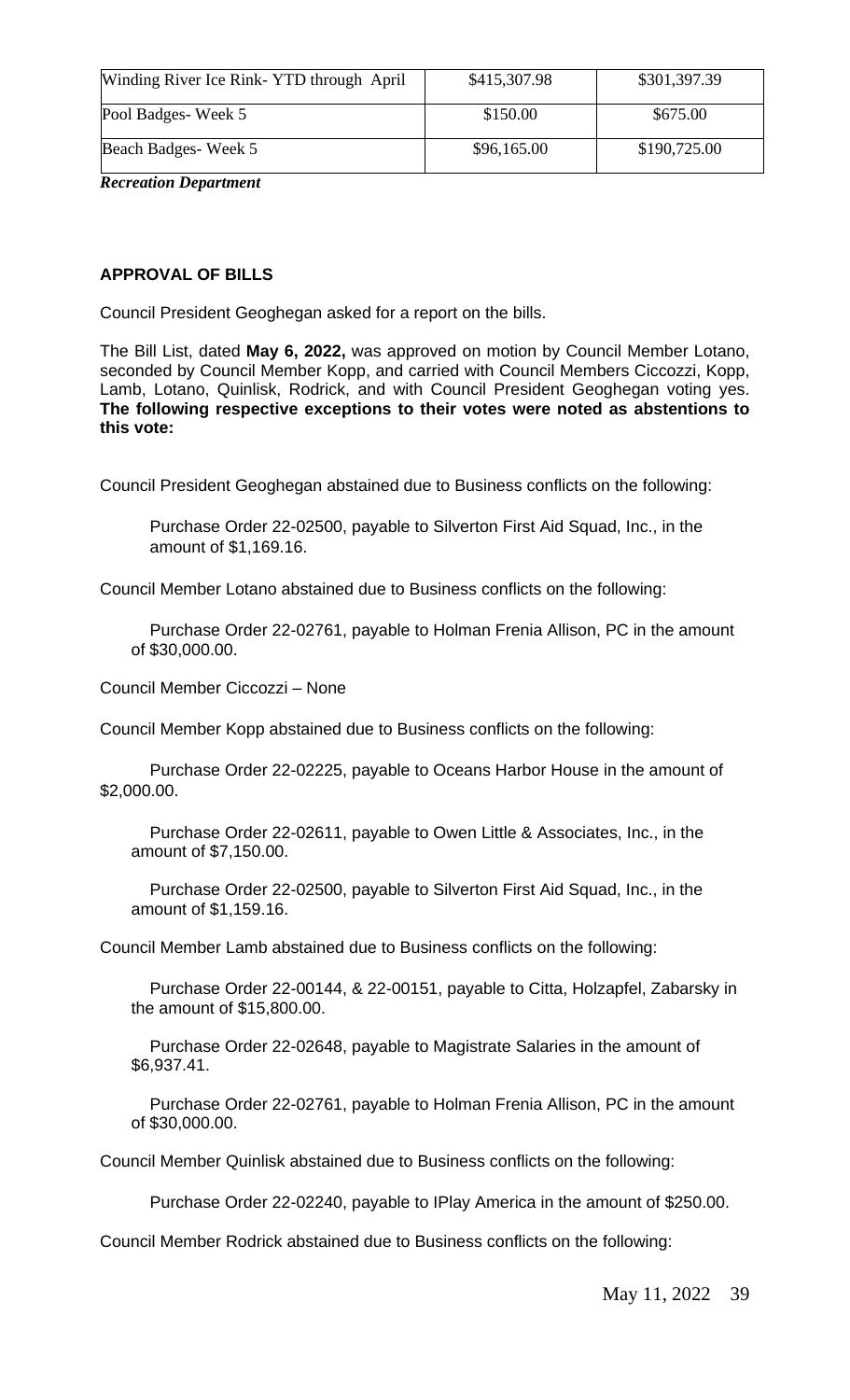Purchase Order 22-02761, payable to Holman Frenia Allison, PC in the amount of \$30,000.00.

## **ELECTED OFFICIALS COMMENTS**

Council Member Lamb spoke regarding beach erosion in Ortley Beach. Residents are happy with pickle ball courts. Railings removed from boardwalk and will be replaced.

Council Member Quinlisk spoke regarding downtown night out; Toms River Fire Company District Two 100<sup>th</sup> Anniversary Event on Saturday.

Council Member Rodrick Congratulated Lynn O'Toole for being re-elected President of Holiday City; and spoke about increasing property taxes.

Council Member Lotano spoke regarding downtown night Saturday, May 14, 2022; thanked Building and Ground for a great job opening parks and fields.

Council Member Kopp spoke regarding food truck ordinance which came from small business committee; spoke on parent's bill of rights from last council meeting.

Council Member Ciccozzi said we live in a great town and we are going to keep moving forward, and commends planning board.

Council Member Geoghegan had no comments.

Mayor Hill thanked council for support on eminent domain/open space purchases. He also spoke on beach erosion following recent storms.

#### **PUBLIC COMMENTS**

Council President Geoghegan announced the public portion and asked if any one wished to speak at this time.

Laurie Singer, 113 Garfield Avenue, spoke on medical marijuana and land use committee agenda.

Kevin Laugo, 1021 Bell Street, asked about paving Vaughn Avenue.

Rick Norman, Garden State Distillery owner, spoke about ordinance #9 and support it will have on downtown Toms River.

Mike Weims, Ortley Beach Voters and Taxpayers Associates, said there's no easy solution for beach erosion, and spoke regarding walkovers.

Debbie Martin, 1921 Ocean Avenue, Ortley Beach, spoke about beach erosion and lack of beach replenishment.

On motion by Council Member Lotano, seconded by Council Member Kopp and carried, the public hearing was **closed**.

No other business appearing, the meeting was **adjourned** at 7:38 P. M., on motion with Council Member Lotano, seconded by Council Member Kopp, and carried with Council Members Ciccozzi, Kopp, Lamb, Lotano, Quinlisk, Rodrick, and with Council President Geoghegan voting yes.